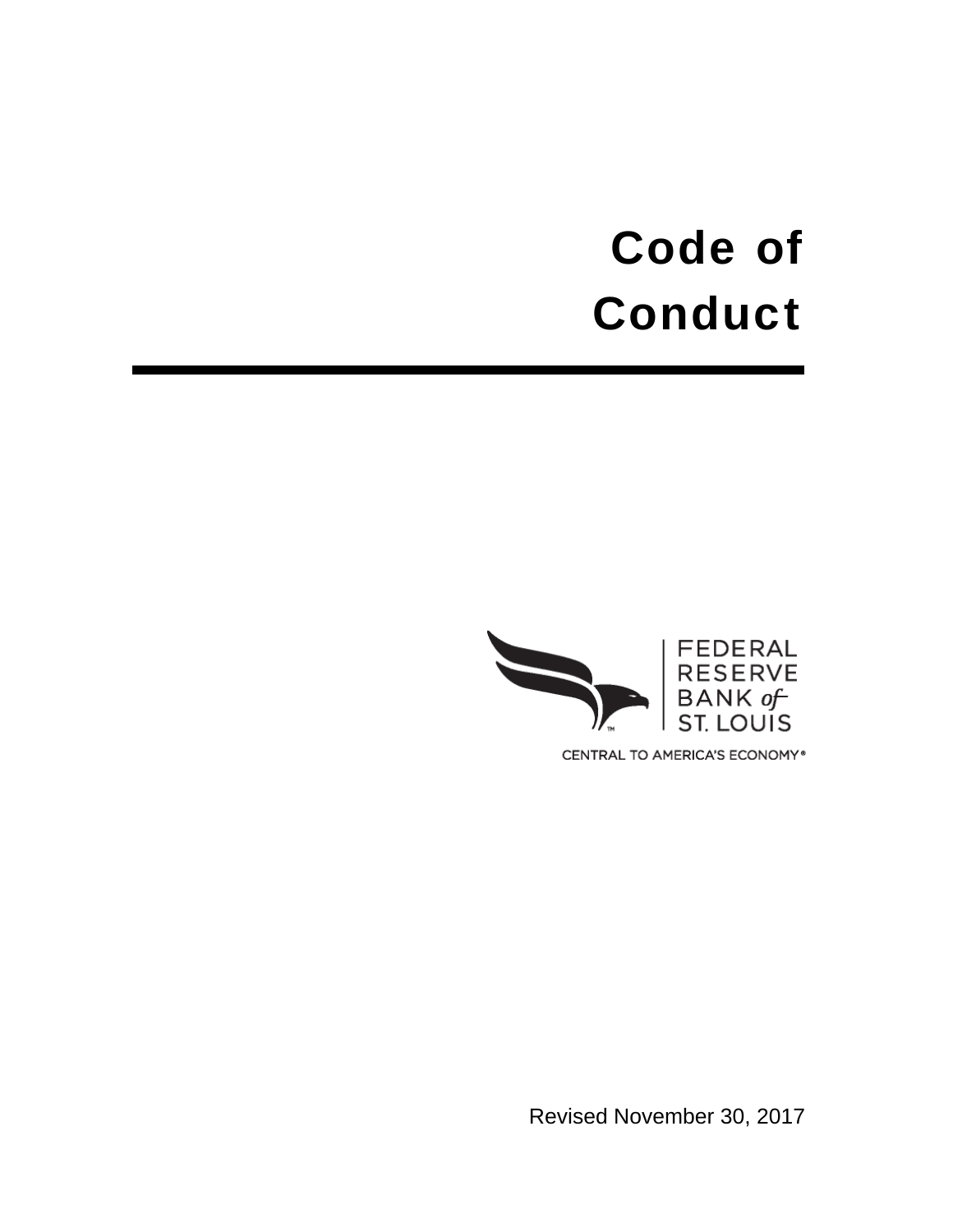# **FEDERAL RESERVE BANK OF ST. LOUIS**

**CODE OF CONDUCT**

As revised November 30, 2017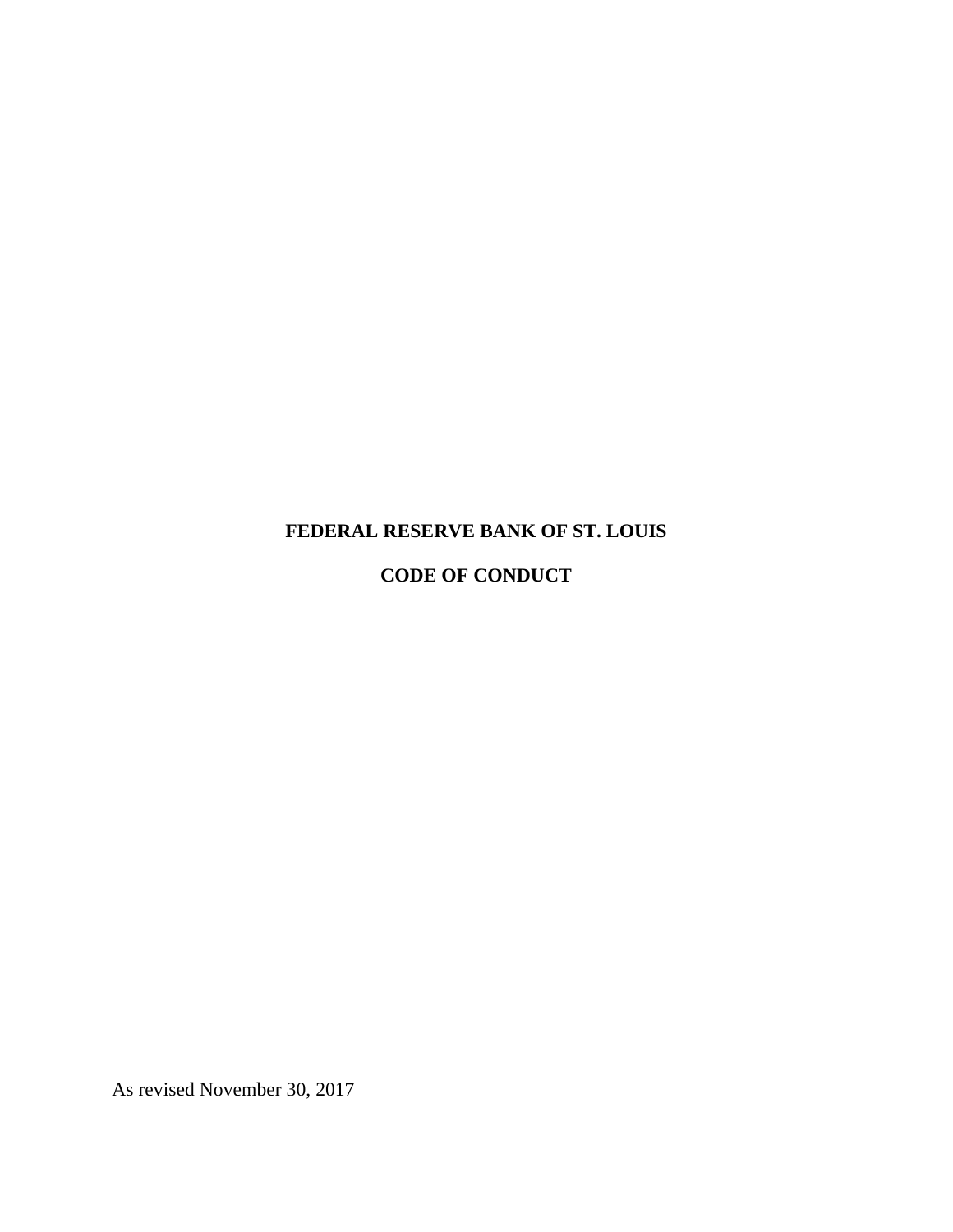# **CODE OF CONDUCT**

# **TABLE OF CONTENTS**

| 1.                                                                                                      |                          |
|---------------------------------------------------------------------------------------------------------|--------------------------|
| 2.                                                                                                      | 2.1<br>2.2<br>2.3<br>2.4 |
| 3.                                                                                                      | 3.1<br>3.2<br>3.3        |
| $\mathbf{4}$                                                                                            | 4.1<br>4.2               |
| 5.                                                                                                      | 5.1<br>5.2<br>5.3<br>5.4 |
| 6.                                                                                                      |                          |
| 7.                                                                                                      | 7.1<br>7.2<br>7.3        |
| 8.                                                                                                      | 8.1<br>8.2               |
| 9.                                                                                                      |                          |
|                                                                                                         | <b>10.1</b><br>10.2      |
| <b>APPENDIX A</b><br>Detailed Provisions Regarding Disqualifying Interests and Seeking Other Employment |                          |

**APPENDIX B**<br>**Provisions Applicable to Employees with Banking Supervision and Examination**<br>**Responsibilities**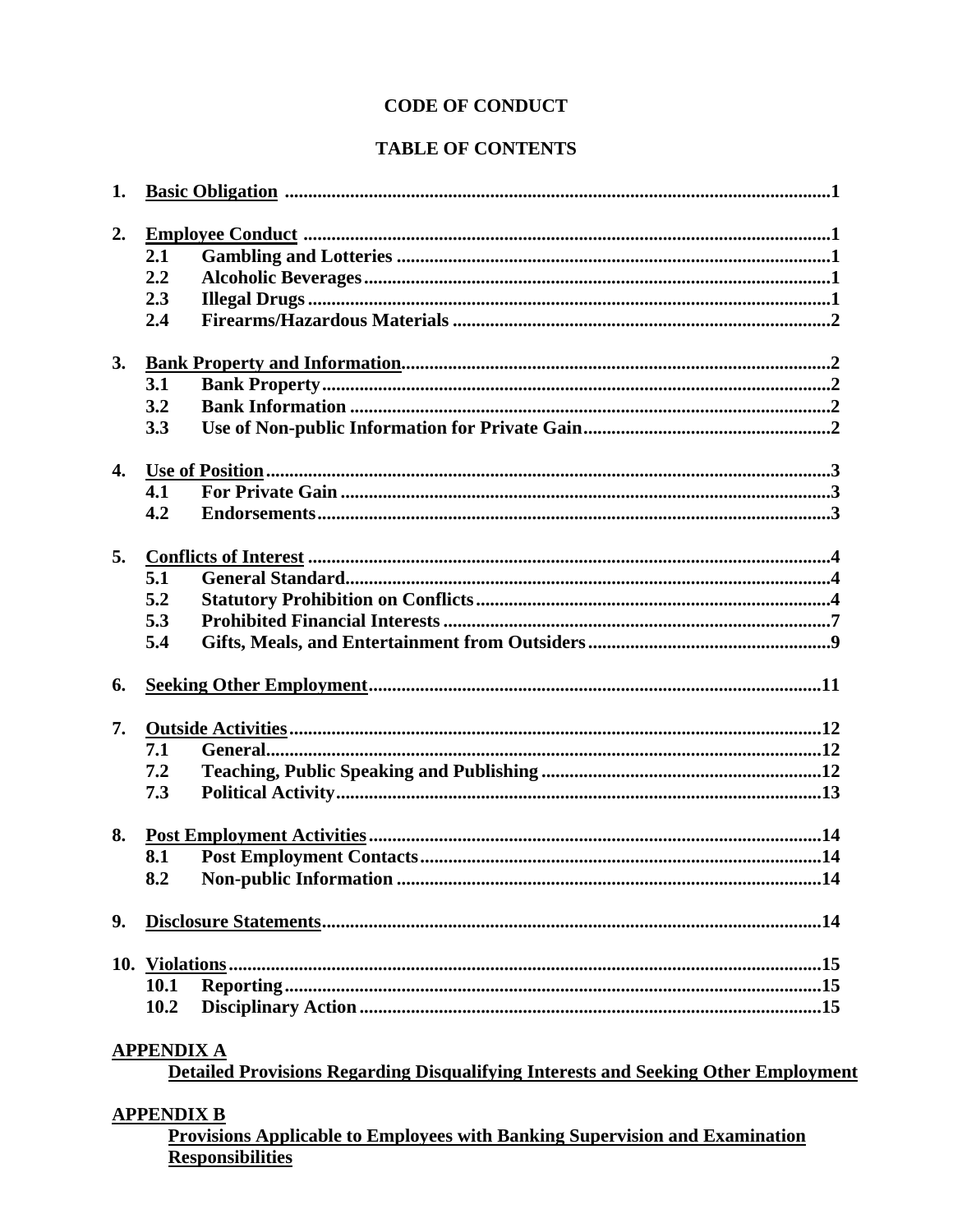# **CODE OF CONDUCT**

# **1. Basic Obligation**

It is indispensable to the proper functioning of, and the maintenance of public confidence in, the Federal Reserve Bank of St. Louis ("Bank") and the Federal Reserve System ("System") that every employee perform his or her duties with honesty, integrity and impartiality, and without improper preferential treatment of any person. Each employee has a responsibility to the Bank and to the System to avoid conduct which places private gain above his or her duties to the Bank, which gives rise to an actual or apparent conflict of interest, or which might result in a question being raised regarding the independence of the employee's judgment or the employee's ability to perform the duties of his or her position satisfactorily. Each employee should conduct his or her financial affairs with integrity and honesty. To ensure the foregoing, each employee, including all Bank officers, shall respect and comply with the principles and standards of conduct contained in this Code. An employee who needs assistance in interpreting the provisions of the Code or who desires additional information should contact the Bank's Ethics Officer.

# **2. Employee Conduct**

# **2.1 Gambling and Lotteries**

An employee shall not participate in any gambling or illegal lottery activity, for money or anything of value, while on Bank premises.

# **2.2 Alcoholic Beverages**

Except at Bank approved functions, the Bank prohibits the sale or consumption of beer, wine or other alcoholic beverages by anyone on the Bank's premises. The Bank prohibits an employee from reporting to work or performing job duties if, as a result of consuming alcoholic beverages, the employee is under the influence of alcohol--i.e., the employee's physical or mental abilities are impaired.

# **2.3 Illegal Drugs**

An employee shall not possess, use, sell, distribute, or be under the influence of, any unauthorized substance on Bank premises or while conducting business on behalf of the Bank. An unauthorized substance is any illegal drug or illegal controlled substance, or any drug which has been legally obtained but is not being used in the prescribed dosage for prescribed purposes.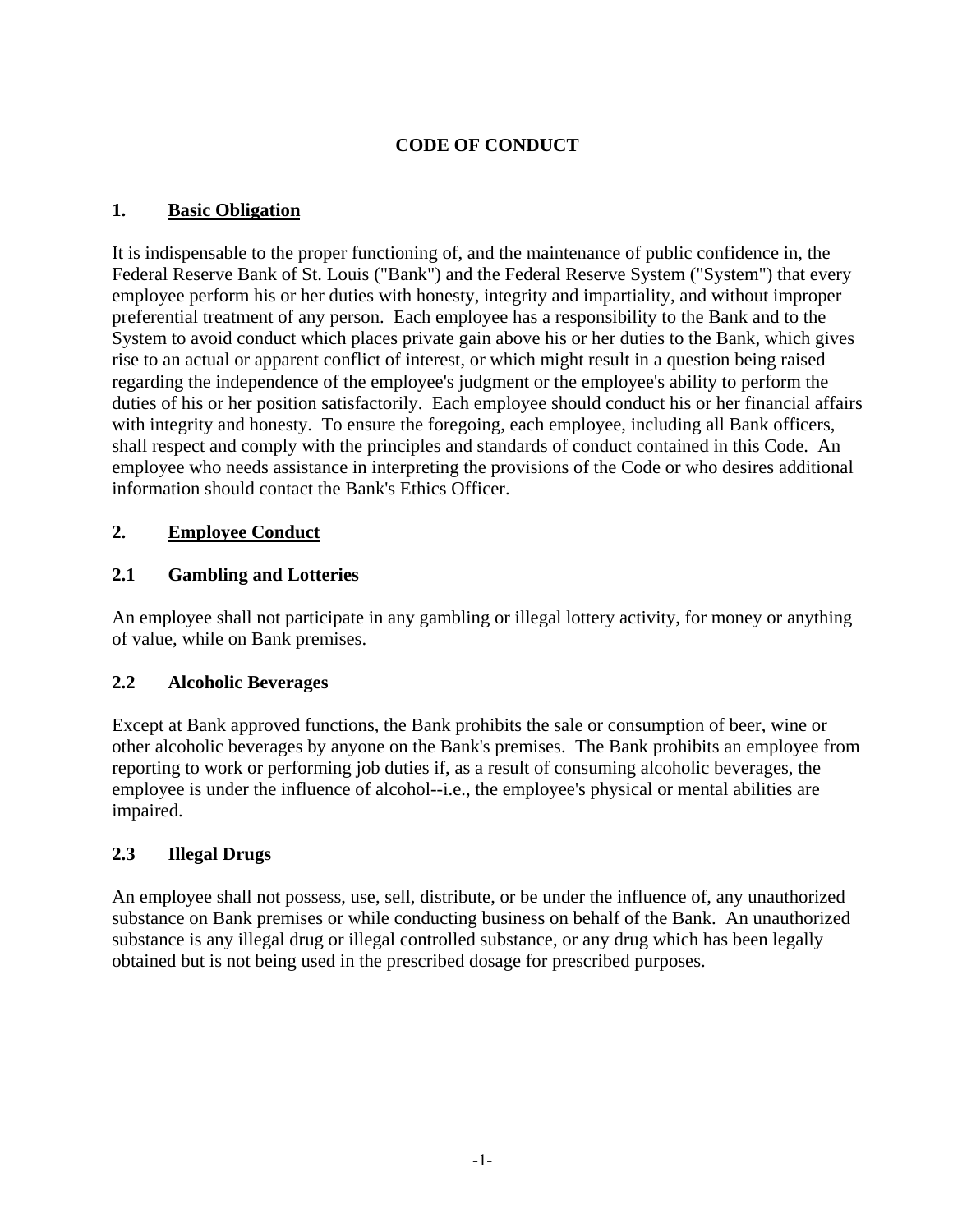# **2.4 Firearms/Hazardous Materials**

The possession or use of firearms or other lethal weapons, ammunition, explosives or hazardous materials by an employee on Bank premises is prohibited. This restriction does not apply to items that are owned by the Bank and used by a Bank employee in the conduct of Bank business.

# **3. Bank Property and Information**

# **3.1 Bank Property**

An employee has a duty to protect and conserve Bank property and ensure its use for proper purposes.

# **3.2 Bank Information**

Bank information should be released or used only as authorized by Bank policy. Bank examination and other bank or bank holding company supervisory information is the property of the Board of Governors of the Federal Reserve System ("Board") and may be disclosed only in accordance with Board procedures.

Information maintained as fiscal agent for any federal agency may be disclosed only in accordance with that agency's procedures.

In the course of working at the Bank, an employee may have access to non-public information. Non-public information is information that the employee knows, or reasonably should know and:

- (a) has not been made available to the general public;
- (b) is designated as confidential, private or proprietary; or
- (c) is routinely treated by the Bank as confidential.

This may include information related to the Bank, the System, the Federal Open Market Committee ("FOMC"), or another person or institution (such as a banking organization, a vendor, an employee or former employee of the Bank, or a federal agency). An employee must strictly preserve the confidentiality of such information. It can be disclosed only as required for Bank purposes and only as authorized.

# **3.3 Use of Non-public Information for Private Gain**

An employee is prohibited from using non-public information for any purpose other than Bank business. In addition, an employee may not engage, directly or indirectly, in any financial transaction as a result of, or in reliance on, non-public information, whether such information relates to the Bank or any other person or institution. An employee may not allow the improper use of such non-public information to further the employee's own private interest or that of another person, whether through advice, recommendation, or a knowing, unauthorized disclosure.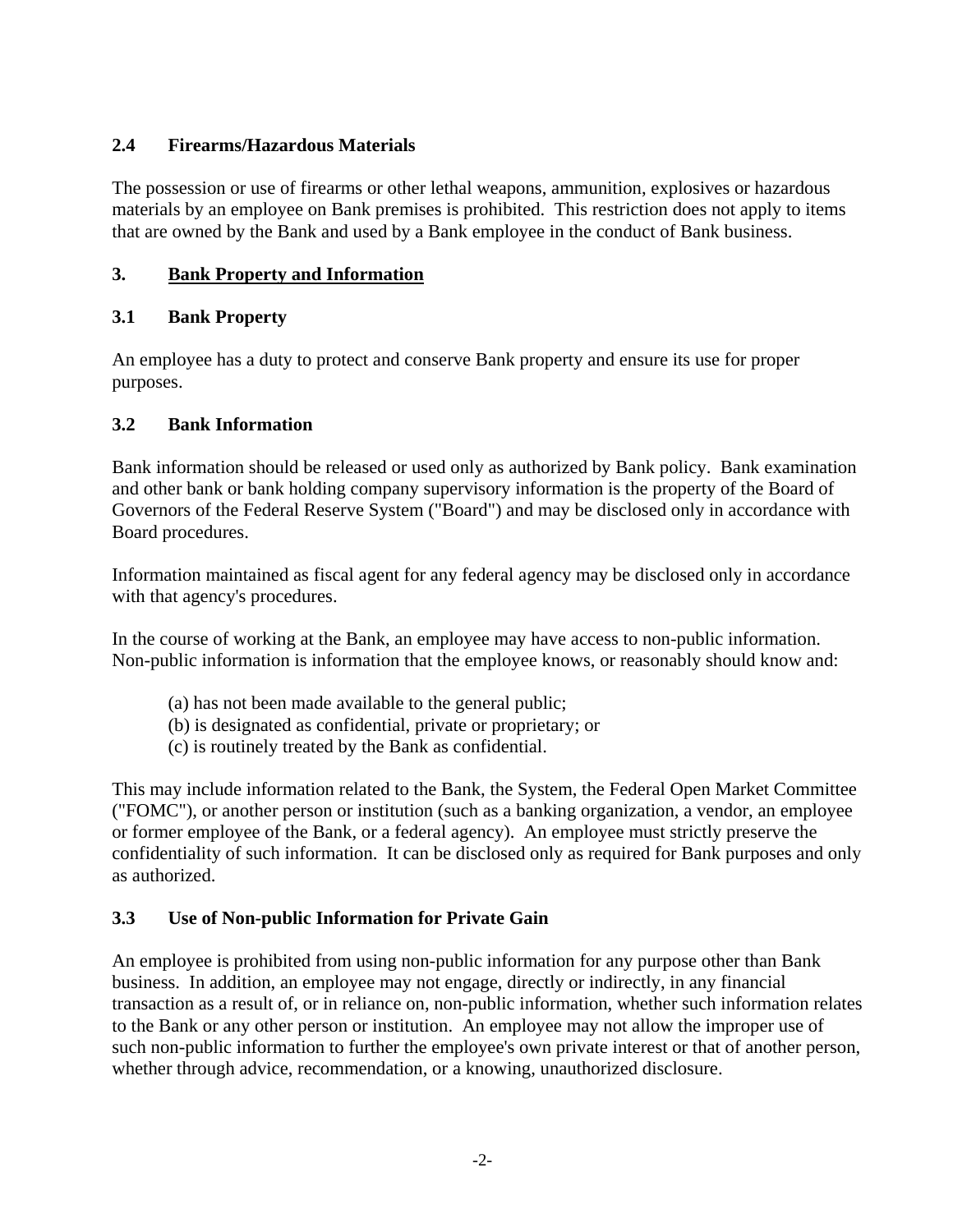An employee with knowledge of Class I FOMC information should avoid engaging in any financial transaction the timing of which could create the appearance of acting on inside information concerning Federal Reserve deliberations and actions. In order to avoid even the appearance of acting on confidential information, an FOMC staff officer or an employee who has knowledge of information that is classified as "Class I FOMC – Restricted Controlled (FR)" and that is related to the previous or upcoming FOMC meeting should not knowingly:

- a) purchase or sell any security (including any interest in the Thrift Plan for Employees of the Federal Reserve System, but not including shares of a money market mutual fund) during the period that begins at the start of the second Saturday (midnight) Eastern Time before the beginning of the meeting<sup>1</sup> and ends at midnight Eastern Time on the last day of the meeting; or
- b) hold any security for less than 30 days, other than shares of a money market mutual fund.

This purchase or sale restriction does not apply if the transaction is authorized before the period described in section 3.3(a) begins (for example, through directions given to a broker). An FOMC staff officer or an employee with knowledge of information that is classified as "Class I FOMC – Restricted Controlled (FR)" and that is related to the previous or upcoming FOMC meeting also should make every effort to ensure that the financial transactions of his or her spouse and dependent children comply with these restrictions. In unusual circumstances, after consultation with the Ethics Officer, these restrictions may be waived.

# **4. Use of Position**

# **4.1 For Private Gain**

An employee may not, directly or indirectly, use the employee's position for his or her own private gain or that of any other person.

# **4.2 Endorsements**

An employee shall not use or permit the use of his or her position or title, or any authority associated with his or her office, to endorse any product, service or enterprise except in connection with Bank products and services or as otherwise authorized by the Bank.

 $\overline{a}$  $1$ In the event that the second Friday before the FOMC meeting is a federal holiday, the restricted period will begin at the start of that Friday.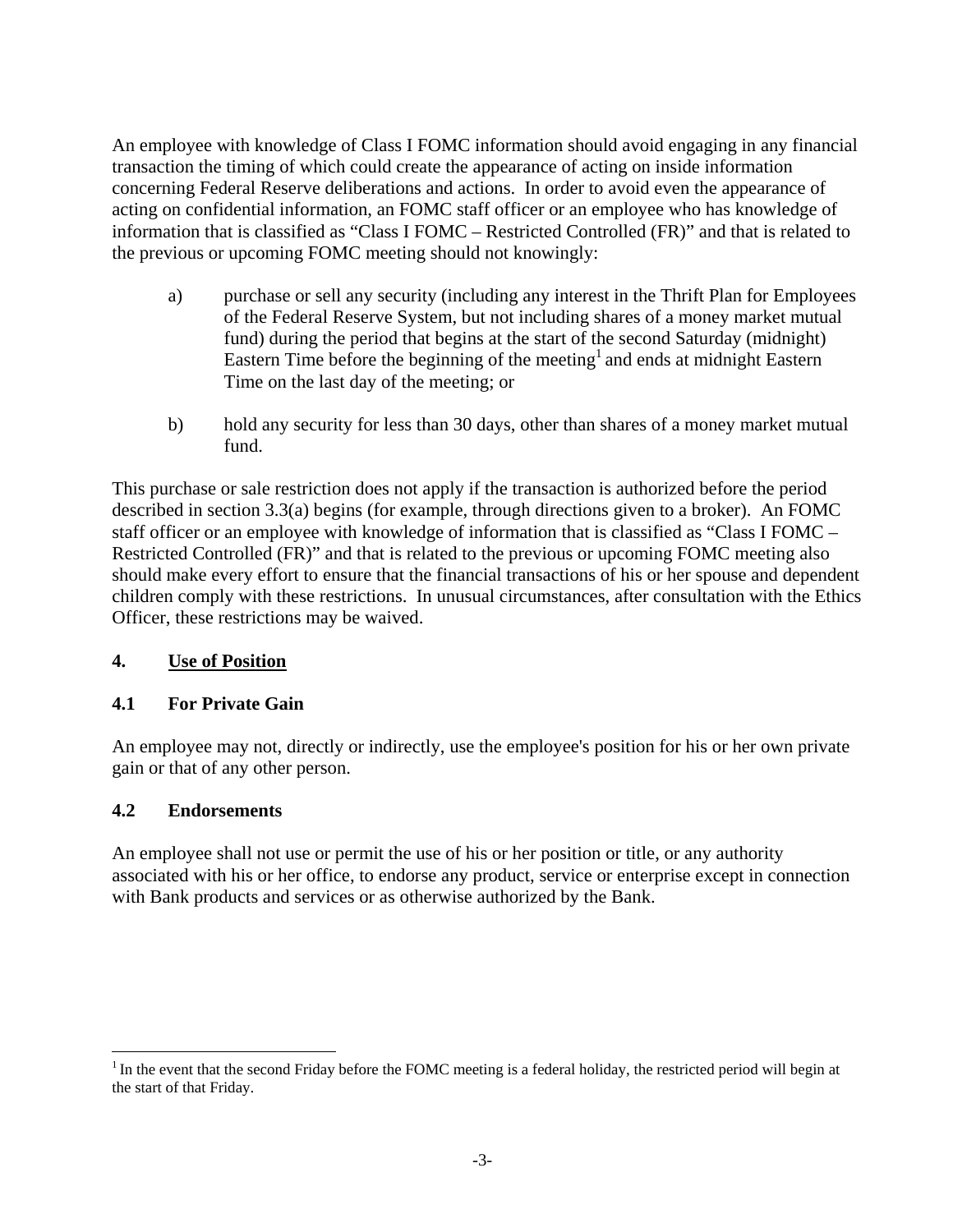# **5. Conflicts of Interest**

# **5.1 General Standard**

An employee should avoid any situation that might give rise to an actual conflict of interest or even the appearance of a conflict of interest. An employee who routinely represents the Bank in dealing with the public must be particularly careful in this regard. Where the circumstances might cause a reasonable person to question the employee's impartiality or otherwise give rise to an appearance of a conflict of interest, the employee should not participate in a matter unless he or she has informed the Bank of the situation and received authorization from the Bank's Ethics Officer.

# *Example*

A conflict of interest, or the appearance of a conflict of interest, may arise where an employee is working on a matter involving a potential contract award and the employee's sibling or close friend works for one of the bidders. As a result, the employee should consult with the Bank's Ethics Officer before participating in the matter.

# **5.2 Statutory Prohibition on Conflicts**

A. *Background.* The rules in this section are derived from provisions of the federal criminal conflict of interest statute and related regulations. Key portions of the regulations, modified as appropriate for the Bank's use, are contained in Appendix A and are part of this Code. In light of the serious consequences of violating this criminal statute, each employee is strongly urged to read Appendix A in its entirety. An employee who has any questions about the prohibitions contained in this section should contact the Bank's Ethics Officer.

B. *General Statutory Prohibition.* Notwithstanding the provisions of Section 5.3(B), an employee may not participate personally and substantially in an official capacity in any particular matter in which, to the employee's knowledge, the employee or certain related parties listed in Section 5.2(C) have a financial interest if the particular matter will have a direct and predictable effect on that interest. Participation in a particular matter includes making a decision or recommendation, providing advice, or taking part in an investigation.

C. *Imputed Interests.* The financial interests of the following individuals and entities are imputed to the employee and will disqualify the employee from participating in a matter:

- (1) the employee's spouse;
- (2) the employee's minor children;
- (3) the employee's general partner(s);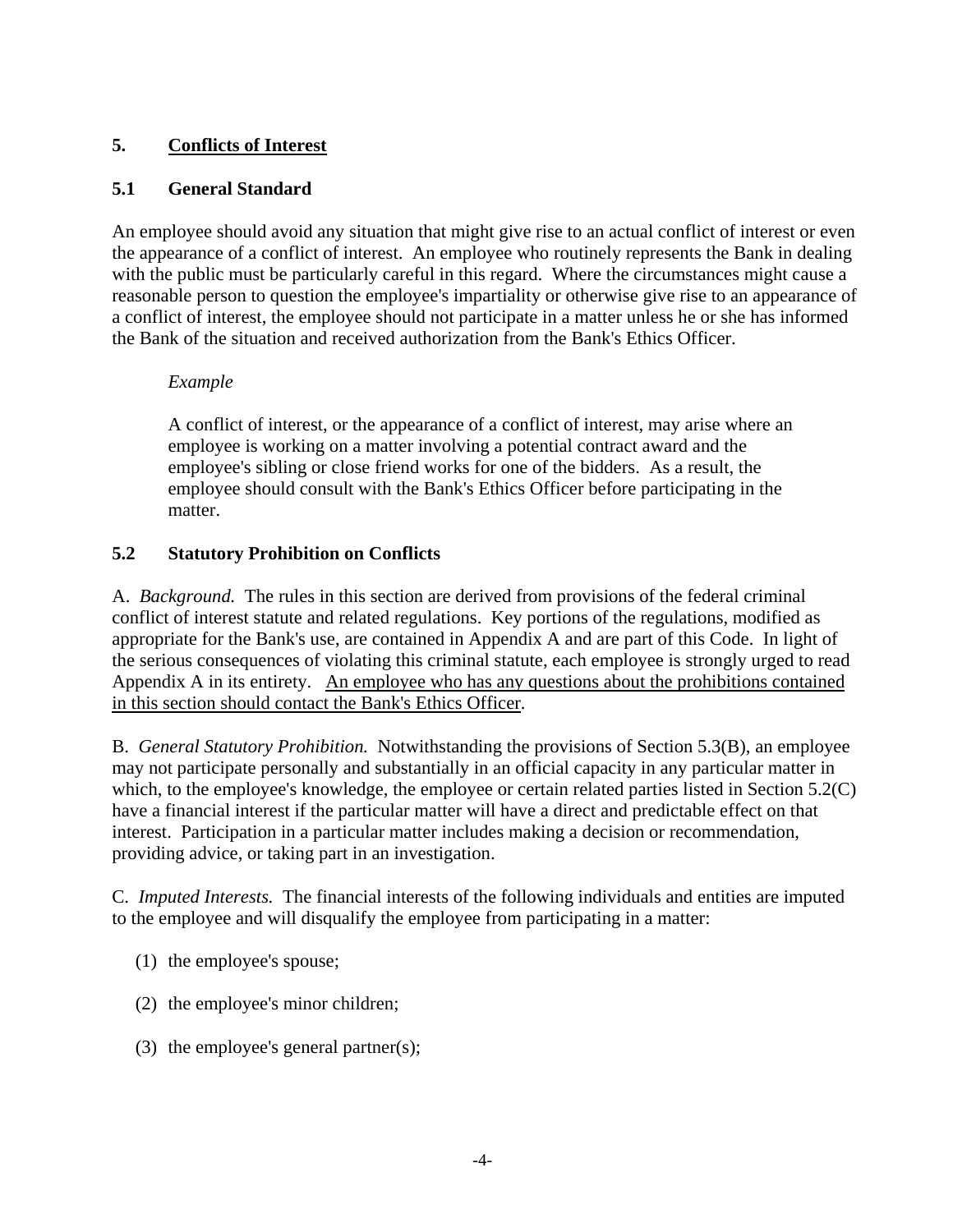- (4) an organization or entity for which the employee is an officer, director, trustee, general partner or employee (regardless of the nonprofit status of the organization or whether the employee is paid); and
- (5) a person or entity with whom the employee is negotiating for employment or has an arrangement concerning prospective employment. (See Section 6 for more detail.)

### *Example*

An employee whose job is to participate in the review of bank holding company applications also serves, without compensation, on the board of directors of a fraternal organization. At a meeting of its board of directors, the employee discovers that the organization, as part of its investment portfolio, owns stock in Bank A. After this meeting takes place, the employee is asked to review an application of Bank Holding Company B to acquire Bank A and to recommend whether the application should be approved. Even though the employee's personal financial interests will not be affected by the approval or denial of the application, the employee should not review the application. The approval or denial of the application will affect the value of Bank A stock, a financial interest of the organization. The organization's financial interests are attributed to the employee as a member of its board of directors.

D. *Particular Matter.* The term "particular matter" includes a supervisory matter involving a depository institution or its affiliate, rule-making that is focused on a discrete class, an application, enforcement action, examination, request for ruling or other determination, an acquisition or sale (e.g., securities, foreign exchange or real estate), formation of contracts, and the provision of priced and non-priced services.

E. *Direct and Predictable Effect.* In order for a particular matter to have a direct effect on a financial interest, there must be a close causal link between any decision or action to be taken in the matter and any expected effect of the matter on the financial interest. An effect may be direct even though it does not occur immediately. A particular matter that has an effect on a financial interest only as a consequence of its effect on the general economy does not have a direct effect within the meaning of this rule.

A matter will have a predictable effect on a financial interest if there is a real, as opposed to a speculative, possibility that the particular matter will affect the financial interest.

#### *Example 1*

An employee in data processing is asked to serve on a technical evaluation panel to review proposals for a new computer system. ABC Computer Corp. ("ABC") has submitted a proposal. The employee owns ABC stock. The award of the systems contract to ABC or to any other company that bids will have a direct and predictable effect on the value of the ABC stock. The fact that the gain or loss cannot be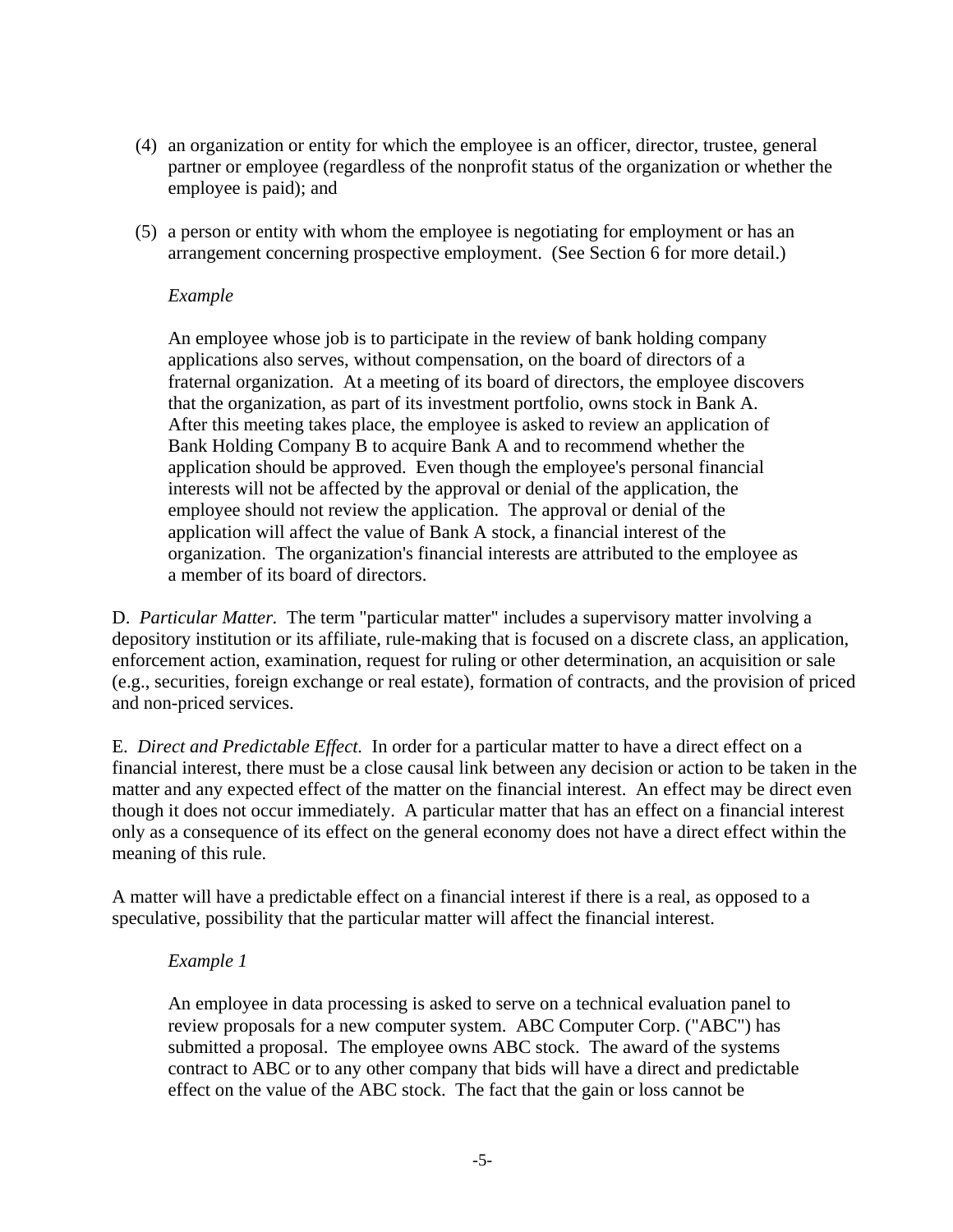measured and that the value of the gain or loss may be extremely small is irrelevant. The employee may not serve on the evaluation panel unless an exemption is applicable [see Section 5.2(F)] or the employee receives a waiver [see Section 5.2 (G)].

#### *Example 2*

An employee in the Check Processing Department is asked to buy a new software program. The employee has a choice between purchasing the software program designed by XYZ Computer Corp. or the software program designed by Mammoth Co. The employee's spouse works for Mammoth Co. and participates in Mammoth Co.'s stock option plan. Through that plan, the employee's spouse receives shares of Mammoth Co. The purchase or non-purchase of Mammoth Co.'s software program will have a direct and predictable effect on the value of Mammoth Co.'s stock and thus the spouse's financial interest. The spouse's interest is imputed to the employee and, therefore, the employee may not decide which software program to purchase unless an exemption is applicable [see Section  $5.2(F)$ ] or the employee receives a written waiver [see Section 5.2 (G)]. The fact that the potential gain or loss is immeasurable is immaterial.

### *Example 3*

If, on the other hand, the employee's spouse was a salaried employee of Mammoth Co. and had no ownership interest in Mammoth Co., the employee could decide which software program to purchase, assuming that the purchase or non-purchase of Mammoth Co.'s software program would have no effect on the spouse's salary or employment. While the employee would not be prohibited by the criminal conflictof-interest statute from participating in this decision, the employee's participation could still give rise to an appearance of a conflict of interest suggesting the employee's disqualification should be considered under Section 5.1. Therefore, an employee in this situation should not participate in the matter without first obtaining authorization of the Bank's Ethics Officer.

F. *Exempt Financial Interests*. Under regulations issued by the Office of Government Ethics ("OGE"), which are set forth in part in Appendix A, a number of financial interests are exempt, and therefore an employee may participate in a particular matter that will affect those interests.

# 1. The following interests are exempt:

- (a) investments held through a diversified non-sector mutual fund or unit investment trust;
- (b) an employee's interest in any System retirement and/or thrift plan; and,

(c) short-term federal government securities (maturity of one year or less) and U.S. Savings Bonds.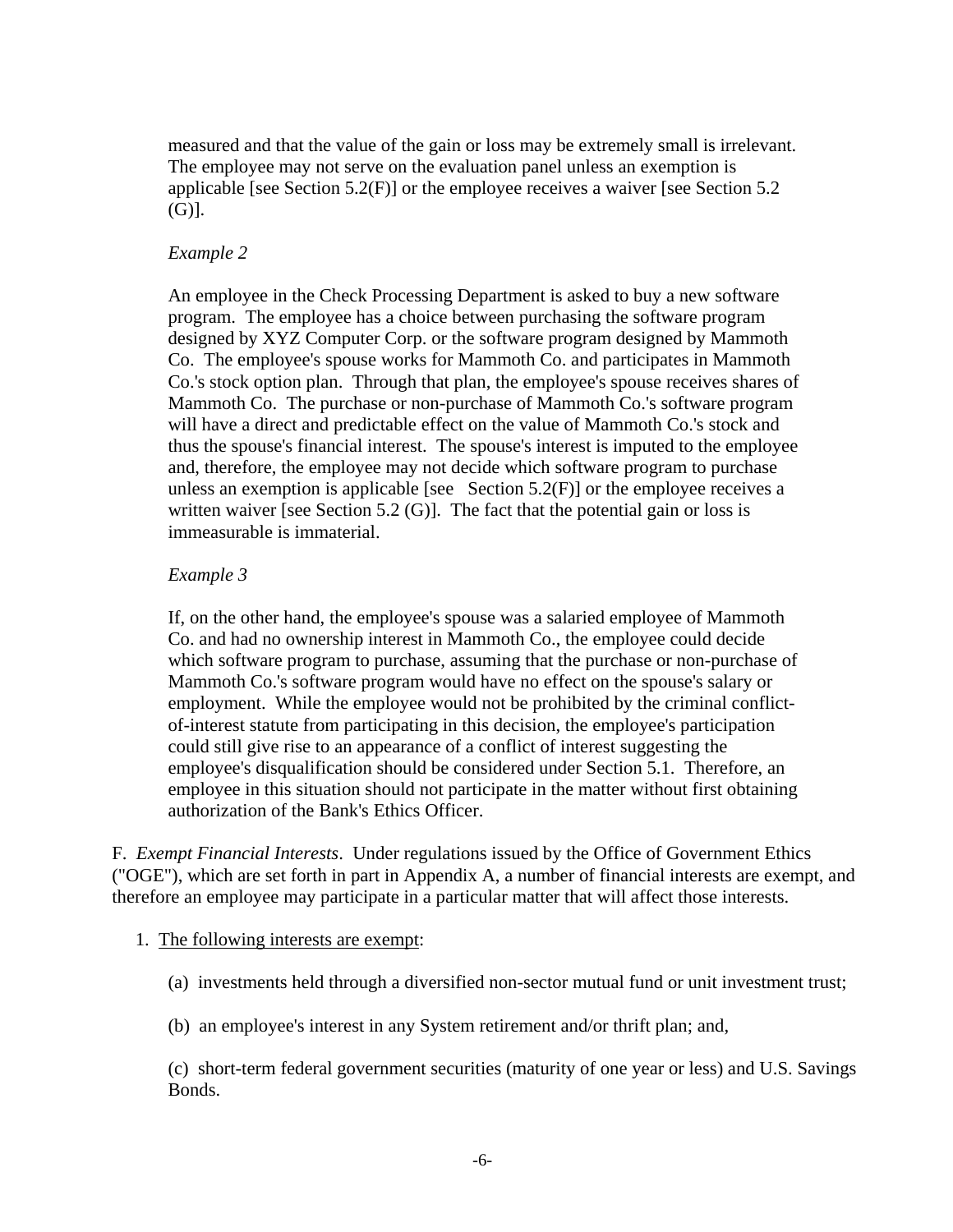# 2. The OGE regulations also provide additional exemptions relating to financial interests:

(a) in certain employee benefit plans;

(b) in publicly traded securities, municipal securities, sector mutual funds, and long-term federal government securities where the aggregate fair market value of the securities owned by the employee and his or her spouse and any minor child is below a certain amount;

(c) of certain tax-exempt organizations whose interests are imputed to the employee because of his or her association with the organization; and

(d) of an employee's general partner.

The OGE regulations also provide for exemptions in addition to those summarized in this Section. The primary exemptions for the various financial interests, which are set forth in Part II of Appendix A, are complex. An employee who has such an interest or to whom such an interest is imputed from a family member or other related person should carefully read Part II of Appendix A to see whether his or her participation in a particular matter affecting the interest is allowable.

G. *Individual Waiver.* An employee who would otherwise be disqualified may participate in a particular matter if he or she receives a written waiver prior to participating in the matter. If you want to request a waiver, you should consult the Bank's Ethics Officer.

# **5.3 Prohibited Financial Interests**

A. *Prohibition of Certain Debt or Equity Interests.* Notwithstanding anything to the contrary in Section 5.2, an employee may not own or control, directly or indirectly, any debt or equity interest in a depository institution or an affiliate of a depository institution. A "depository institution" means a bank, a trust company, or any institution that accepts deposits, including a bank chartered under the laws of a foreign country. In addition, an employee with regular and ongoing access to Class I FOMC information may not own or control, directly or indirectly, any debt or equity interest in a primary government securities dealer or an entity that directly or indirectly controls a primary dealer. The employee is regarded as controlling any debt or equity interest held by the employee's spouse or minor child.

B. *Exceptions.* The following are not prohibited debt or equity interests within the meaning of Section 5.3(A):

 (1) an interest in a publicly traded money market fund or other mutual fund (including a fund that is an affiliate of a depository institution or primary dealer of government securities), provided that: (a) the fund does not have a policy of concentrating its investments in the financial services industry; and (b) neither the employee nor the employee's spouse has the ability to exercise control over the financial interests held in the fund;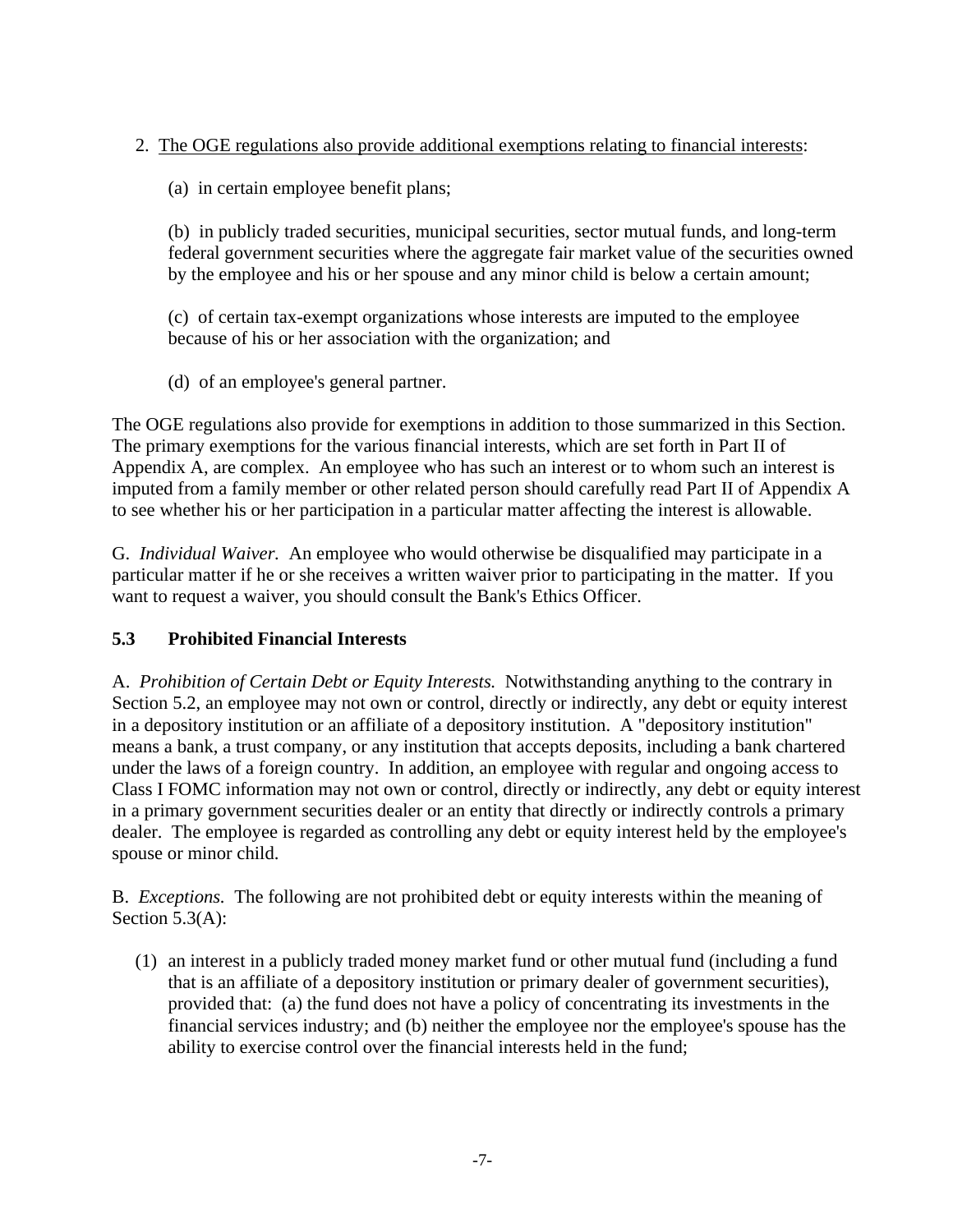- (2) an interest acquired by the employee's spouse or minor child (other than from the employee);
	- (i) prior to the marriage; or
	- (ii) prior to the employee's being employed by the Bank; or

(iii) as compensation or a fringe benefit in connection with his or her employment, or as "qualifying shares" as a condition of service as a director or employee;

- (3) a future interest created by someone other than the employee, his or her spouse or child;
- (4) an interest of an employee, spouse or minor child as a beneficiary of an estate where the interest has not been distributed by the estate's legal representative;
- (5) an interest in a widely held, diversified pension or other retirement fund that is administered by a trustee independent from the employee and the employee's spouse;
- (6) an interest in a publicly-traded holding company that is not predominantly engaged in the banking or thrift business, is not supervised by the System, and does not control a state member bank, a foreign bank with U.S. operations or a federally insured U.S. office, or a "bank" within the meaning of the Bank Holding Company Act; and
- (7) for those employees prohibited from owning stock of a primary dealer or its affiliate, an interest in a publicly-traded holding company that owns a primary dealer provided that the holding company is not predominately engaged in the banking, thrift, or securities business.

An employee who is required to file a disclosure statement pursuant to Section 9 must report an interest that the employee or the employee's spouse or minor child holds pursuant to any of the foregoing exceptions. Also, it is important to understand that the ability to retain an otherwise prohibited interest pursuant to one of the exceptions does not constitute a waiver for purposes of the general statutory prohibition on conflicts of interest that is described in Section 5.2.

C. *Definition of Debt or Equity Interest.* For purposes of this section, the term "debt or equity interest" includes secured and unsecured bonds, debentures, notes, securitized assets, commercial paper, preferred and common stock, short positions, instruments convertible into the above, as well as options, rights or warrants to acquire such instruments, but does not include a deposit, credit union shares, insurance policy or annuity. Although excluded from the definition of a "debt or equity interest," insurance policies and annuities may be financial interests and may result in conflicts of interest under Section 5.2.

D. *Divestiture.* In addition to any appropriate disciplinary action, an employee who violates this section may be required to divest the prohibited interest. Divestiture also may be required if the ownership or control of an interest, though permissible under this section, would likely disqualify an employee from handling matters to an extent that substantially interferes with the employee's ability to perform his or her job.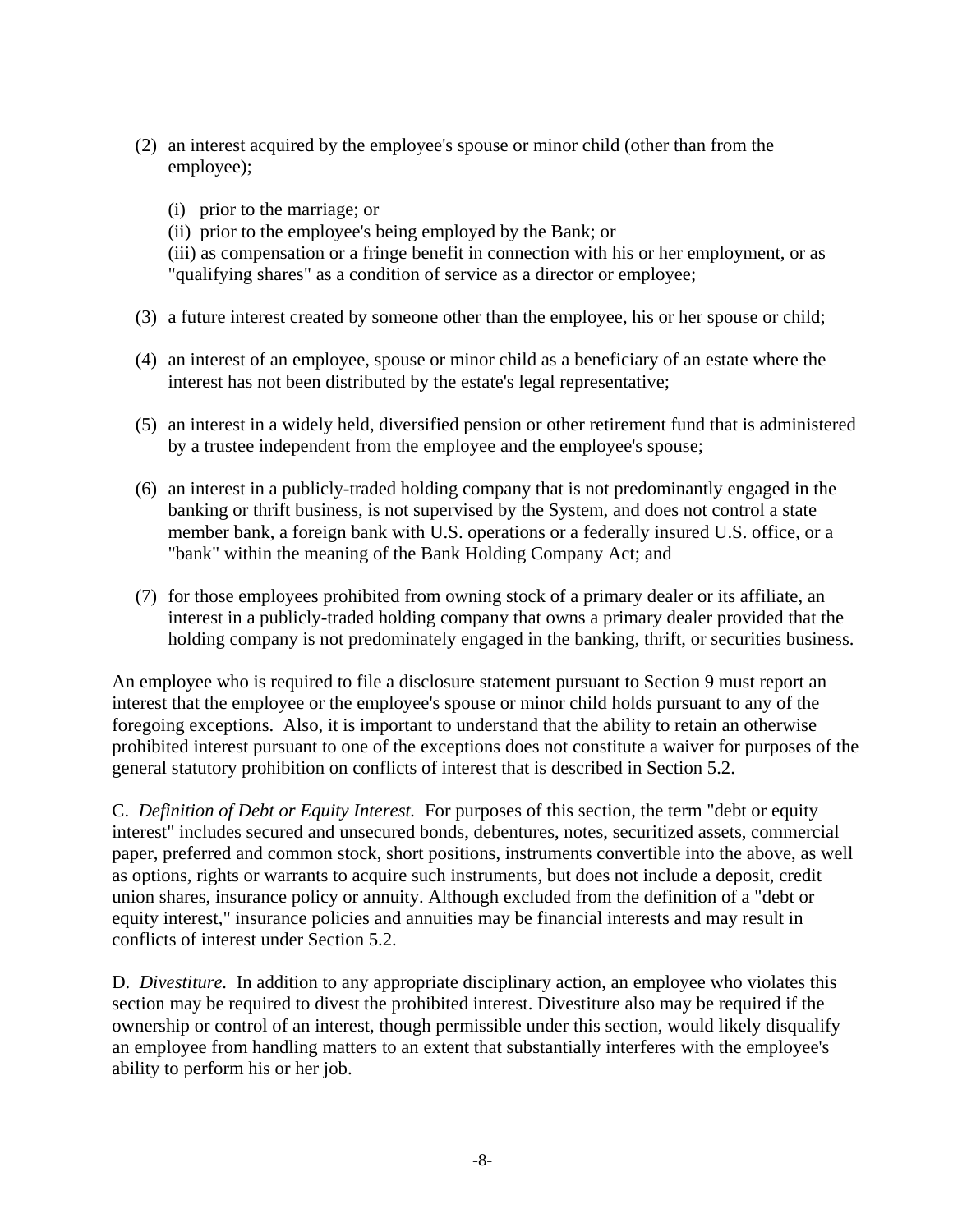Whenever the Bank directs divestiture, the employee will be given a reasonable period of time to divest, considering the nature of the employee's particular duties and the nature and marketability of the interest. Except in cases of unusual hardship, as determined by the Bank, a reasonable period ordinarily will not exceed 90 days from the date divestiture is directed.

E. *Waiver.* The Bank's Ethics Officer, in consultation with the officer with responsibility for the department in which the employee works, may grant a written waiver permitting an employee to own or control a debt or equity interest prohibited by paragraph A of this section if extenuating circumstances exist and if any required disqualification from a particular matter(s) due to the financial interest would not unduly interfere with the full performance of the employee's duties. Examples of extenuating circumstances are:

- (1) ownership or control of the interest (including a preemptive right or option) was acquired before Federal Reserve employment; or
- (2) ownership or control of the interest was acquired through inheritance, gift, stock split, stock dividend, merger acquisition, or other change in corporate structure, or otherwise without specific intent on the part of the employee to acquire the interest.

# **5.4 Gifts, Meals, and Entertainment from Outsiders**

#### A. *Gifts, Meals and Entertainment.*

 1. General Prohibition*.* Except as permitted below, an employee may not solicit or accept, directly or indirectly, any gift, meal, favor, service, entertainment or other thing of monetary value ("gift") from a person or institution that does, or seeks to do, business with the Bank or is supervised by the System, or has interests that are substantially affected by the employee's duties at the Bank ("covered sources"), or from an organization, a majority of whose members are covered sources. A gift received by an employee's spouse or child, or given to a person or entity at the specific direction of the employee, is considered to be received by the employee.

An employee who is offered a prohibited gift should decline to accept it. If an employee receives a prohibited gift, arrangements should be made to return or dispose of the gift, and the source should be advised of the Bank's policy.

 2. Exceptions*.* (a) A gift that otherwise would be prohibited is permitted if the employee clearly can establish that the gift:

(i) has a de minimis market value  $(i.e., $20 \text{ or less})$ , provided the number of times the employee has received a de minimis gift from the same covered source is infrequent;

(ii) is a reduced or waived admission fee to attend, or a meal provided in connection with, a widely attended conference or gathering which is in furtherance of the employee's duties at the Bank;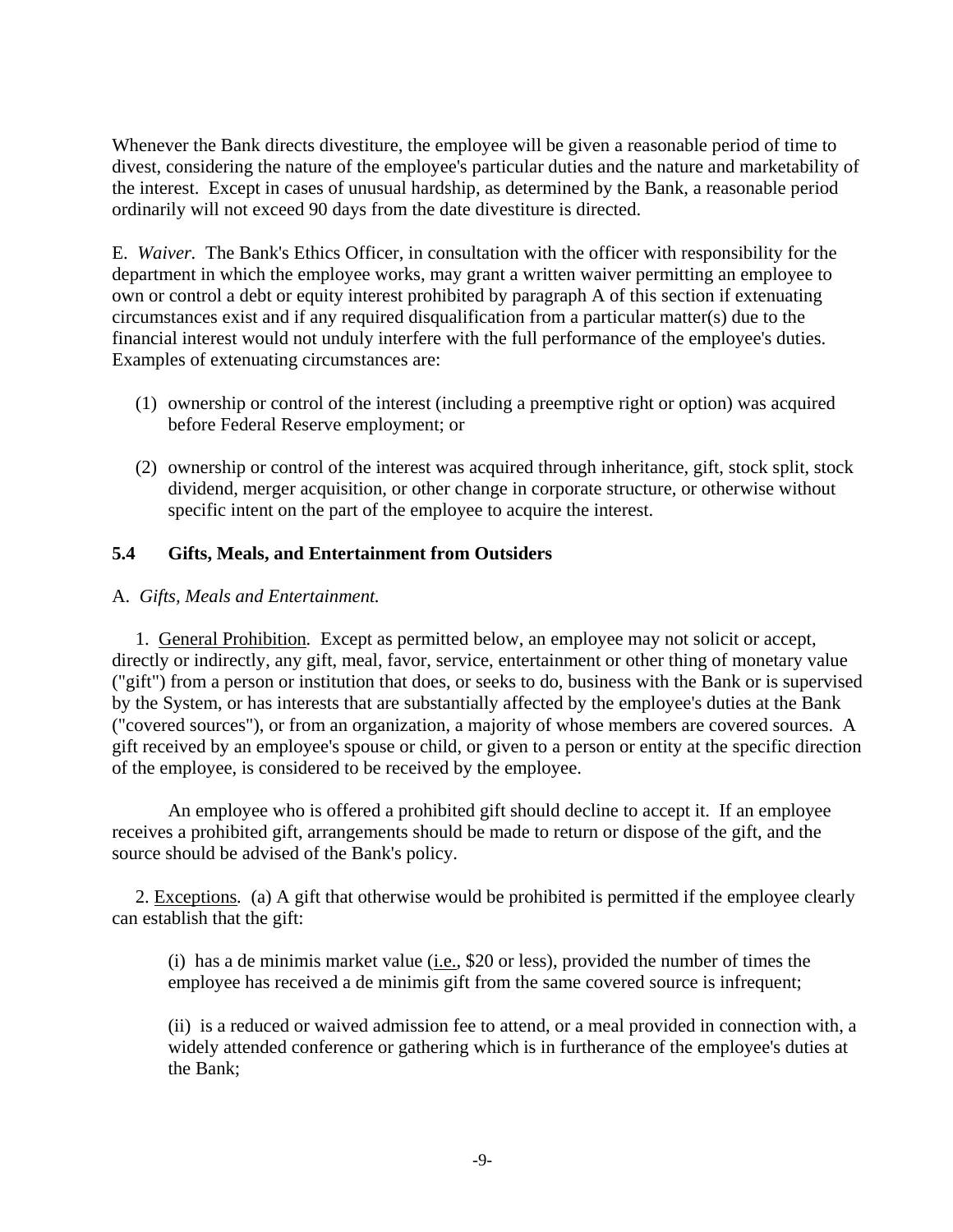(iii) is given or offered under circumstances that indicate it is motivated by a personal relationship that exists independently of his or her employment with the Bank;

(iv) results from his or her spouse's employment and has not been offered or enhanced because of the employee's position with the Bank;

(v) results from his or her outside employment or business activities and has not been offered or enhanced because of the employee's position with the Bank;

(vi) is a meal provided in connection with a charitable or civic function or organization in which the employee is a participant;

(vii) is a meal authorized in writing in advance by the Bank's Ethics Officer based on a determination that:

(*a*) special circumstances exist which make the acceptance of the meal appropriate in furtherance of Bank business;

(*b*) payment by the employee is not feasible; and

(*c*) acceptance of the meal will not create a conflict of interest; or

(viii) is a discount or benefit available to the general public and is not offered to the employee or enhanced because of his or her employment with the Bank.

Even when permissible under an exception listed above, an employee always may decline a gift offered by a covered source.

(b) With the Bank's prior approval, an employee may accept a bona fide award given for achievement, provided:

(i) that the award is made as part of an established program of recognition under which awards have been made on a regular basis or which is funded, wholly or in part, to ensure its continuation on a regular basis; and

(ii) that the program selects recipients pursuant to established standards.

B.*Examiners.* The exceptions described in Section 5.4 (A)(2) do not apply to a gift or a meal offered to an examiner by an institution that the examiner examines, has examined or has authority to examine. Furthermore, an examiner may never accept a meal or gift pursuant to the "de minimis" exception of Section 5.4 (A)(2)(a) from an institution for which the System is the primary federal regulator. An examiner should consult Appendix B, Part I, paragraph 4.

C. *Gift from Foreign Governmental Source.* An employee may not accept a gift from a foreign government, including a foreign central bank, unless the gift is valued at \$350 or less and is offered and received as a souvenir or mark of courtesy. An employee may accept a gift from a foreign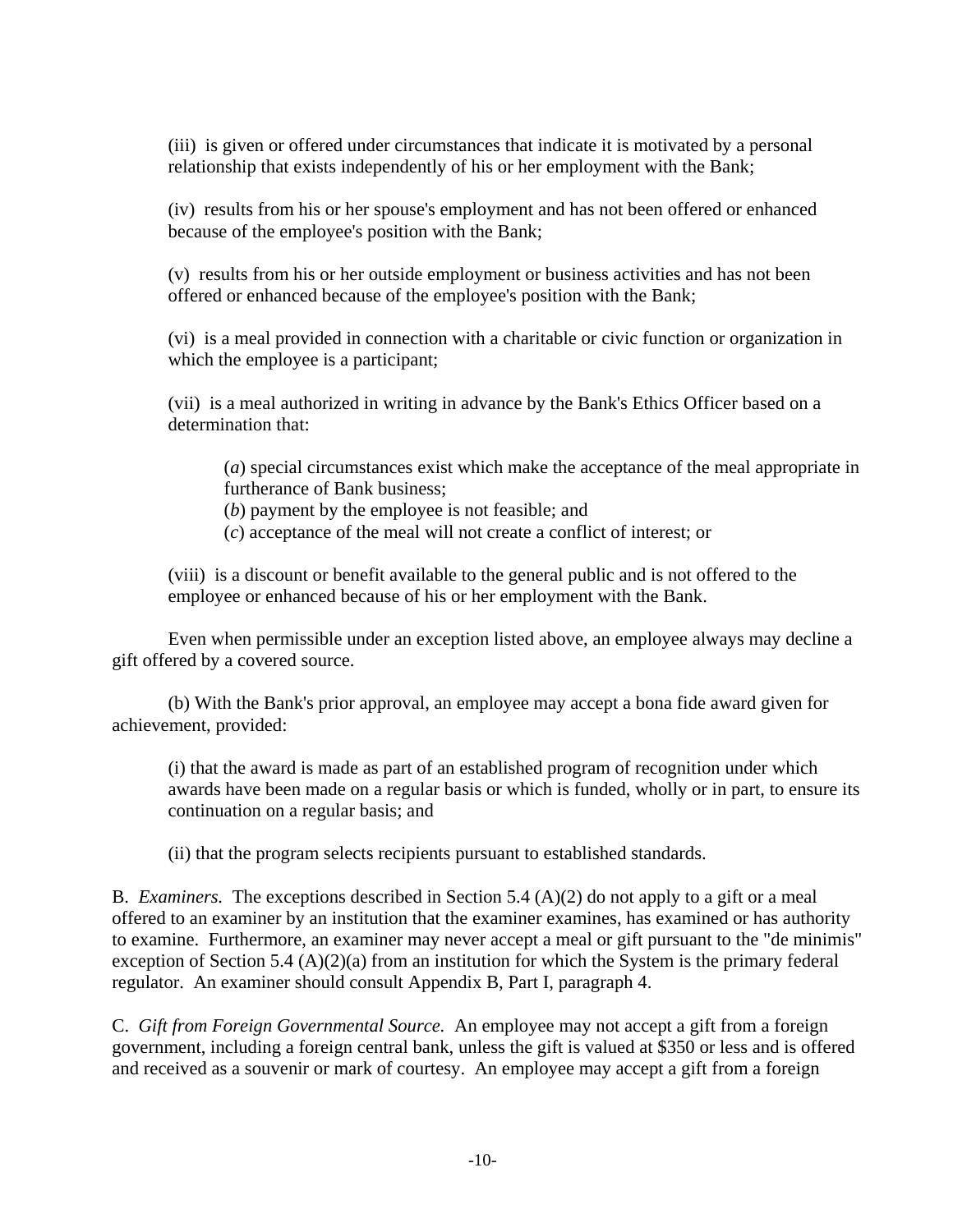government valued above \$350 under certain limited circumstances. An employee should consult with the Bank's Ethics Officer to determine whether the employee may accept such a gift.

D. *Treasury Borrowing Advisory Committee.* An employee may not accept any gift from the Treasury Borrowing Advisory Committee of the Public Securities Association or any member of the advisory committee.

# **6. Seeking Other Employment**

An employee is prohibited from personally and substantially participating in an official capacity in any matter that will have a direct and predictable effect upon the financial interest of any entity with which the employee is seeking employment or has an arrangement for future employment. Under some circumstances such participation may violate the federal criminal conflict of interest statute. Refer to Part III of Appendix A for more information on this prohibition. The following examples illustrate when an employee is seeking employment for purposes of this prohibition.

# *Example 1*

An employee in the Credit and Discount Department receives a call from Bank B asking the employee whether the employee is interested in leaving the Reserve Bank and going to work for Bank B. The employee informs Bank B that she is involved in a project that will be completed by year-end, and that, until the project is completed, she cannot consider leaving the Reserve Bank. After this conversation, Bank B approaches the Reserve Bank for an advance. The employee is typically asked to advise whether an advance should be made. The employee is considered to be seeking employment with Bank B because the employee did not clearly reject Bank B's offer but merely postponed discussion to the foreseeable future. Thus, the employee must refrain from participating in the decision to approve or deny the advance to Bank B.

# *Example 2*

An employee is considered to be seeking employment with a company as soon as she makes an inquiry about employment with the company, unless the inquiry is part of a mass-mailing to a large class of potential employers. If the employee's inquiry to the company is part of a mass-mailing, the employee is not considered to have begun seeking employment unless she receives a response from the company that indicates an interest in employment discussions.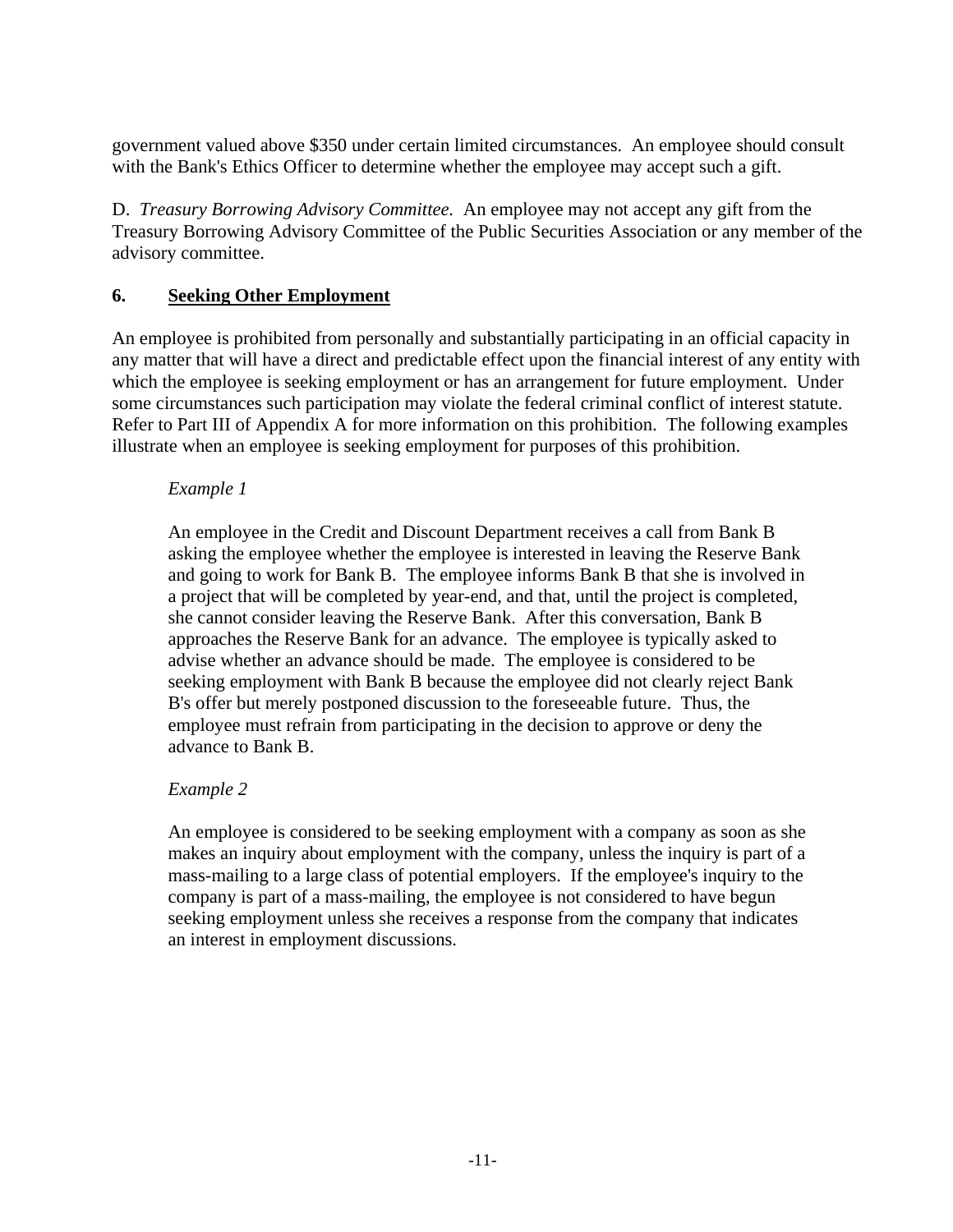# **7**. **Outside Activities**

# **7.1 General**

An employee's outside activity, including outside employment, should not bring discredit to the reputation of the Bank or the System, interfere with the full and proper discharge of the employee's duties and responsibilities, or be incompatible with the employee's duties and responsibilities.

Incompatible activities include, for example, those which are prohibited by statute, regulation or any provision of this Code, those which create the appearance of a conflict of interest, or those which would require the employee's disqualification from matters so central or critical to the performance of his or her duties and responsibilities that the employee's ability to give satisfactory service to the Bank would be materially impaired. Before engaging in compensated outside employment, an employee should notify the Bank's Ethics Officer.

The financial interests of any organization of which an employee serves as officer, director, trustee, general partner, or employee will be attributed to the employee for purposes of the statutory prohibitions of Section 5.2.

# **7.2 Teaching, Speaking and Writing**

A. *General Prohibition*. Except as provided in Sections 5.4(A)(2)(a)(i) and (ii), 5.4(A)(2)(b), and Section 5.4C, an employee may not accept compensation, a gift, or honorarium from any source other than the Bank for teaching, speaking or writing on a subject that relates to the employee's duties and responsibilities. This restriction precludes acceptance by an employee, but not the Bank, of reimbursement for travel or lodging expenses in connection with an appearance, speech or publication.

B. *Exceptions.* With the Bank's prior approval, an employee may accept compensation and reimbursement of travel/lodging expenses for:

- (1) teaching a course related to the employee's duties if the course is offered as part of the regularly established curriculum of a school, college, or other educational entity (for example, the Center for Financial Training), or
- (2) preparing an article or other publication utilizing or incorporating information obtained by the employee in the course of or as a result of performing his or her job duties at the Bank, provided the publication is prepared on the employee's own time.

C. *Use of Bank Title in Connection with Teaching, Speaking, or Writing.* An employee may not use or permit the use of his or her title at the Bank in connection with teaching, speaking, or writing, or to promote any book, seminar, or course when such activities are not part of the employee's Bank duties except: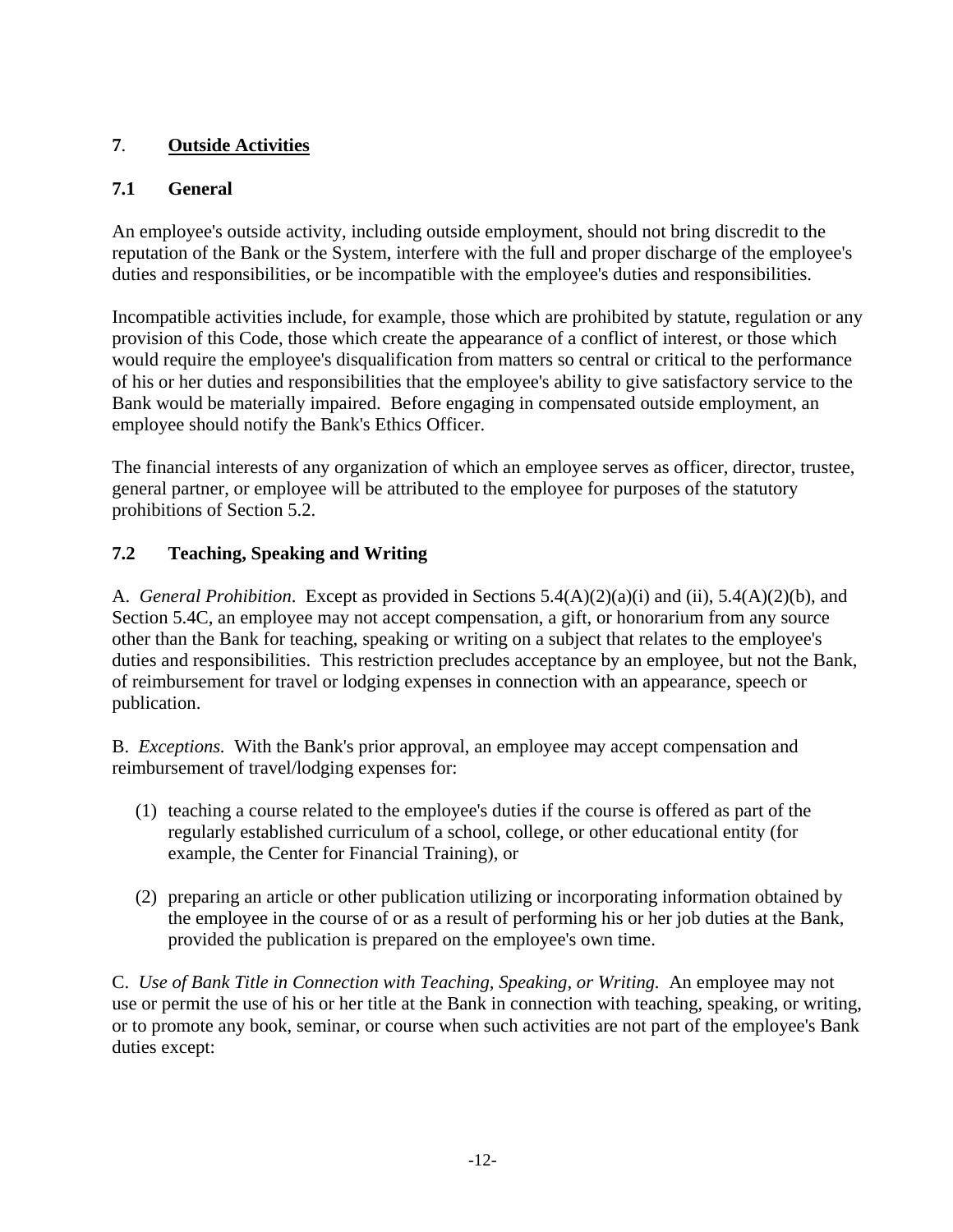- (1) as one of several biographical notes when such note is given no more prominence than any other; or
- (2) as part of an article published in a scientific or professional journal, as long as a reasonably prominent disclaimer states that the views expressed in the article do not necessarily represent the views of the Bank.

# **7.3 Political Activity**

A. *General*. The Federal Reserve Banks have a unique need to protect their independence from the political process. Therefore, although an employee may participate or become involved in issues of general public concern or debate, the employee's association with the Bank must not be publicized in connection with any political activity. Further, an employee may not engage in political activity while on duty or on Bank premises, and must be extremely cautious to avoid any suggestion of Bank sponsorship or support of such activities.

# B. *Partisan Politics.*

 1. Non-Officers*.* An employee, other than an officer, may participate in a partisan political campaign, except that an employee may not run for any partisan political office (federal, state, or local) or solicit or accept political contributions (i.e., anything of value, including personal services) on behalf of any candidate, party or political organization. An employee may hold a position within a political party so long as the position does not otherwise interfere with the employee's performance of Bank duties.

 2. Officers*.* An officer must be particularly vigilant in avoiding any appearance that his or her personal political views reflect the views of the Bank or the System. An officer may participate in partisan politics only as an individual voter, *e.g.,* vote, express a private opinion, or make a contribution. An officer may not take an active role in partisan politics; for example, an officer may not run for any partisan political office; solicit or accept political contributions (i.e., anything of value, including personal services) on behalf of any candidate, party, or political organization; or hold a position (other than general membership) within a political party.

C. *Non-Partisan Public Service.* There are various types of public service activities that do not bring into question the independent and non-partisan character of the Bank, and that are viewed as a community service rather than as political activity, even if the position is one to which an employee is appointed by a partisan public official. Examples are serving as a member of a board of education, a roads and bridges commission, a parks and recreation commission, a planning commission, a board of health, or a university board, provided election or appointment under a party label is not involved. For instance, an employee, including an officer, may accept appointment by the governor of a state to that state's board of education. However, if there is a requirement that the board of education be comprised of a certain number of representatives from each major political party, then the employee may not accept the appointment. If an employee has any question about the propriety of a particular position or activity, the employee should consult the Bank's Ethics Officer.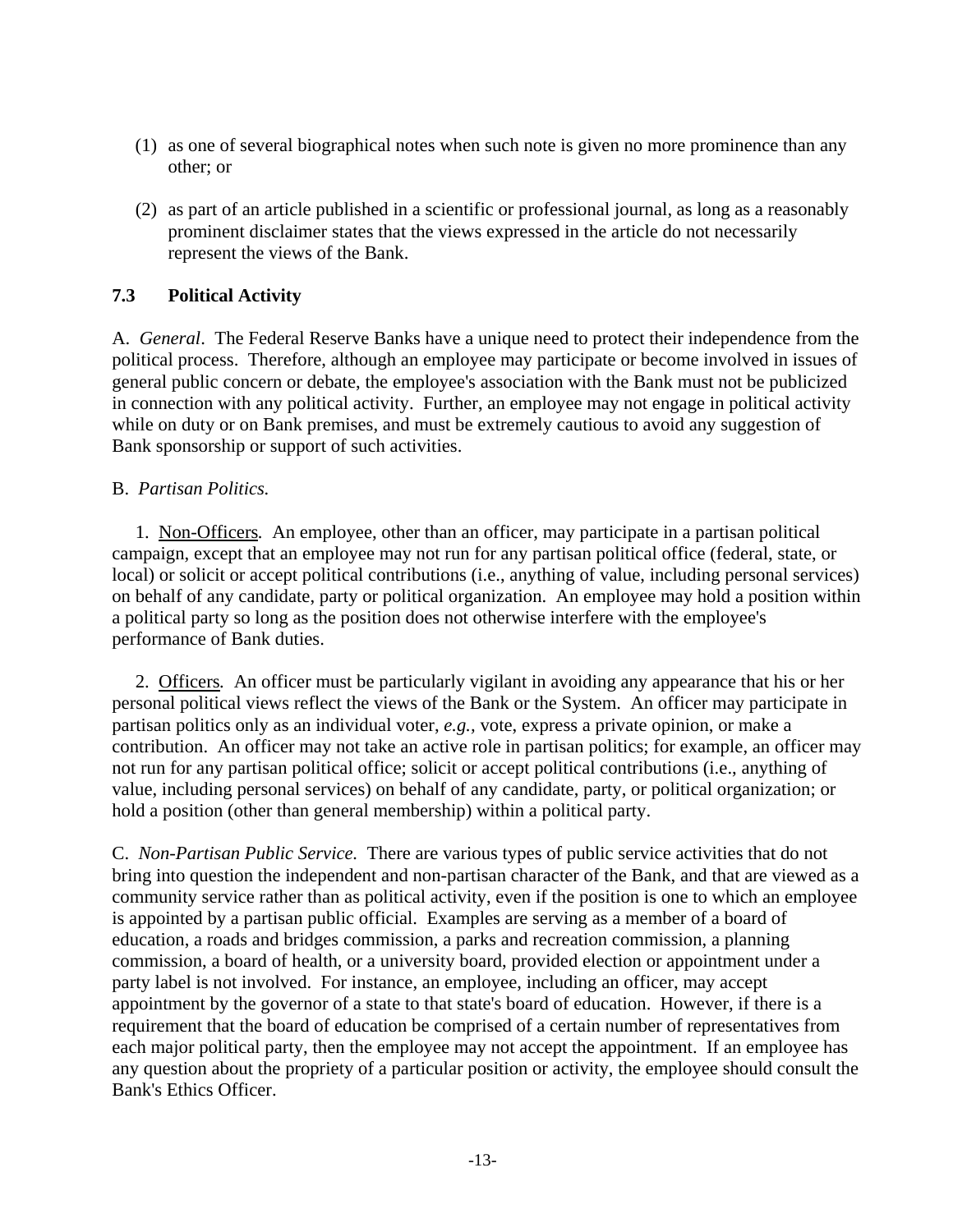# **8. Post Employment Activities**

# **8.1 Post Employment Contacts**

- A. *Post Employment Contacts with a Former Employee.* An employee who ceases to be employed by the Bank may not contact the Bank concerning a particular matter in which he or she participated while employed at the Bank. If a current employee is contacted by a former employee concerning such a matter, the current employee must not discuss the matter or provide any information to that individual that is not available to the general public, unless authorized to do so by Bank management. In performing his or her duties, a current employee may contact a former employee to obtain information concerning work performed by the former employee while employed at the Bank.
- B. *Post Employment Contacts with a Former Officer.* For one year after leaving a Bank officer position, a former officer who ceases to be employed by the Bank may not appear before or communicate with an employee of any Reserve Bank or the Board with the intent to influence official action on behalf of another person. This restriction will not apply to representations on behalf of the United States (including the Board), a Reserve Bank, a state or local government, an international organization in which the United States participates, an academic institution, a political organization, or a tax-exempt medical organization.

If a current Bank employee is to his or her knowledge contacted by a former Bank officer in violation of this policy, the employee must notify the Bank's Ethics Officer – who must then notify appropriate contacts at the Board – and may not discuss official matters with or provide any information to the former officer that is not available to the general public, unless authorized to do so by Bank management. Current Bank employees are expected to exercise due diligence to confirm a non-employee's status under this policy before engaging in substantive communications with that individual. In performing his or her duties, a current employee may contact a former Bank officer to obtain information concerning work performed by the former officer while employed at the Bank.

# **8.2 Non-public Information**

An employee's duty to maintain the confidentiality of non-public information (as defined in Section 3.2) continues after his or her employment ends. An employee must leave all Bank documents, files, computer diskettes, reports and records containing non-public information, and all copies of such information, with the Bank when his or her employment ends.

#### **9. Disclosure Statements**

In order to obtain information about circumstances that might constitute an actual or potential conflict of interest or a violation of applicable Bank policy or law, the following employees are required to file a disclosure statement as prescribed by the Bank at least annually:

- (a) all officers;
- (b) any employee: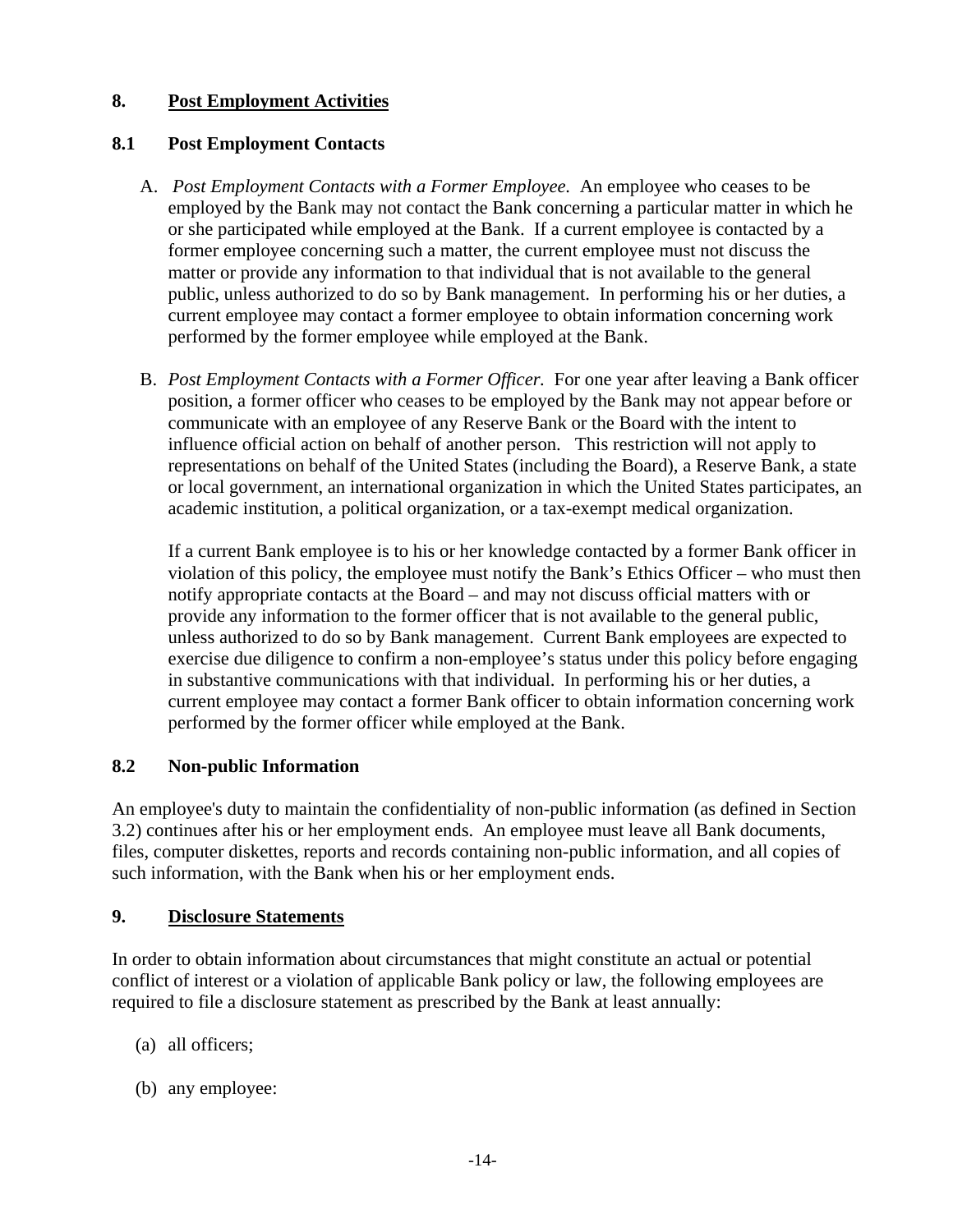(i) whose duties and responsibilities require that he or she participate personally and substantially in any supervisory matter, examination, application, investigation, etc. concerning a depository institution or any affiliate or subsidiary of a depository institution; (ii) whose duties and responsibilities require that he or she participate personally and substantially through decision making or the exercise of significant judgment in taking action regarding contracting or procurement;

(iii) who has authority to make an exception to established operating or internal control procedures; or

- (iv) who has access to Class I FOMC information;
- (c) any manager or supervisor in a valuables handling area; and
- (d) any other employee upon request of the Bank's Ethics Officer.

### **10. Violations**

### **10.1 Reporting**

Employees are encouraged to report violations of this Code to the Bank's Ethics Officer. A violation that involves corruption, fraud, or theft, also should be reported to the Bank's General Auditor.

### **10.2 Disciplinary Action**

Any employee who violates any provision of this Code is subject to disciplinary action up to and including termination of employment.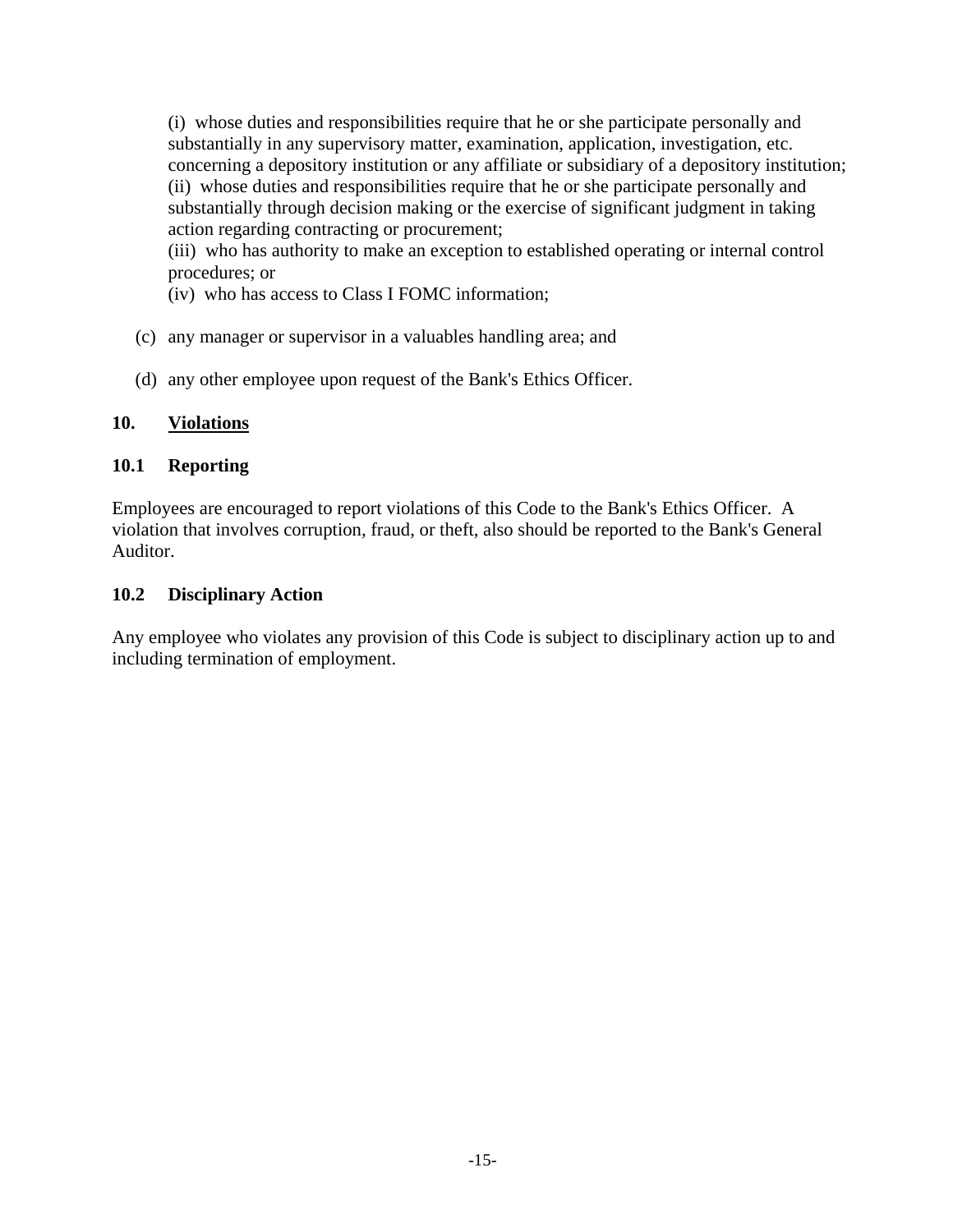THIS PAGE INTENTIONALLY LEFT BLANK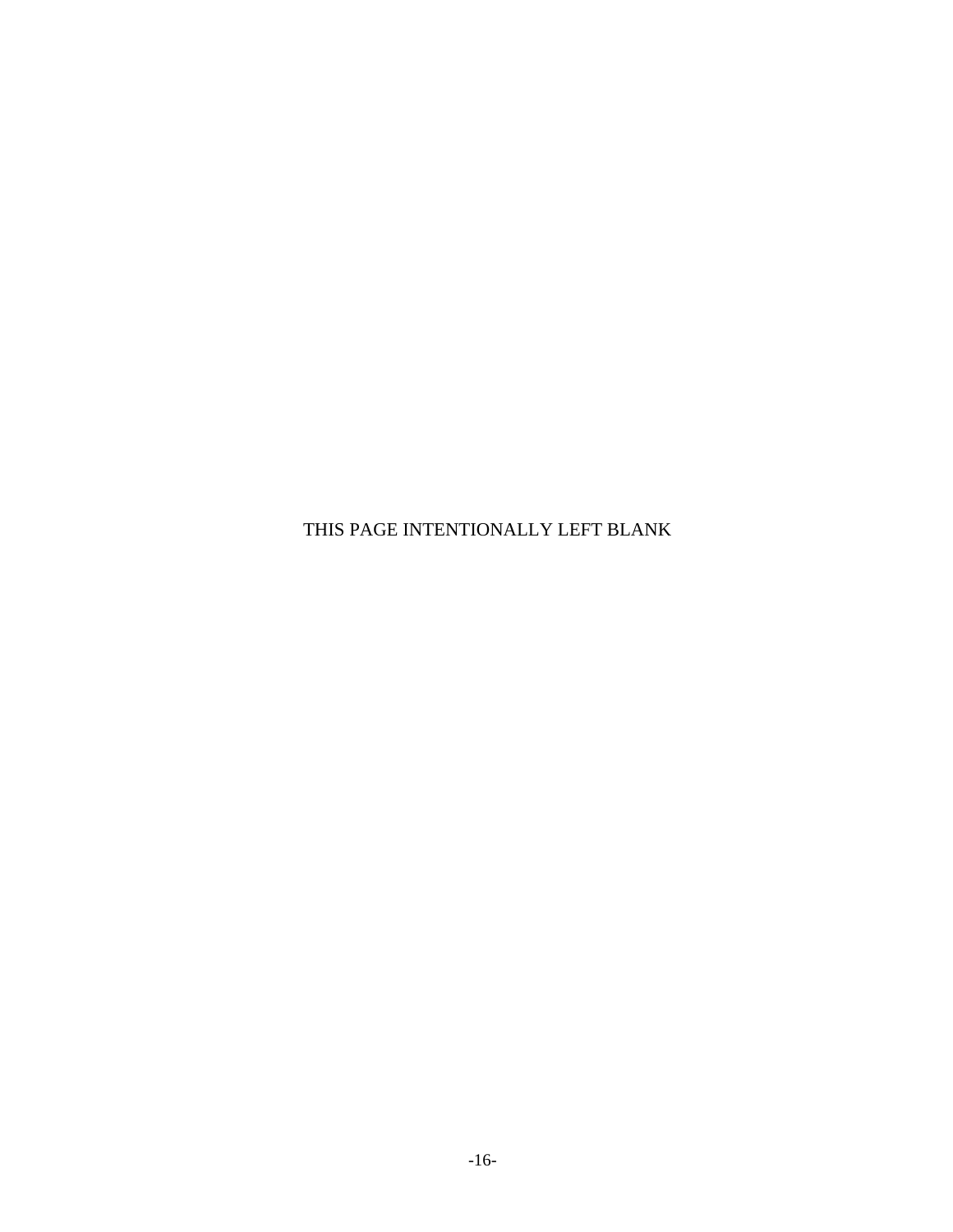# **APPENDIX A**

This Appendix contains a summary of significant portions of the federal conflicts of financial interest regulations (5 CFR Parts 2635 and 2640), as modified for the Bank's use. It provides additional detail regarding (i) the conflict of interest rule in Section 5.2 of the Code, and (ii) the rule regarding seeking other employment in Section 6 of the Code. A copy of the complete regulations may be obtained from the Legal Department or the Ethics Officer.

# **PART I. DISQUALIFYING FINANCIAL INTERESTS**

 $\overline{a}$ 

**1. Statutory Prohibition**. An employee is prohibited by federal criminal law [18 U.S.C. § 208(a)] from participating personally and substantially in an official capacity in any particular matter in which, to the employee's knowledge, he or she, or any person whose interests are imputed to the employee under the statute, has a financial interest, if the particular matter will have a direct and predictable effect on that interest.

- **2. Definitions**. For purposes of this Part, the following definitions apply:
- (a) *Direct and predictable effect*. A particular matter<sup>1</sup> will have a *direct* effect on a financial interest if there is a close causal link between any decision or action to be taken in the matter and any expected effect of the matter on the financial interest. An effect may be direct even though it does not occur immediately. However, a particular matter will not have a direct effect on a financial interest if the chain of causation is attenuated or is contingent upon the occurrence of an event that is speculative or that is independent of, and unrelated to, the matter. A particular matter that has an effect on a financial interest only as a consequence of its effect on the general economy does not have a direct effect within the meaning of this paragraph.

A particular matter will have a *predictable* effect if there is a real, as opposed to a speculative possibility, that the matter will affect the financial interest. However, it is not necessary that the magnitude of the gain or loss be known, and the dollar amount of the gain or loss is immaterial.

 $1$  If a particular matter involves a specific party, generally the matter will only have a direct and predictable effect on the financial interest of the employee in or with the party, for example where the employee owns stock in the party. However, there may be some situations in which a particular matter will have a direct and predictable effect on an employee's financial interests in or with a non-party. For example, if the party is a corporation, a particular matter also may have a direct and predictable effect on an employee's financial interest through ownership of stock in an affiliate of the party. Similarly, the award of a contract to a particular company also may have a direct and predictable effect on an employee's financial interest in another company, such as a subcontractor or a competitor.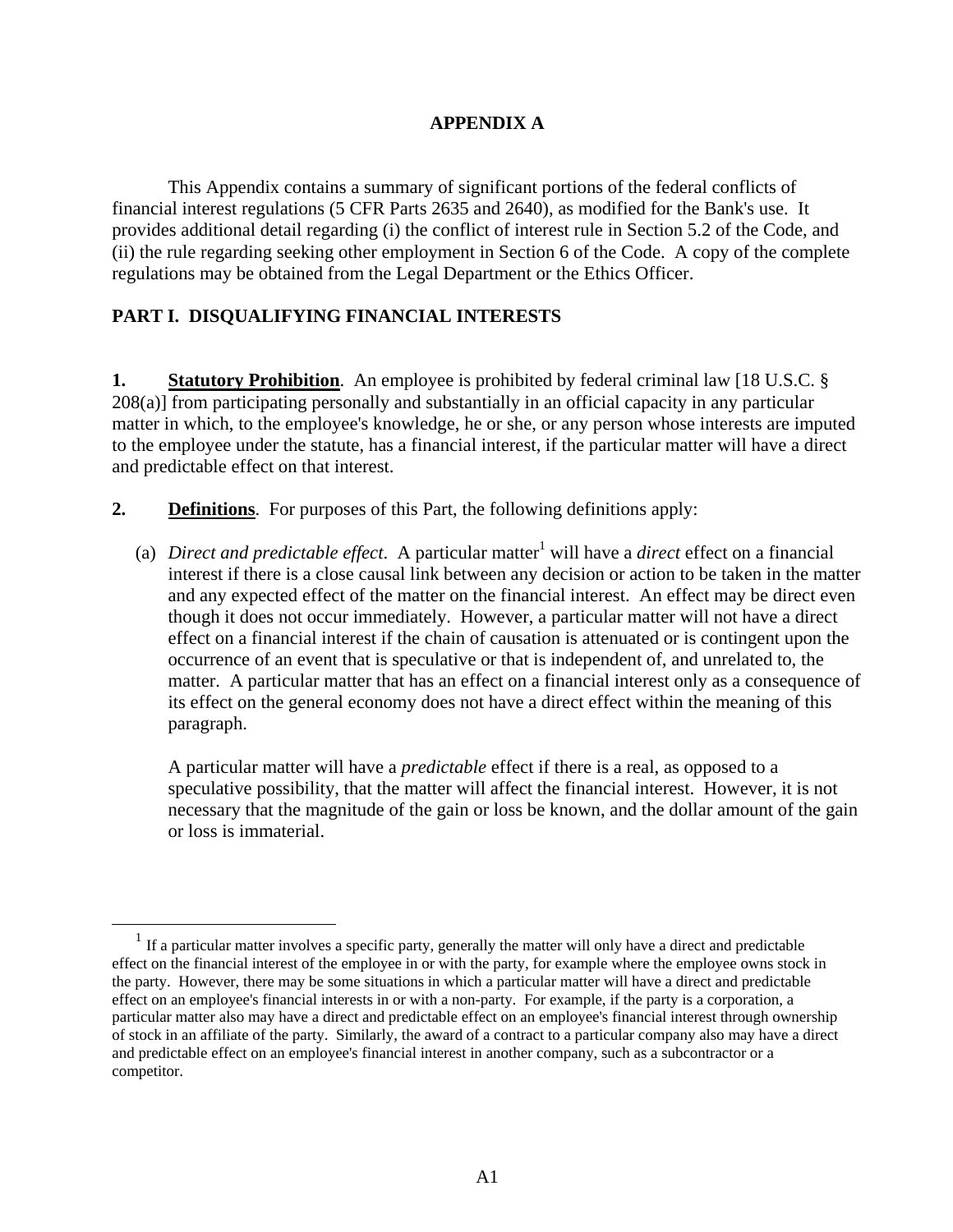#### *Example 1*

An employee with procurement responsibilities has just been asked to serve on the evaluation panel to review proposals for a new Research Library computer search system. DEF Computer Corporation, a closely held company in which the employee and his wife own stock, has submitted a proposal. Because award of the systems contract to DEF or to any other offeror will have a direct and predictable effect on both his and his wife's financial interests, the employee may not participate on the evaluation panel unless he requests and receives a waiver or an exemption applies.

#### *Example 2*

Upon assignment to the evaluation panel, the employee in the preceding example finds that DEF Computer Corporation has not submitted a proposal. However, LMN Corp., a competitor of DEF, is one of the offerors. The employee is not disqualified from serving on the evaluation panel. Any effect on the employee's financial interests as a result of the decision to award or not award the contract to LMN at most would be indirect and speculative.

- (b) *Financial interest* means the potential for gain or loss to an employee or other person specified in paragraph 2(c) as a result of Bank action on a particular matter. The financial interest might arise from ownership of certain financial instruments or investments such as a stock, bond, mutual fund, or real estate. Additionally, a financial interest might derive from a salary, indebtedness, job offer, or any similar interest that may be affected by the matter.
- (c) *Imputed interests*. For purposes of the federal criminal law and this Part, the financial interests of any of the following persons will disqualify an employee to the same extent as if they were the employee's own interests:

(i) the employee's spouse;

- (ii) the employee's minor child;
- (iii) the employee's general partner;

(iv) an organization or entity in which the employee serves as officer, director, trustee, general partner or employee; and

 (v) a person with whom the employee is negotiating for or has an arrangement concerning prospective employment. (An employee who is seeking other employment should comply with the standards in Part III of this Appendix regarding "Seeking Other Employment.")

#### *Example 1*

An employee of the Department of Education serves without compensation on the board of directors of Kinder World, Inc., a nonprofit corporation that engages in good works. Even though her personal financial interests will not be affected, the employee must disqualify herself from participating in the review of a grant application submitted by Kinder World. Award or denial of the grant will affect the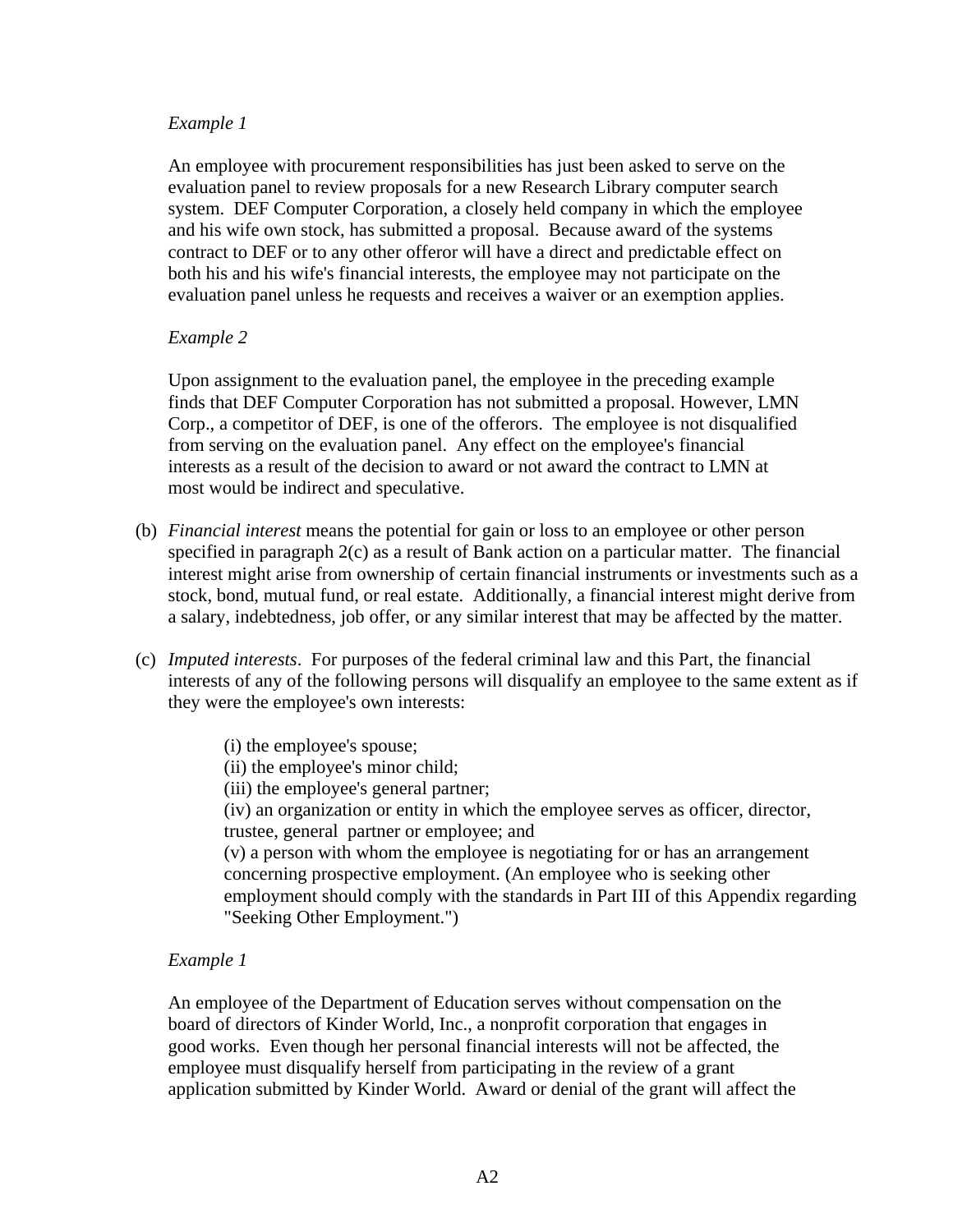financial interests of Kinder World and its financial interests are imputed to her as a member of its board of directors.

# *Example 2*

The spouse of an employee of the Food and Drug Administration is employed by a biomedical research company that is seeking FDA approval for a new product. The employee ordinarily would be asked to participate in the FDA's review and approval process. The employee's spouse is a salaried employee and has no direct ownership interest in the company. Moreover, she does not have an indirect ownership interest such as an interest in a pension plan that holds stock in the company. Her position with the company is such that the granting or withholding of FDA approval will not have a direct and predictable effect on her salary or on her continued employment with the company. Since the FDA approval process will not affect his spouse's financial interests, the employee may participate in that process.<sup>2</sup>

 (d) *Particular matter* means a matter that involves deliberation, decision or action that is focused upon the interests of a specific person, or a discrete and identifiable class of persons. Such a matter is covered by the federal conflict of interest regulations even if it does not involve formal parties, and may include governmental action such as legislation or policymaking that is narrowly focused on the interests of a discrete and identifiable class of persons. However, the term particular matter does not extend to the consideration or adoption of a broad policy option that is directed to the interests of a large and diverse group of persons. The particular matters covered by the federal conflict of interest regulations include a judicial or other proceeding, application, request for a ruling or other determination, contract, claim, controversy, charge, accusation or arrest.

#### *Example 1*

An employee's evaluation of proposals received in response to a Request for Proposal is a particular matter. An employee's review of an application filed by a bank holding company also is a particular matter.

# *Example 2*

 $\overline{a}$ 

Consideration by the Interstate Commerce Commission of regulations establishing safety standards for trucks on interstate highways involves a particular matter.

 (e) *Personal and substantial*. To participate *personally* means to participate directly. It includes the direct and active supervision of the participation of a subordinate in the matter. To participate *substantially* means that the employee's involvement is of significance to the

 $2$  Note that the Code of Conduct does not apply to FDA employees. If the example had involved a Bank employee, the employee should consult with the Bank's Ethics Officer before participating since the employee's participation in the review and approval process might result in the appearance of a conflict of interest, contrary to Section 5.1 of the Code.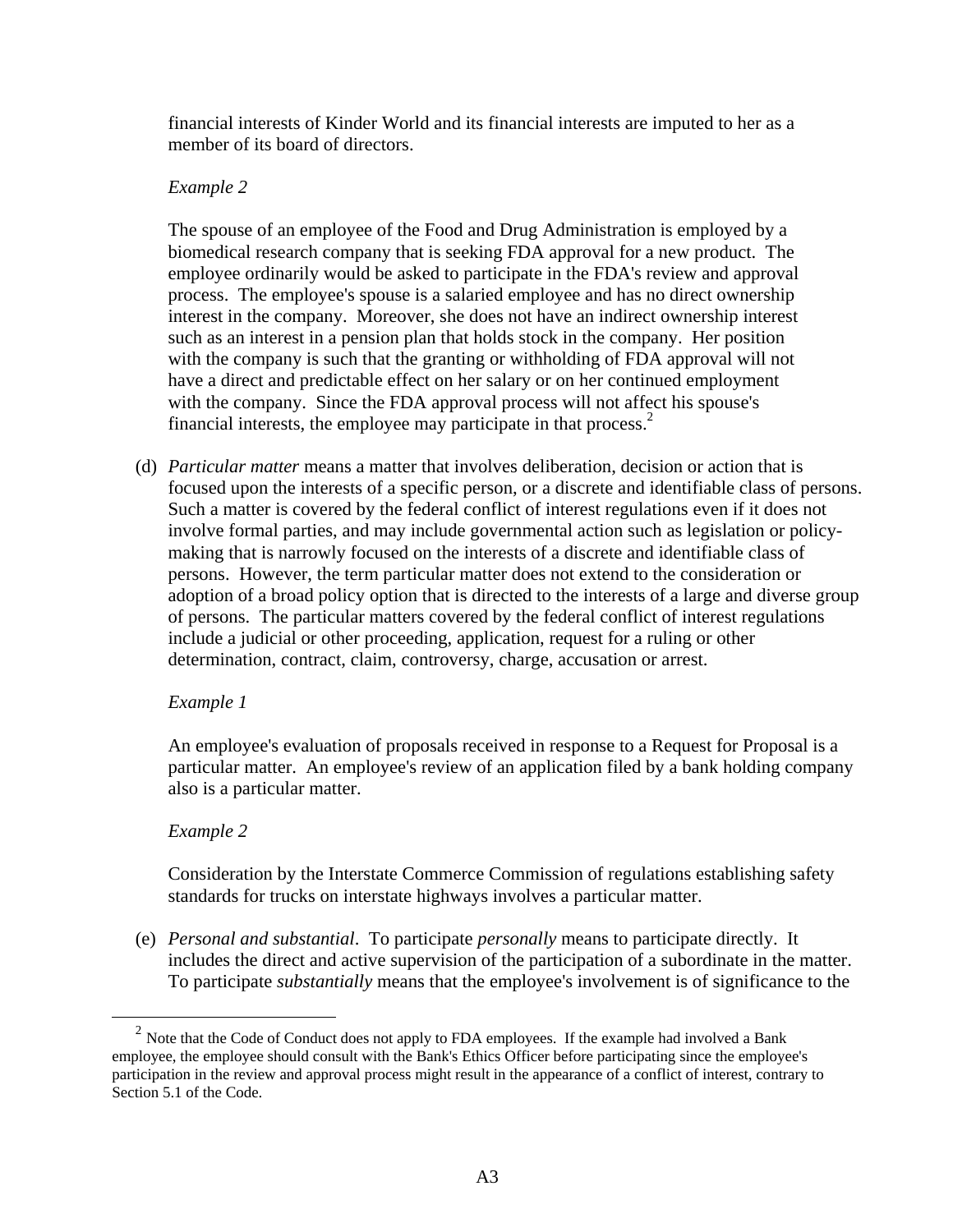matter. Participation may be substantial even though it is not determinative of the outcome of a particular matter. However, it requires more than official responsibility, knowledge, perfunctory involvement, or involvement on an administrative or peripheral issue. A finding of substantiality should be based not only on the effort devoted to a matter, but also on the importance of the effort. While a series of peripheral involvements may be insubstantial, the single act of approving or participating in a critical step may be substantial. Personal and substantial participation may occur when, for example, an employee participates through decision, approval, disapproval, recommendation, investigation or the rendering of advice in a particular matter.

**3***.* **Disqualification**. Unless the employee is authorized to participate in the particular matter by virtue of a waiver described in paragraph (4) of this Part or because the interest has been divested in accordance with paragraph (5) of this Part, an employee must disqualify himself or herself from participating in a particular matter in which, to the employee's knowledge, he or she, or a person whose interests are imputed to the employee, has a financial interest, if the particular matter will have a direct and predictable effect on that interest. Disqualification is accomplished by not participating in the particular matter.

 A. *Notification*. An employee who becomes aware of the need to disqualify himself or herself from participating in a particular matter should notify the person responsible for his or her assignment or the Bank's Ethics Officer. An employee who is responsible for his or her own assignment should take whatever steps are necessary to ensure that he or she does not participate in the matter from which he or she is disqualified. Appropriate oral or written notification of the employee's disqualification may be made to coworkers by the employee or a supervisor to ensure that the employee is not involved in a matter from which he or she is disqualified.

 B. *Documentation*. An employee need not file a written disqualification statement unless asked to do so by the Bank's Ethics Officer or a supervisor. However, an employee may elect to create a record of his or her actions by providing written notice to a supervisor or other appropriate officer.

**4. Waiver of disqualification**. An employee who would otherwise be disqualified may be permitted to participate in a particular matter where the otherwise disqualifying financial interest is exempt (see Part II of this Appendix), is the subject of an individual waiver described in this paragraph, or results from certain Indian birthrights as described in 18 U.S.C. § 208(b)(4).

 An individual waiver may be requested pursuant to 18 U.S.C. § 208(b)(1). In advance of the employee's participation, the employee must advise the officer responsible for the employee's appointment (or other officer to whom authority to issue such a waiver for the employee has been delegated) about the nature and circumstances of the particular matter and the employee's role in the matter; and make full disclosure to the officer of the nature and extent of the disqualifying financial interest. If the officer determines that the employee's financial interest in the particular matter is not so substantial as to be deemed likely to affect the integrity of the services which the Bank may expect from the employee, the officer may issue a written waiver to the employee.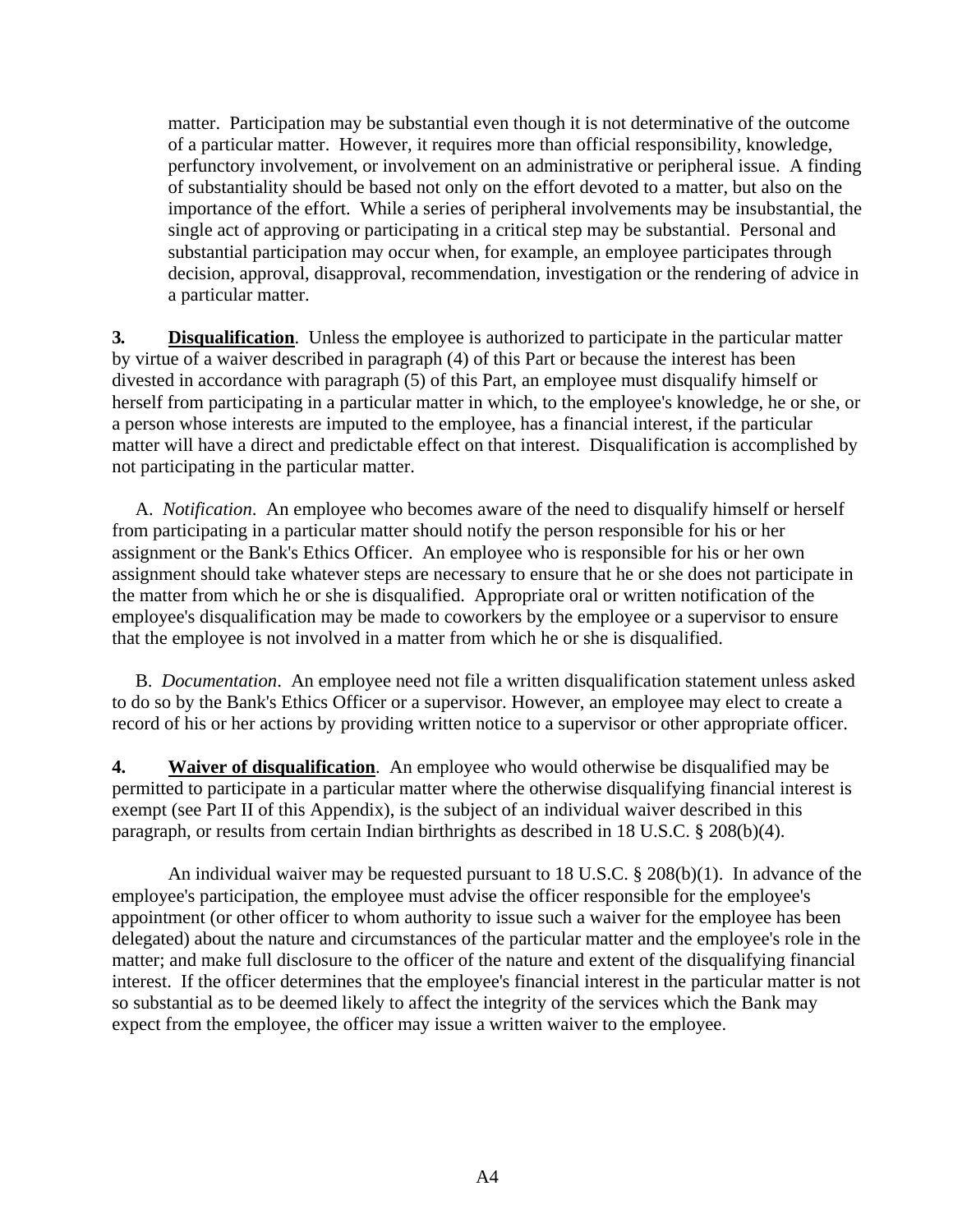**5. Divestiture of a disqualifying financial interest**. Upon sale or other disposal of the interest that causes his or her disqualification from participation in a particular matter, the employee may participate in the matter.

 A. *Voluntary divestiture*. An employee who otherwise would be disqualified from participating in a particular matter may voluntarily sell or otherwise dispose of the interest that causes the disqualification.

 B. *Directed divestiture*. An employee may be required to sell or otherwise dispose of the disqualifying financial interest if the continued holding of that interest is prohibited by Section 5 of the Code or substantially interferes with the ability of the employee to perform his or her job.

**6. Official duties that give rise to potential conflicts**.When an employee's duties create a substantial likelihood that the employee may be assigned to a particular matter from which he or she is disqualified, the employee should advise his or her supervisor or the Bank's Ethics Officer of that potential so that a conflicting assignment can be avoided.

# **PART II. EXEMPTIONS PURSUANT TO 18 U.S.C. § 208 (b)(2)**

- **1. Definitions**. For purposes of this Part, the following definitions apply.
	- (a) *Diversified* means that a fund, trust or plan does not have a stated policy of concentrating its investments in any industry, business, single country other than the United States, or bonds of a single state within the United States. In the case of an employee benefit plan, *diversified* means that the plan's trustee has a written policy of varying plan investments.
	- (b) *Long-term federal government security* means a bond or note, except for a U.S. Savings bond, with a maturity of more than one year, issued by the United States Treasury pursuant to 31 U.S.C. Chapter 31.
	- (c) *Municipal security* means direct obligation of, or obligation guaranteed as to principal or interest by, a state (or any of its political subdivisions, or any municipal corporate instrumentality of one or more states), or the District of Columbia, Puerto Rico, the Virgin Islands, or any other possession of the United States.
	- (d) *Mutual fund* means an entity which is registered as a management company under the Investment Company Act of 1940, as amended (15 U.S.C. §§ 80a-1 et seq.). Mutual fund includes open-end and closed-end mutual funds and registered money market funds.
	- (e) *Sector mutual fund* means a mutual fund that concentrates its investments in an industry, business, single country other than the United States, or bonds of a single state within the United States.
	- (f) *Short-term federal government security* means a bill with a maturity of one year or less issued by the United States Treasury pursuant to 31 U.S.C. Chapter 31.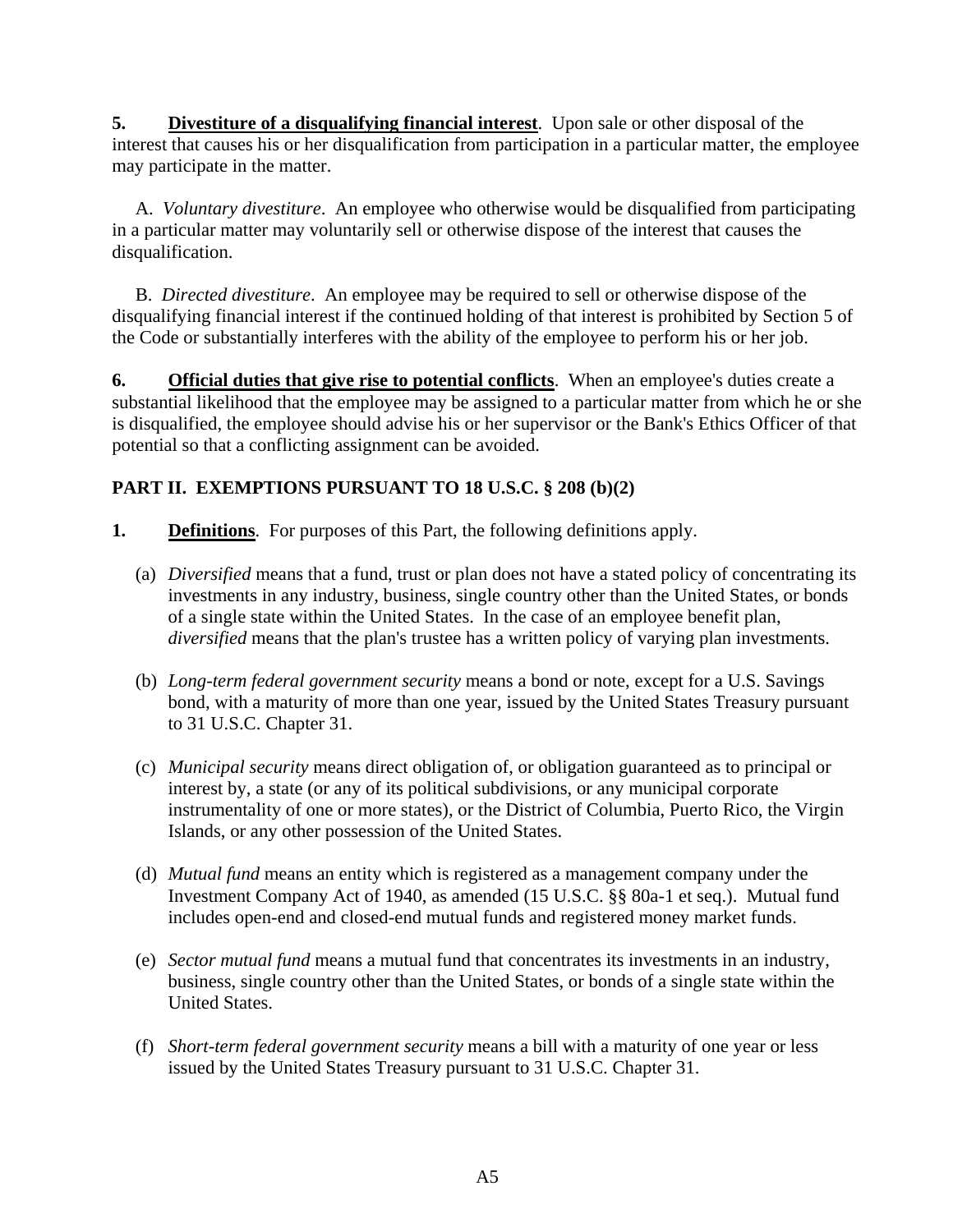# **2. Exemption for Interest in Mutual Fund, Unit Investment Trust, and Employee Benefit Plan.**

 A. *Diversified mutual fund and unit investment trust.* An employee may participate in a particular matter affecting holdings of a diversified mutual fund or a diversified unit investment trust where the disqualifying financial interest in the matter arises because of the ownership of an interest in the fund or trust.

# *Example*

An employee owns shares worth \$60,000 in several mutual funds whose portfolios contain stock in a nationally known computer company. Each fund prospectus describes the fund as a "management company," but does not characterize the fund as having a policy of concentrating its investments in any particular industry, business, single country (other than the U.S.) or bonds of a single state. The employee may participate in a matter affecting the computer company.

- B. *Sector mutual fund.* An employee may participate in a particular matter affecting holdings of a sector mutual fund where the disqualifying financial interest in the matter arises because of ownership of an interest in the fund and:
	- (1) the affected holding is not invested in the sector in which the fund concentrates; or
	- (2) the aggregate market value of interests in any sector fund or funds does not exceed \$50,000.

 For purposes of calculating the \$50,000 de minimis amount, an employee must aggregate the market value of all sector mutual funds in which the employee has a disqualifying interest and that concentrate in the same sector and have one or more holdings that may be affected by the particular matter.

# *Example 1*

A Bank employee owns shares in a mutual fund that expressly concentrates its holdings in the stock of utility companies. In addition to holdings in utility companies, the fund contains stock in certain regional banks and bank holding companies whose financial interests would be affected by a matter in which the employee would participate. The employee is not disqualified from participating in the matter because the banks and bank holding companies that would be affected are not part of the sector in which the fund concentrates.

# *Example 2*

 An analyst is assigned at the Federal Reserve Board's request to help draft standards for approving loan guarantee applications for the Air Transportation Stabilization Board. The Analyst owns \$35,000 worth of shares in XYZ Global Communications Fund, a sector mutual fund invested primarily in shipping firms and airlines. The analyst may participate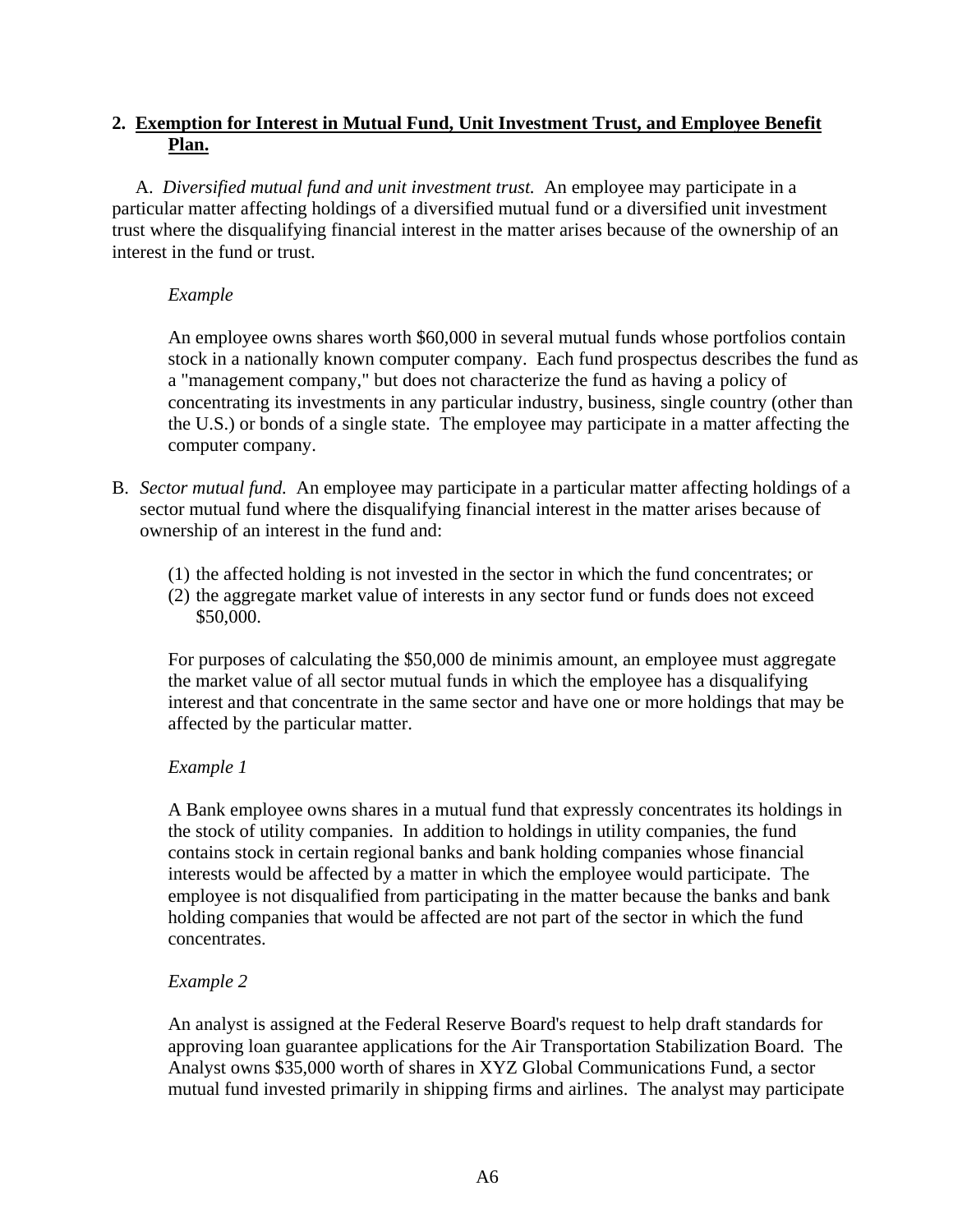in the recommendations. If the analyst's spouse also owns \$40,000 worth of shares in ABC Specialized Portfolios: Transport, a sector mutual fund that focuses on the same sector, and if both funds contain holdings that may be affected by the particular matter, the analyst may not rely on the \$50,000 de minimis exemption.

C. *Employee benefit plan.* An employee may participate in --

(1) A particular matter affecting holdings of an employee benefit plan where the disqualifying financial interest in the matter arises from membership in:

(a) the Thrift Savings Plan for Federal Employees described in 5 U.S.C. § 8437; (b) a pension plan established or maintained by a state government or any political subdivision of a state government for its employees; or (c) a diversified employee benefit plan, provided:

(i) the investments of the plan are administered by an independent trustee, and the employee, or other person specified in section 208(a), does not participate in the selection of the plan's investments or designate specific plan investments (except for directing that contributions be divided among several different categories of investments, such as stocks, bonds or mutual funds, which are available to plan participants); and

(ii) the plan is not a profit-sharing or stock bonus plan.

(2) A particular matter of general applicability, such as rulemaking, affecting the state or local government sponsor of a state or local government pension plan described in paragraph  $2(C)(1)(b)$  where the disqualifying financial interest in the matter arises because of participation in the plan.

#### **3. Exemption for Interest in Securities**.

 $\overline{a}$ 

 A. *De minimis exemption for a matter involving parties*. An employee may participate in a particular matter involving specific parties where the disqualifying financial interest arises from ownership by the employee, his or her spouse or minor children of securities issued by one or more entities affected by the matter, if:

(1) the securities are publicly traded,<sup>3</sup> or are long-term federal government securities or municipal securities; and

(2) the aggregate market value of the holdings of the employee, his spouse and minor children in the securities of all entities does not exceed \$15,000.

<sup>&</sup>lt;sup>3</sup> Securities issued by Government Sponsored Enterprises, such as Freddie Mac, are not eligible for the exemptions in paragraphs 3(A)-(C) since they are not "publicly traded."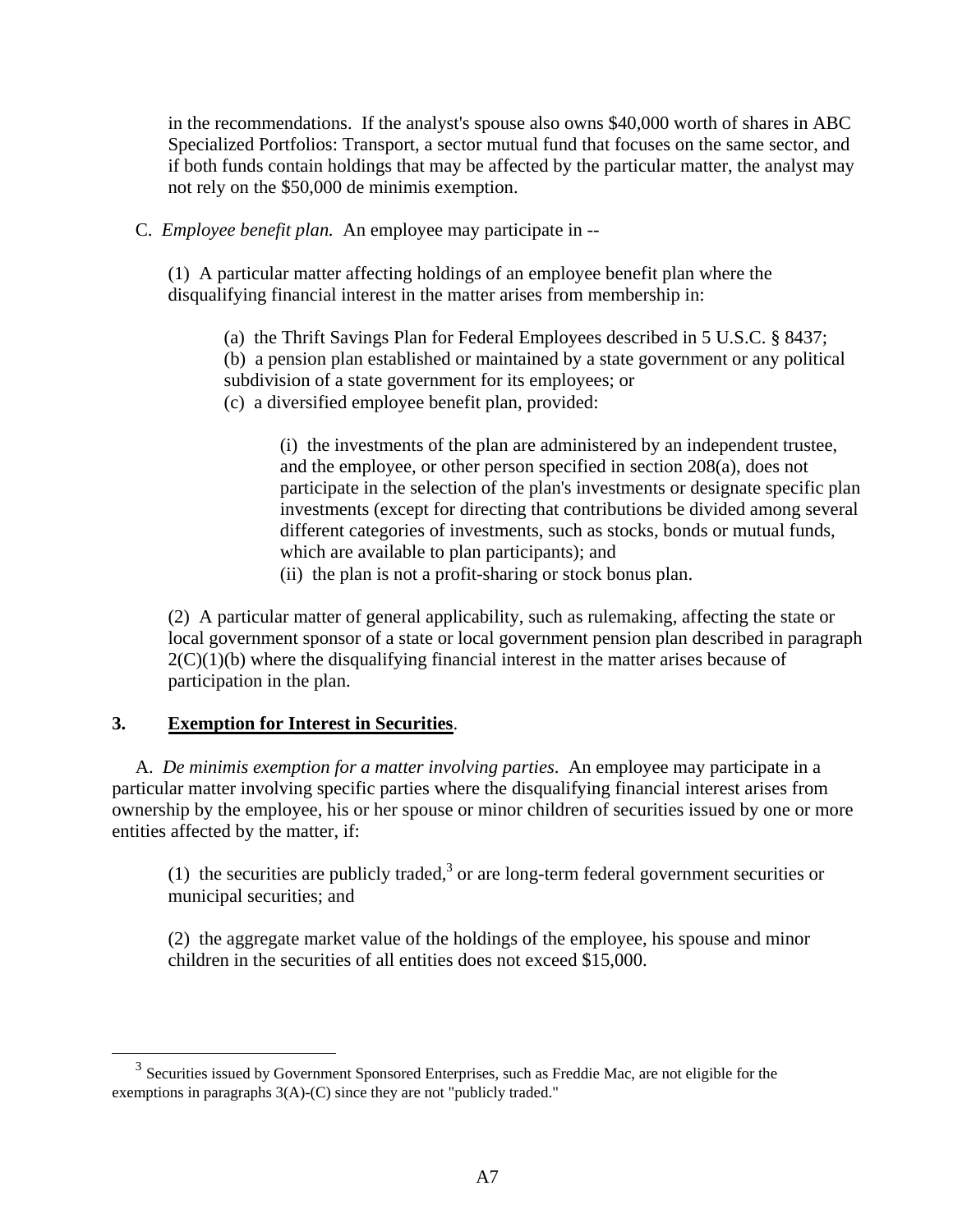#### *Example*

1

A Bank employee owns \$10,000 worth of publicly traded stock in a major office equipment manufacturer, EQP Corp. The employee may evaluate the proposals submitted by EQP Corp. and others in response to an RFP. If the employee's spouse also owns \$6,000 worth of EQP Corp. stock, the employee may not evaluate the proposals unless the employee requests and is granted a waiver.

 B. *De minimis exemption for matters affecting nonparties.*<sup>4</sup> An employee may participate in a particular matter involving specific parties in which the disqualifying interest arises from the ownership by the employee, his spouse, or minor children of securities issued by one or more entities that are not parties to the matter but that are affected by the matter if:

 (1) the securities are publicly traded, or are long-term federal government or municipal securities; and

 (2) the aggregate market value of the holdings of the employee, his spouse and minor children in the securities of all affected entities (including securities exempted under subparagraph (A) of this section) does not exceed \$25,000.

 C. *De minimis exemption for a matter of general applicability*. An employee may participate in a particular matter of general applicability, such as rulemaking, where the disqualifying financial interest arises from ownership by the employee, his or her spouse or minor children of securities issued by one or more entities affected by the matter, if:

 (1) the securities are publicly traded, or are municipal securities, the market value of which does not exceed;

- (a) \$25,000 in any one such entity; and
- (b) \$50,000 in all affected entities; or

 (2) the securities are long-term federal government securities, the market value of which does not exceed \$50,000.

 For purposes of this subparagraph (C), the value of securities owned by the employee, his or her spouse and minor children must be aggregated.

 D. *Exemption for certain federal government securities*. An employee may participate in a particular matter where the disqualifying financial interest arises from ownership of short-term federal government securities or from U.S. Savings Bonds.

 E. *Exemption for interests of tax-exempt organization*. An employee may participate in a particular matter where the disqualifying financial interest arises from the ownership of publicly traded or municipal securities or long-term federal government securities by an organization which

<sup>&</sup>lt;sup>4</sup> See footnote 1 of this Appendix for examples of particular matters that may affect nonparties, such as affiliates or competitors of parties.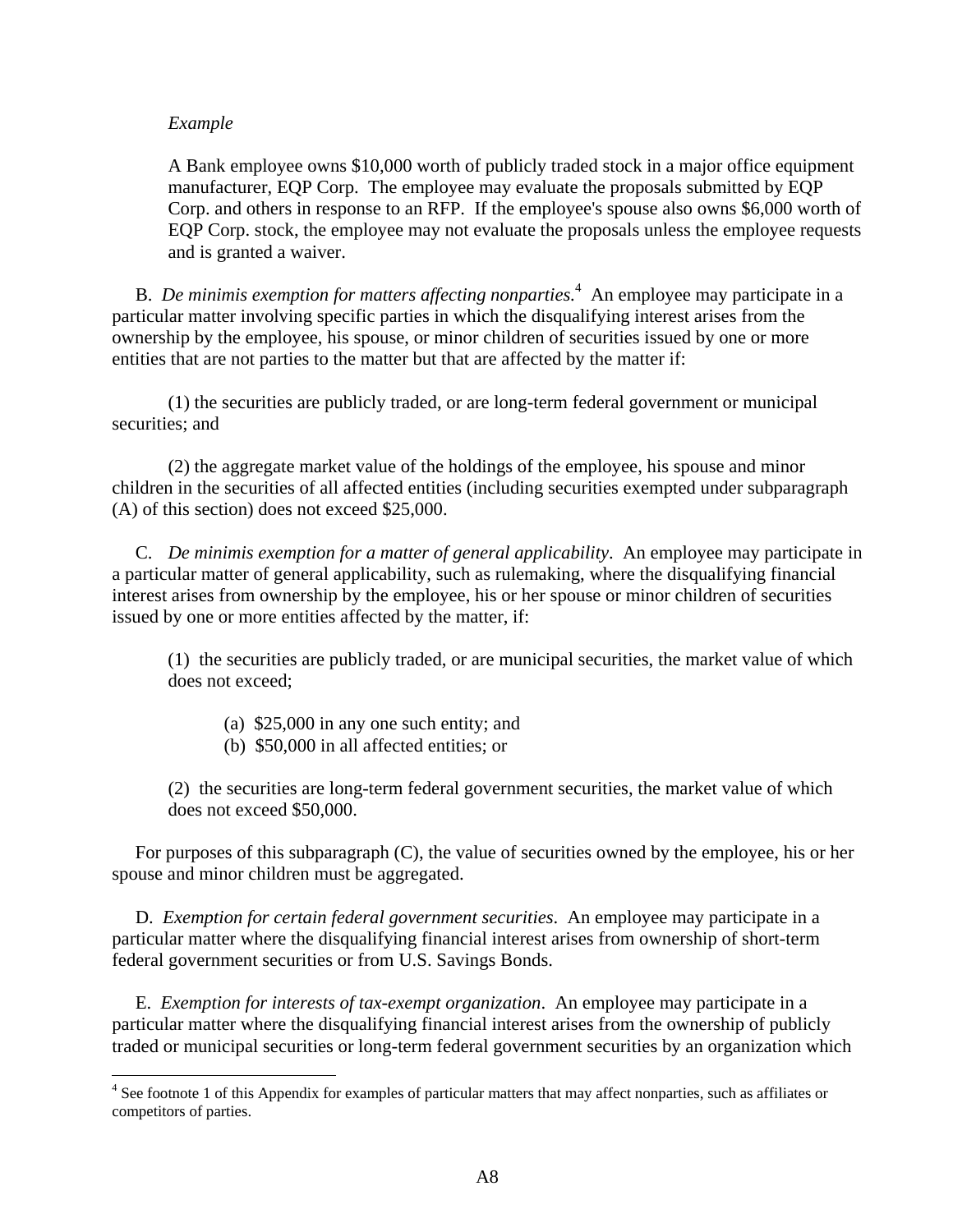is tax-exempt pursuant to 26 U.S.C.  $\S$  501(c)(3) or (4), and of which the employee is an unpaid officer, director, trustee or employee, if:

(1) the matter affects only the organization's investments, not the organization directly;

 (2) the employee plays no role in making investment decisions for the organization, except for participating in the decision to invest in several different categories of investments such as stocks, bonds, or mutual funds; and

(3) the organization's only relationship to the issuer, other than that which arises from routine commercial transactions, is that of an investor.

# *Example*

An employee is a director of the National Association to Save Trees (NAST), an environmental organization that is tax-exempt under section  $501(c)(3)$  of the Internal Revenue Code. The employee knows that NAST has an endowment fund that is partially invested in the publicly traded stock of Computer, Inc. The employee's position at the Bank involves the procurement of computer software, including software sold by Computer, Inc. The employee may participate in the procurement of software from Computer, Inc. provided he is not involved in selecting NAST's investments, and provided NAST has no relationship to Computer, Inc. other than as an investor in the company and routine purchaser of Computer, Inc. software.

 F. *Exemption for certain interests of general partner.* An employee may participate in any particular matter where the disqualifying financial interest arises from:

(1) the ownership of publicly traded securities, long-term federal government securities, or municipal securities by the employee's general partner, if:

(a) ownership of the securities is not related to the partnership between the employee and the general partner, and

(b) the value of the securities does not exceed \$200,000; or

(2) an interest of the employee's general partner, if the employee's relationship to the general partner is as a limited partner in a partnership that has at least 100 limited partners.

**4. Exemption for financial interest arising from federal government or Bank employment or from Social Security or veteran's benefits.** An employee may participate in any particular matter where the disqualifying financial interest arises from federal government or Federal Reserve Bank salary or benefits, or from Social Security or veterans' benefits, except an employee may not:

 (a) make a determination that individually or specially affects the employee's own salary and benefits; or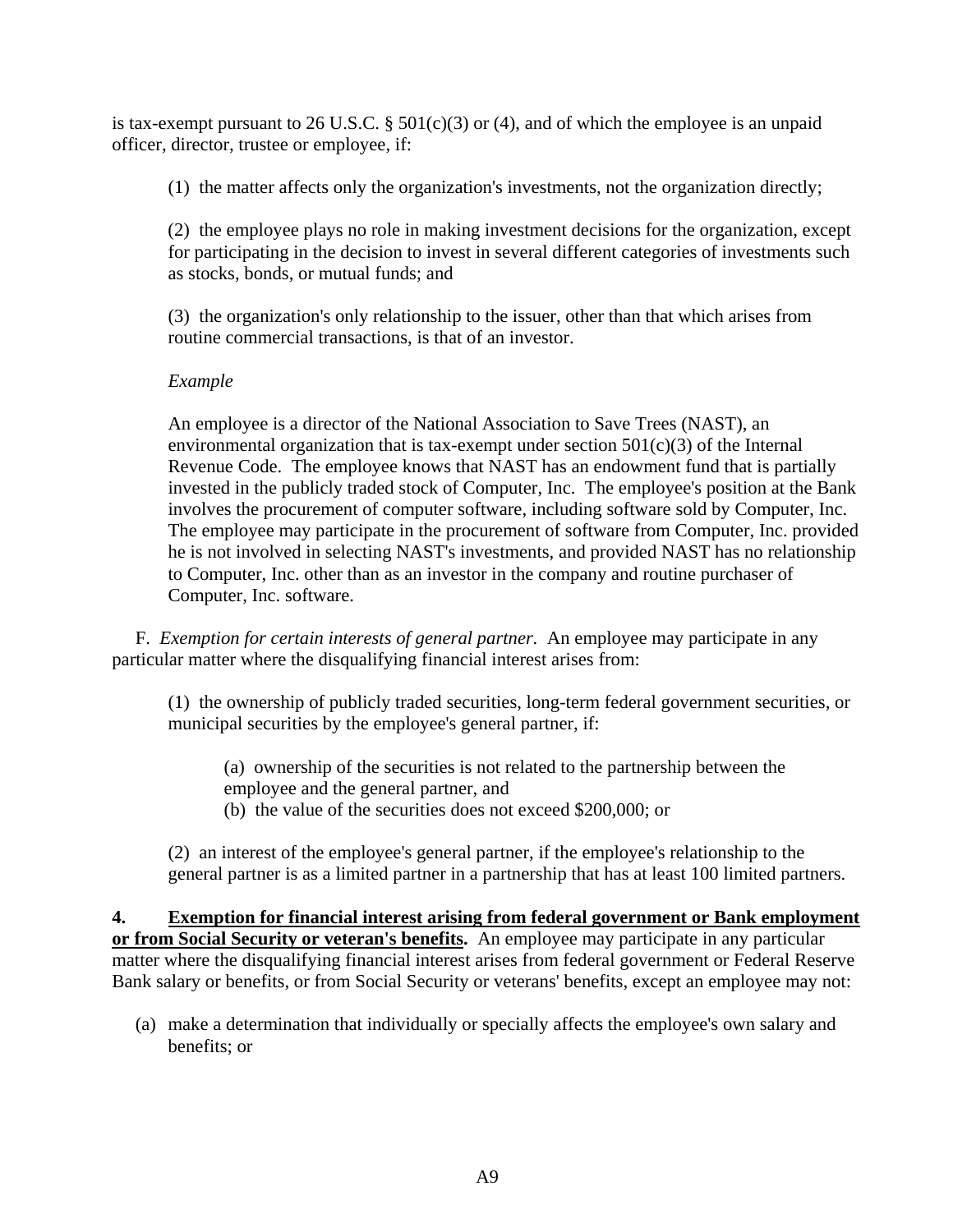(b) make a determination, request, or recommendation that individually or specially relates to, or affects, the salary or benefits of any other person specified in 18 U.S.C. § 208.

# **PART III. SEEKING OTHER EMPLOYMENT**

#### **1. Overview**

An employee who seeks other employment or has an arrangement for prospective employment must comply with the applicable disqualification requirements of this Part if his or her Bank duties would affect the financial interests of the prospective employer or the person with whom he or she has an arrangement concerning prospective employment.

### **2.****Definitions**

- (a) *Direct and predictable effect* and *particular matter* have the respective meanings set forth in Part I of this Appendix regarding "Disqualifying Financial Interests."
- (b) *Employment* means any form of non-Bank employment or business relationship involving the provision of personal services by the employee, whether to be undertaken at the same time as or subsequent to Bank employment, even if the employee is not compensated for the services. It includes but is not limited to personal services provided as an officer, director, employee, agent, attorney, consultant, contractor, general partner or trustee.
- (c) *Prospective employer* means any person with whom the employee is seeking employment. Where a contact that constitutes seeking employment is made by or with an agent or other intermediary, the term prospective employer includes:

(1) the person using the agent or other intermediary for the purpose of trying to hire the employee, provided the agent identifies the prospective employer to the employee; and

(2) a person contacted by the employee's agent or other intermediary for the purpose of seeking a job offer for the employee if the agent identifies the prospective employer to the employee.

#### *Example*

An examiner has retained an employment search firm to help her find another job. The search firm has just reported to her that it has given her resume to and had promising discussions with two bank holding companies in the District. Even though the employee has not personally had employment discussions with either, each bank holding company is her prospective employer. She began seeking employment with each upon learning its identity and that it has been given her resume.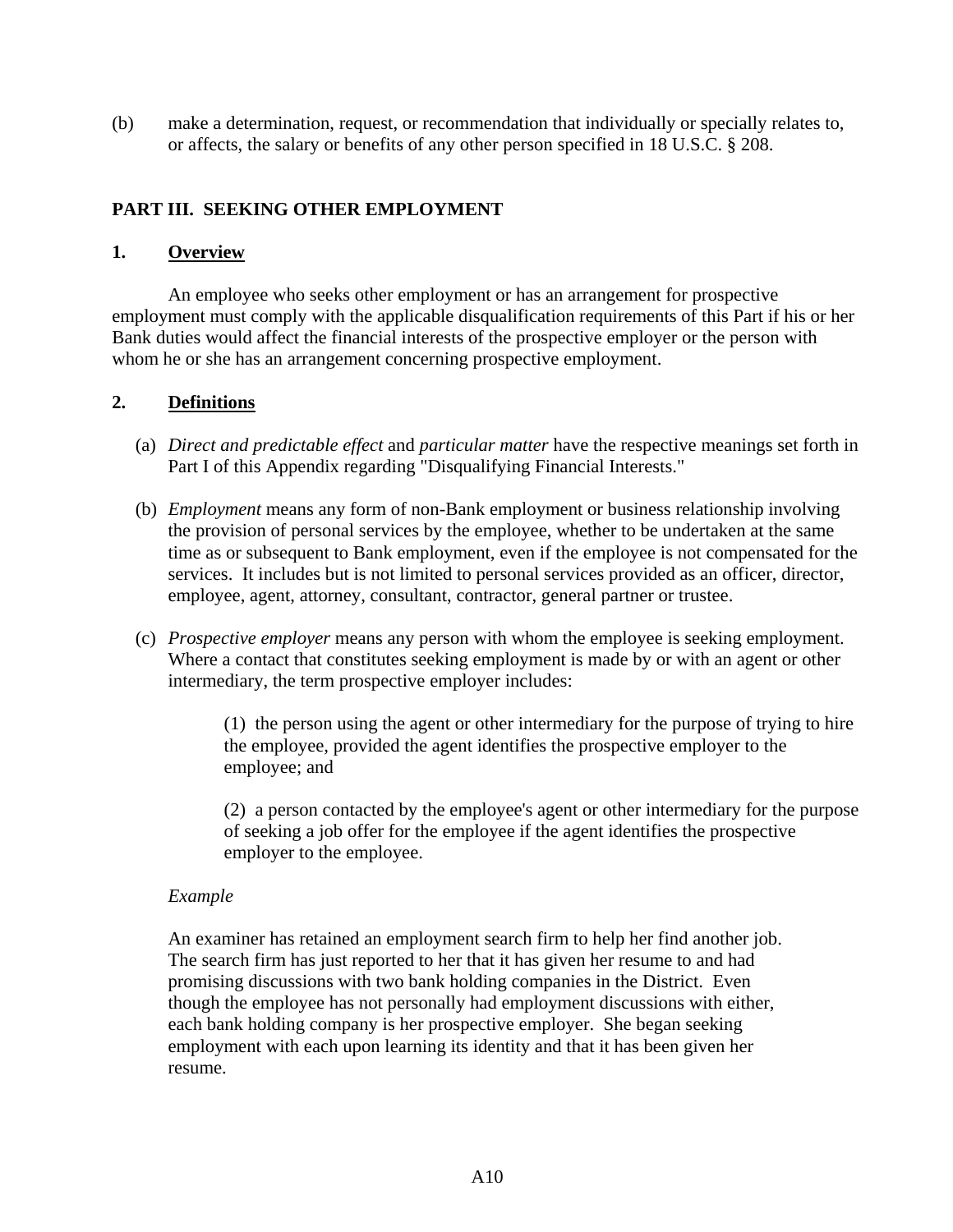(d) *Seeking Employment* means that an employee has, directly or indirectly:

(1) engaged in negotiations for employment with any person. Negotiations mean discussion or communication with another person, or such person's agent or intermediary, mutually conducted with a view toward reaching an agreement regarding possible employment with that person. The term is not limited to discussions of specific terms and conditions of employment in a specific position; or

(2) made an unsolicited communication to any person, or such person's agent or intermediary, regarding possible employment with that person. However, the employee has not begun seeking employment if that communication was:

(a) for the sole purpose of requesting a job application; or

(b) for the purpose of submitting a resume or other employment proposal to a person affected by the performance or nonperformance of the employee's duties only as part of an industry or other discrete class. The employee is considered to have begun seeking employment upon receipt of any response indicating an interest in employment discussions; or

(3) made a response other than rejection to an unsolicited communication from any person, or such person's agent or intermediary, regarding possible employment with that person.

#### *Example*

An employee in the Check Collection Department has mailed his resume to 25 commercial banks. He has not begun seeking employment with any of the 25 banks. If he receives a response from one of the commercial banks indicating an interest in employment discussions, the employee will have begun seeking employment with that bank at that time.

(e) *Not seeking employment.* An employee is no longer seeking employment when:

(1) the employee or the prospective employer rejects the possibility of employment and all discussions of possible employment have terminated; or

(2) two months have transpired after the employee sent an unsolicited resume or employment proposal, and the employee has received no indication of interest in employment discussions from the prospective employer. A response that defers discussions until the foreseeable future does not constitute rejection of an unsolicited employment proposal, nor rejection of a prospective employment possibility.

#### *Example 1*

An employee with procurement responsibilities is complimented by a vendor's representative who asks her to call if she is interested in leaving the Bank. The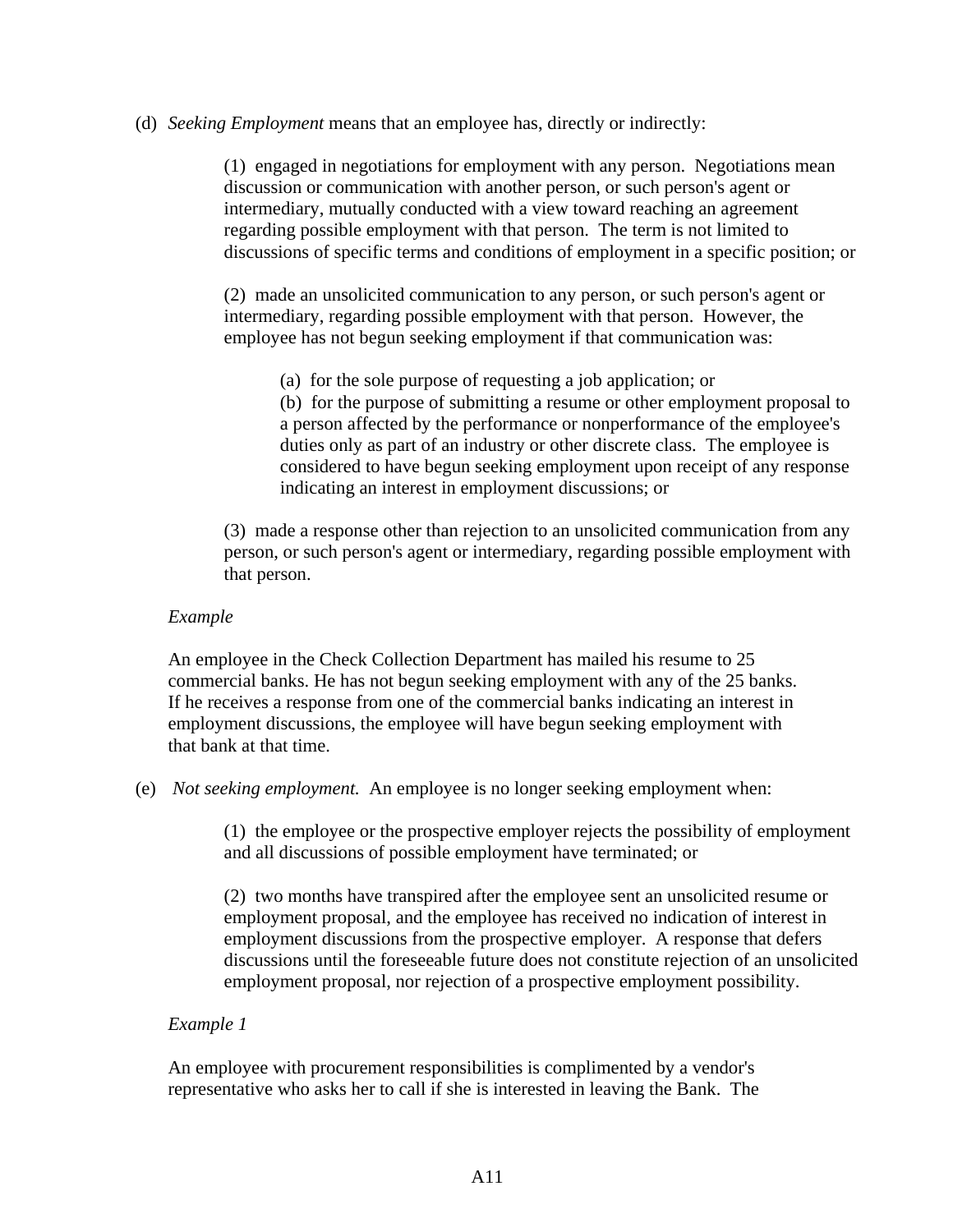employee explains to the vendor that she is very happy with her job at the Bank and is not interested in another job. She thanks him for his compliment regarding her work and adds that she'll remember his interest if she ever decides to leave the Bank. The employee has rejected the unsolicited employment overture and has not begun seeking employment.

### *Example 2*

The employee in the preceding example responds by stating that she cannot discuss future employment while she is working on a project affecting the vendor's relationship with the Bank but would like to discuss employment when the project is completed. Because the employee has merely deferred employment discussions until the foreseeable future, she has begun seeking employment.

### *Example 3*

An economist responsible for reviewing certain bank holding company applications sends her resume to a bank holding company in the District. The employee has begun seeking employment with that company and will be seeking employment for two months from the date the resume was mailed. However, if she withdraws her application or is notified within the two-month period that her resume has been rejected, she will no longer be seeking employment with the company as of the date she makes such withdrawal or receives such notification.

# **3. Disqualification While Seeking Employment**

 A. *Obligation to disqualify*. Unless the employee's participation is authorized in accordance with paragraph 4 of this Part, the employee must not participate in a particular matter that, to the employee's knowledge, has a direct and predictable effect on the financial interests of a prospective employer with whom he or she is seeking employment. Disqualification is accomplished by not participating in the particular matter.

 B. *Notification*. An employee who becomes aware of the need to disqualify himself or herself from participation in a particular matter should notify the person responsible for his or her assignment or the Bank's Ethics Officer. An employee who is responsible for his or her own assignment should take whatever steps are necessary to ensure that he or she does not participate in the matter from which he or she is disqualified. Appropriate oral or written notification of the employee's disqualification may be made to coworkers by the employee or a supervisor to ensure that the employee is not involved in a matter from which he or she is disqualified.

 C. *Documentation*. An employee need not file a written disqualification statement unless he or she is specifically asked to do so by the Bank's Ethics Officer or a supervisor. However, an employee may elect to create a record of his actions by providing written notice to a supervisor or other appropriate officer.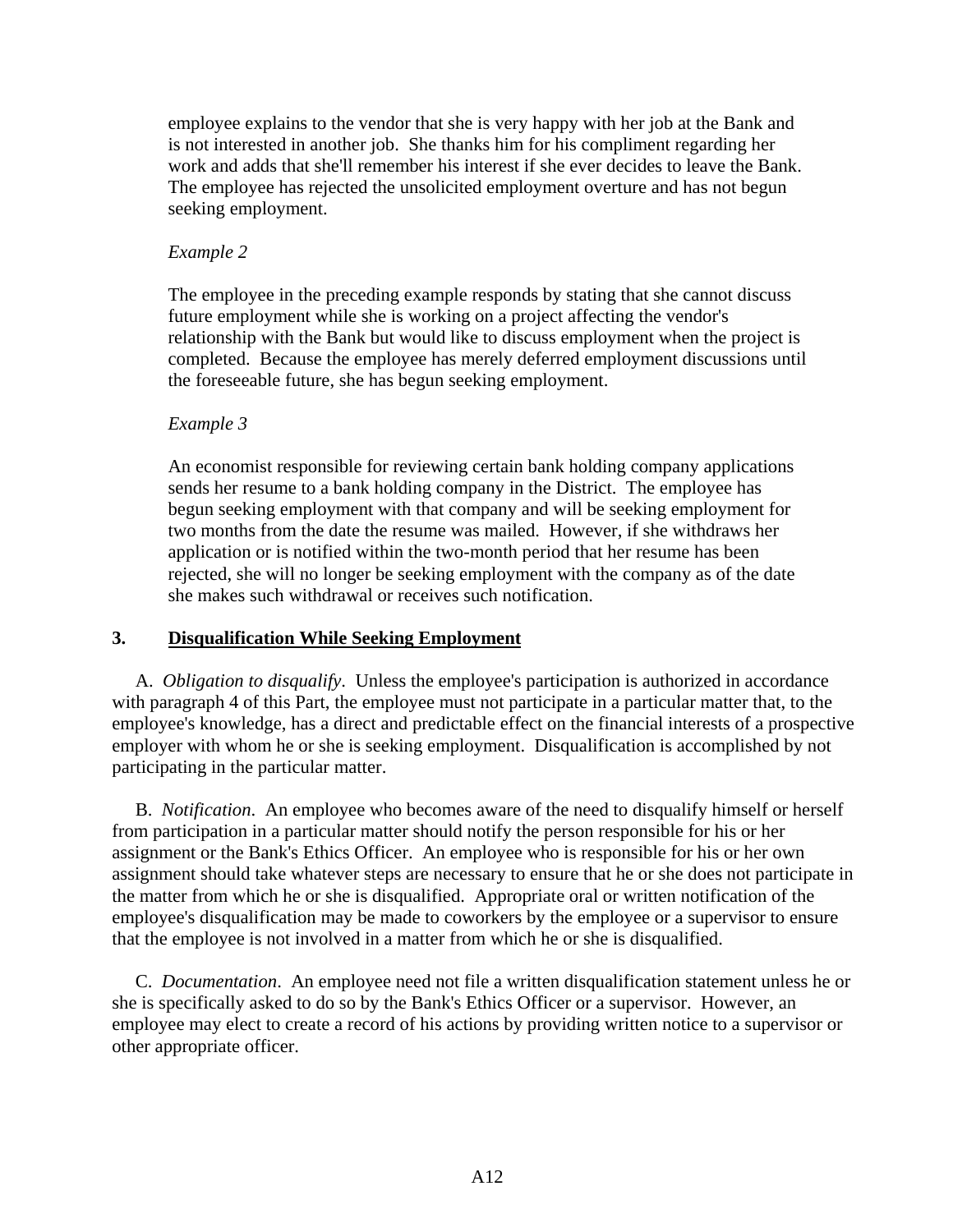D. *Bank determination of substantial conflict*. When the Bank determines that the employee's action in seeking employment with a particular person requires disqualification from a matter so central or critical to the performance of the employee's duties that the employee's ability to perform the duties of his or her position will be materially impaired, the Bank may take appropriate action, including termination of employment.

# **4. Waiver or Authorization Permitting Participation While Seeking Employment**

 A. *Waiver*. When an employee is engaged in discussions that constitute seeking employment, the employee may participate in a particular matter that has a direct and predictable effect on the financial interest of a prospective employer only after receiving a written waiver issued under the authority of 18 U.S.C. § 208(b)(1). The requirements for a waiver are described in paragraph 4 of Part I.

 B. *Authorization by Bank*. Where an employee is seeking employment and a reasonable person would be likely to question the employee's impartiality if the employee were to participate in a particular matter that has a direct and predictable effect on the financial interests of the prospective employer, the employee may participate in such matters only where the Bank has authorized his or her participation after consideration of all relevant factors, including:

(1) the nature of the relationship involved;

(2) the effect that resolution of the matter would have upon the financial interests of the person involved in the relationship;

(3) the nature and importance of the employee's role in the matter, including the extent to which the employee is called upon to exercise discretion in the matter;

(4) the sensitivity of the matter;

(5) the difficulty of reassigning the matter to another employee; and

(6) adjustments that may be made in the employee's duties that would reduce or eliminate the likelihood that a reasonable person would question the employee's impartiality.

# **5. Disqualification Based on an Arrangement Concerning Prospective Employment or Otherwise After Negotiations**

 A. *Employment or arrangement concerning employment*. An employee must not take any official action in a particular matter that will have a direct and predictable effect on the financial interests of the person by whom he or she is employed or with whom he or she has an arrangement concerning future employment, unless authorized to participate in the matter by a written waiver issued under the authority of 18 U.S.C. § 208(b)(1). The requirements for a waiver are described in paragraph 4 of Part I of this Appendix.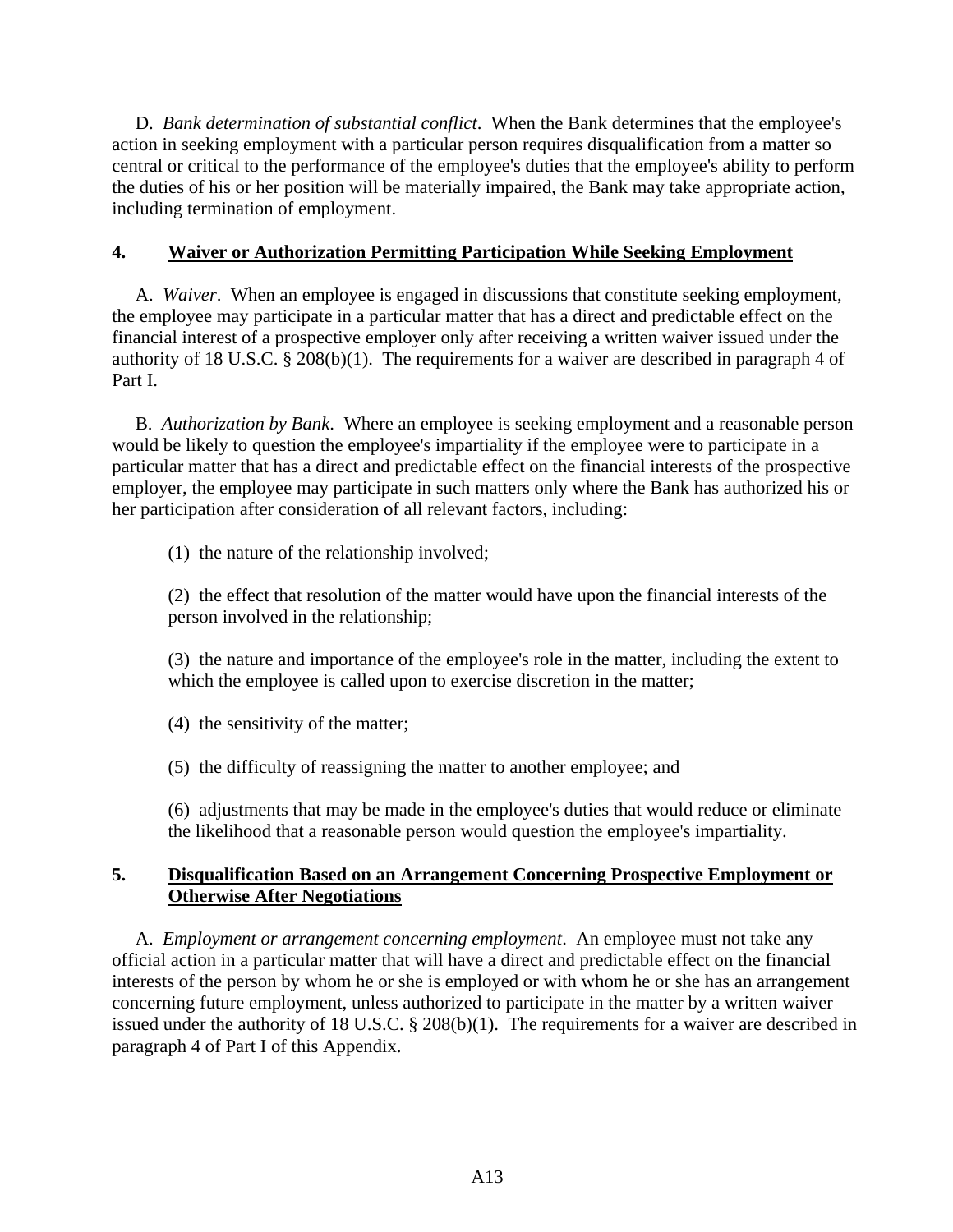B. *Offer rejected or not made*. The Bank may, in an appropriate case, determine that an employee who has sought but is no longer seeking employment nevertheless shall be subject to a period of disqualification upon the conclusion of employment negotiations. Any such determination shall be based on a consideration of all the relevant factors and a determination that the concern that a reasonable person may question the integrity of the Bank's decision making process outweighs the Bank's interest in the employee's participation in the particular matter. Relevant factors are listed in paragraph 4(B) of this Part.

#### *Example*

An employee with purchasing responsibilities was relieved of responsibility for handling the evaluation of responses to an RFP while seeking employment with a bidder. The firm did not offer her employment. Even though she is no longer seeking employment with the firm, she may continue to be disqualified from evaluating the RFP responses based on a determination that the concern that a reasonable person might question whether, in view of the history of the employment negotiations, she could act impartially in the matter outweighs the Bank's interest in her participation.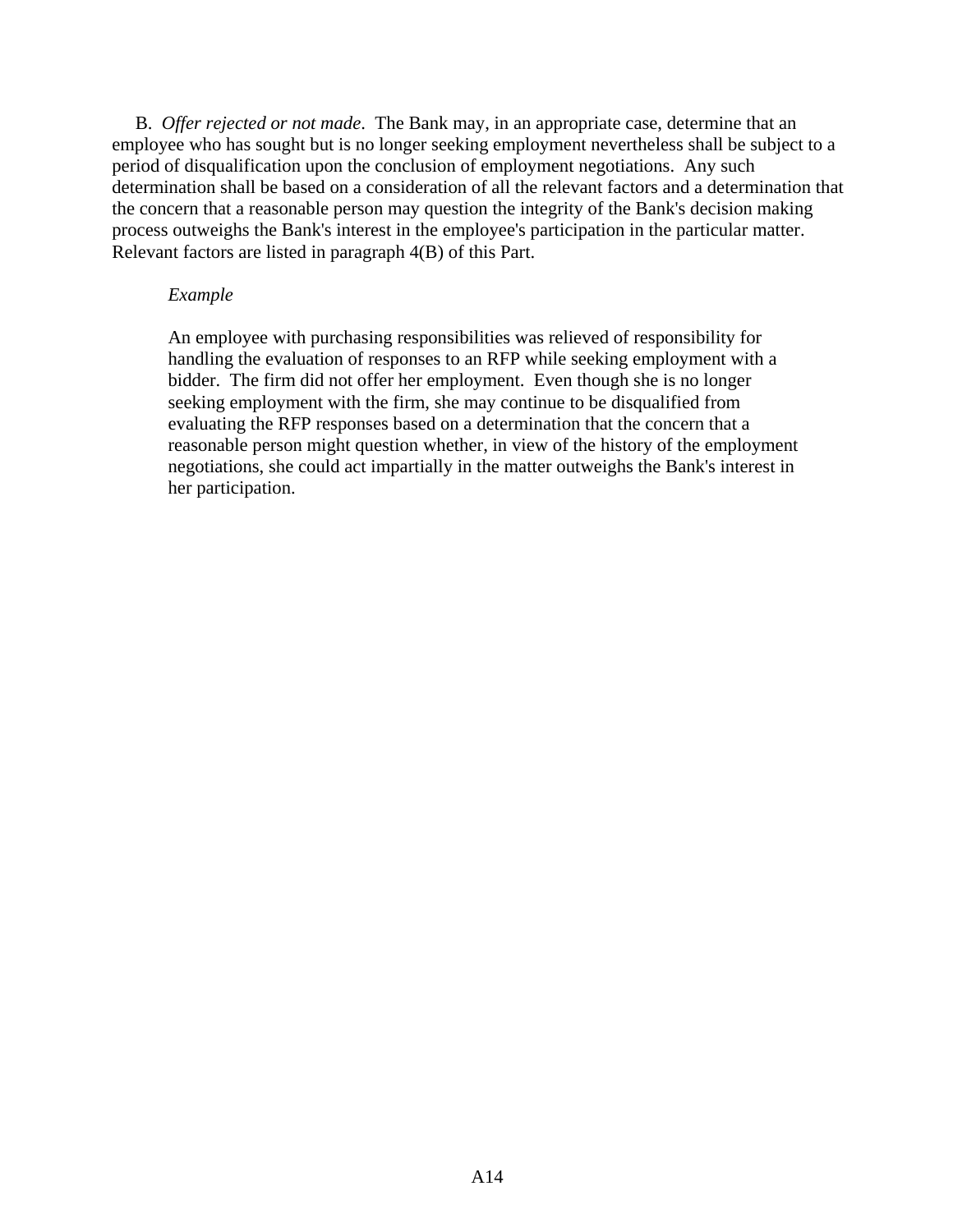# **APPENDIX B**

This Appendix contains a description of the rules adopted by the Board of Governors ("Board") that are applicable to examiners and also to other employees who participate in supervision or regulation matters other than examinations and inspections, such as an attorney or economist who reviews bank holding company applications or an employee who has a substantive role in discount/lending decisions, regardless of reporting relationships within the Bank.

The rules described in this Appendix are a condensed version of the rules set forth in the document entitled "Banking Supervision and Regulation Administrative Policy Statements" [SR-05-02 dated February 3, 2005, which is set forth in Sections 5-035 and 5-041 of Part 5 of the Federal Reserve Administrative Manual ("FRAM")]. For more detailed information, you should review the SR-letter or FRAM.

The Board's rules supplement the Bank's Code of Conduct ("Code"). To the extent the rules set more stringent standards for employees covered by this Appendix than those contained in the Code, the Board's rules are to be followed.

Part I contains a description of the rules for examiners; Part II contains a description of the rules for other employees with substantive responsibilities relating to supervision or regulation matters.

When used in this Appendix:

- The word "examine" or "examination" refers both to examining a depository institution and to inspecting a bank holding company (including a financial holding company) or any non-bank subsidiary.
- "Supervisory matter" includes, but is not limited to, an application, audit, review (including report review), institution-specific analysis or surveillance, enforcement action, investigation, credit review, collateral analysis, or lending decision. However, supervisory matter does not include an examination.

An employee who needs assistance in interpreting the Board's rules or who desires additional information, for example about a waiver, should contact the Bank's Ethics Officer.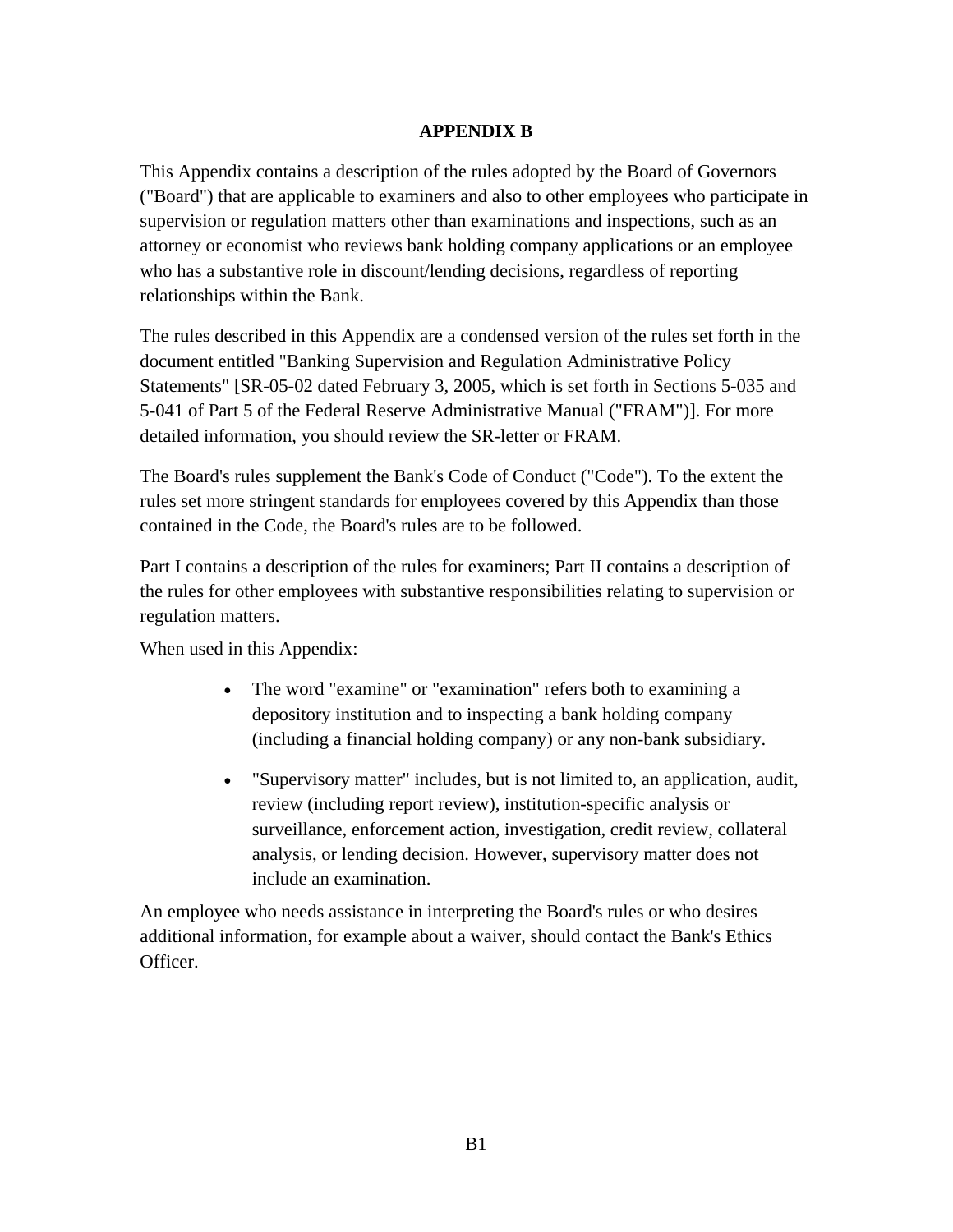# **PART I. RULES FOR CREDENTIALED STAFF**

The rules in this Part apply to all employees holding a Board issued standard, special, temporary or ad hoc credential. However, paragraph 1(B), concerning prohibited borrowing relationships, applies only to employees holding a standard or special credential.

# **1. Prohibited Borrowing**

- A. *Criminal Prohibition.* It is a crime under federal law (18 U.S.C. § 213) for an examiner to accept a loan or gratuity from an institution the examiner examined. It is also a federal crime (18 U.S.C. § 212) for an employee or director of a member bank or certain other institutions which an examiner examines or has authority to examine to grant a loan or gratuity to the examiner. Under these provisions, the term "loan" does not include any credit card account established under an open end consumer credit plan or a loan secured by residential real property that is the principal residence of the examiner, if –
	- 1. the applicant satisfies any financial requirements for the credit card account or residential real property loan that are generally applicable to all applicants for the same type of credit card account or residential real property loan;
	- 2. the terms and conditions applicable with respect to such account or residential real property loan, and any credit extended to the examiner under such account or residential real property loan, are no more favorable generally to the examiner than the terms and conditions that are generally applicable to credit card accounts or residential real property loans offered by the same financial institution to other borrowers or cardholders in comparable circumstances under open end consumer credit plans or for residential real property loans; and
	- 3. with respect to residential real property loans, the loan is with respect to the primary residence of the applicant.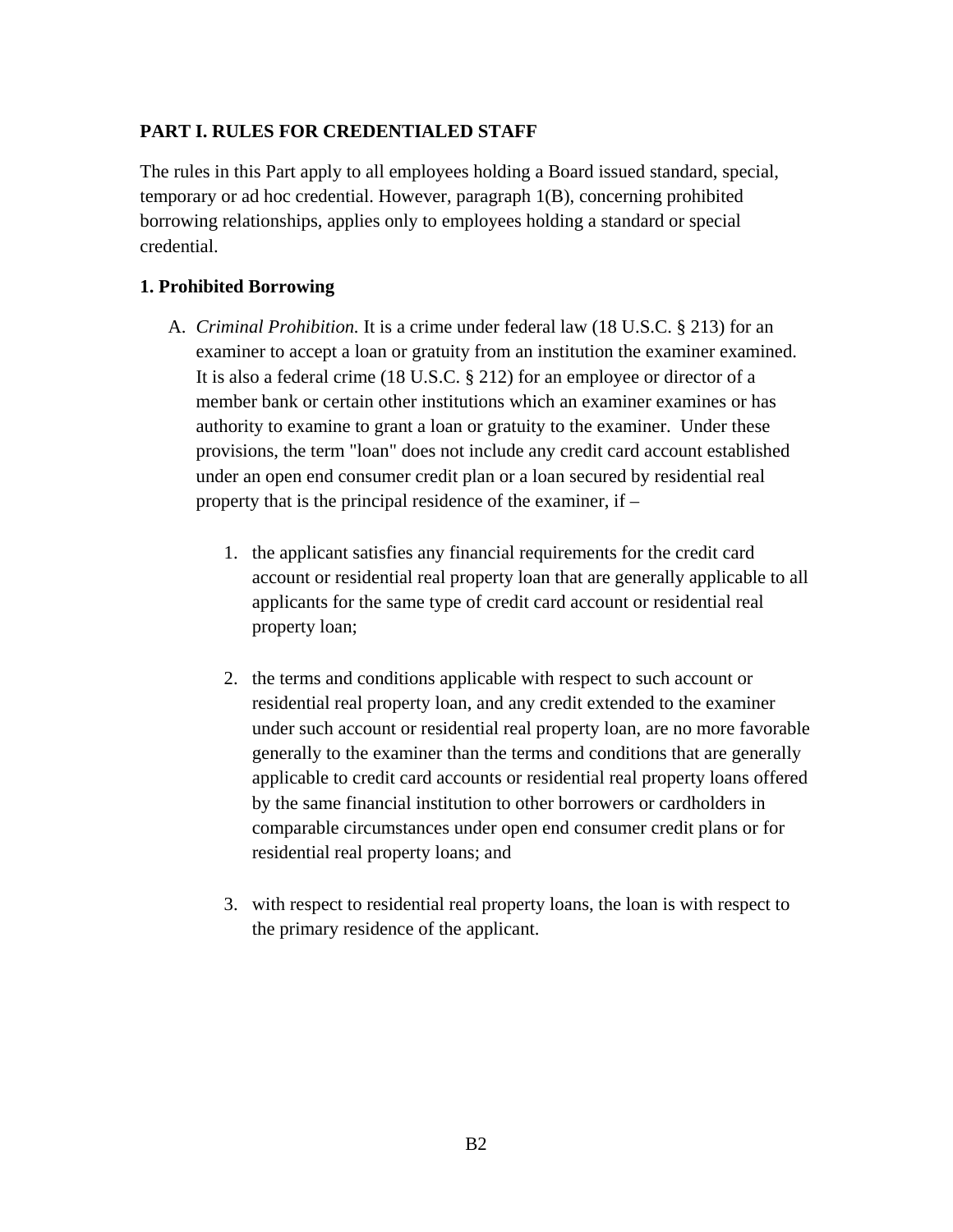# B. *Borrowings Prohibited by the Federal Reserve System for Employees Holding Standard or Special Credentials.*

1. *General prohibition.* An examiner holding a standard or special credential may not borrow from any entity for which the Federal Reserve System ("System") is the primary supervisor<sup>1</sup> other than through certain credit cards or home mortgage loans (see paragraph  $B(2)(a)$  below). Debt incurred by the examiner's spouse or dependent child is attributed to the examiner for purposes of this prohibition unless the debt: (a) is supported solely by the income or independent means of the spouse or child; (b) was not provided on terms more favorable than those available to the public (i.e., was not offered or enhanced because of the examiner's position at the Bank); and (c) was not negotiated, endorsed, guaranteed or co-signed by the examiner.

An examiner may borrow from a national bank, state nonmember bank or savings and loan association even if it is an affiliate of a bank holding company or state member bank. An examiner may also borrow from a functionally regulated subsidiary of a bank holding company, for example an insurance or securities broker/dealer subsidiary.<sup>2</sup> In these cases, the borrowing may result in recusal from an examination or inspection of that entity or an affiliate of that subsidiary.

2. *Exceptions.*

 $\overline{a}$ 

*a. Credit cards and Residential mortgage loans*. The prohibition in paragraph B(1) above shall not apply to any credit card account established under an open-end consumer credit plan or a loan (including a home equity line of credit) secured by residential real property that is the principal residence of the examiner, if –

i. the applicant satisfies any financial requirements for the credit card account or residential real property loan that are generally applicable to all applicants for the same type of credit card account or residential real property loan; and

<sup>&</sup>lt;sup>1</sup> The System is the primary supervisor for state member banks, bank holding companies, nonbank subsidiaries of a bank holding company (except thrift and functionally regulated subsidiaries), Edge and Agreement corporations, and state licensed U.S. branches and agencies, representative offices and nonbank subsidiaries of foreign banks having a U.S. banking presence.

<sup>&</sup>lt;sup>2</sup> "Functionally regulated subsidiary" means a registered broker or dealer, registered investment advisor, investment company, insurance company, or entity engaged in commodities activities as these entities are defined by section 5(c)(5) of the Bank Holding Company Act.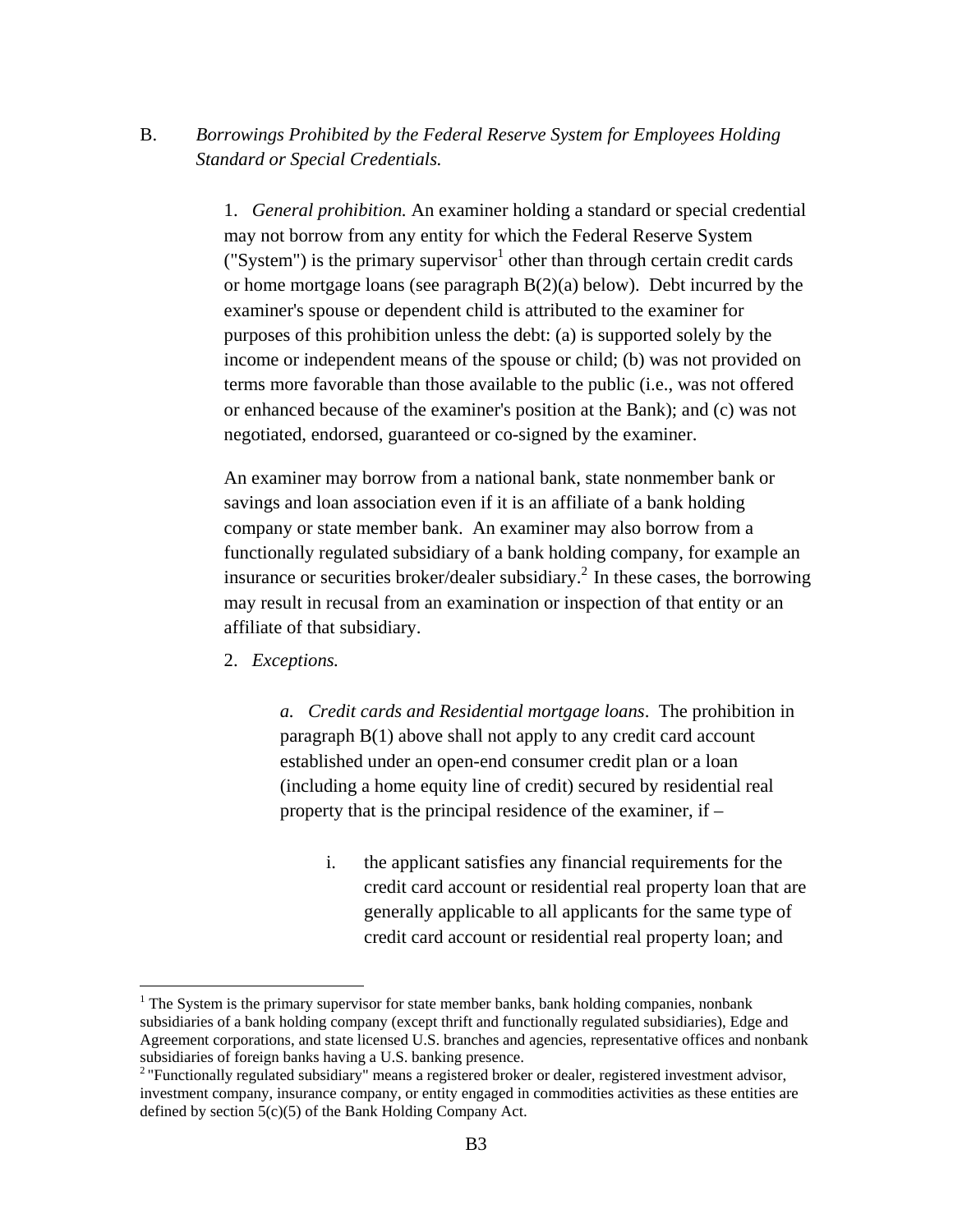ii. the terms and conditions applicable with respect to such account or residential real property loan, and any credit extended to the examiner under such account or residential real property loan, are no more favorable generally to the examiner than the terms and conditions that are generally applicable to credit card accounts or residential real property loans offered by the same financial institution to other cardholders or borrowers in comparable circumstances under open-end consumer credit plans or residential real property loans.

b. *Loan acquired.* If a debt that was permissible when it was originated becomes impermissible under paragraph B(1) above as a result of having been acquired by an institution for which the System is the primary supervisor, the debt may be retained if:

- i. the debt is amortizing;
- ii. the debt is not renewed, renegotiated or increased;
- iii. payments are current; and
- iv. the examiner is restricted from examining the institution which currently holds the debt.

A loan originated at an entity for which the System becomes the primary supervisor as a result of a charter conversion, a change in membership, or merger is treated in the same manner as a loan acquired.

An examiner may not retain debt extended under a revolving line of credit, other than a consumer credit card or home equity loan, which is sold or transferred to, or acquired by an impermissible credit source. Such debt must be eliminated or converted to an amortizing facility within six months after the date the examiner is notified of the sale or transfer of the debt.

*c. Preexisting debt.* An examiner may retain any debt that is prohibited under paragraph B(1) above if it was incurred prior to appointment as an examiner so long as:

- i) the debt is amortizing;
- ii) the debt is not renewed, renegotiated or increased;
- iii) payments are current;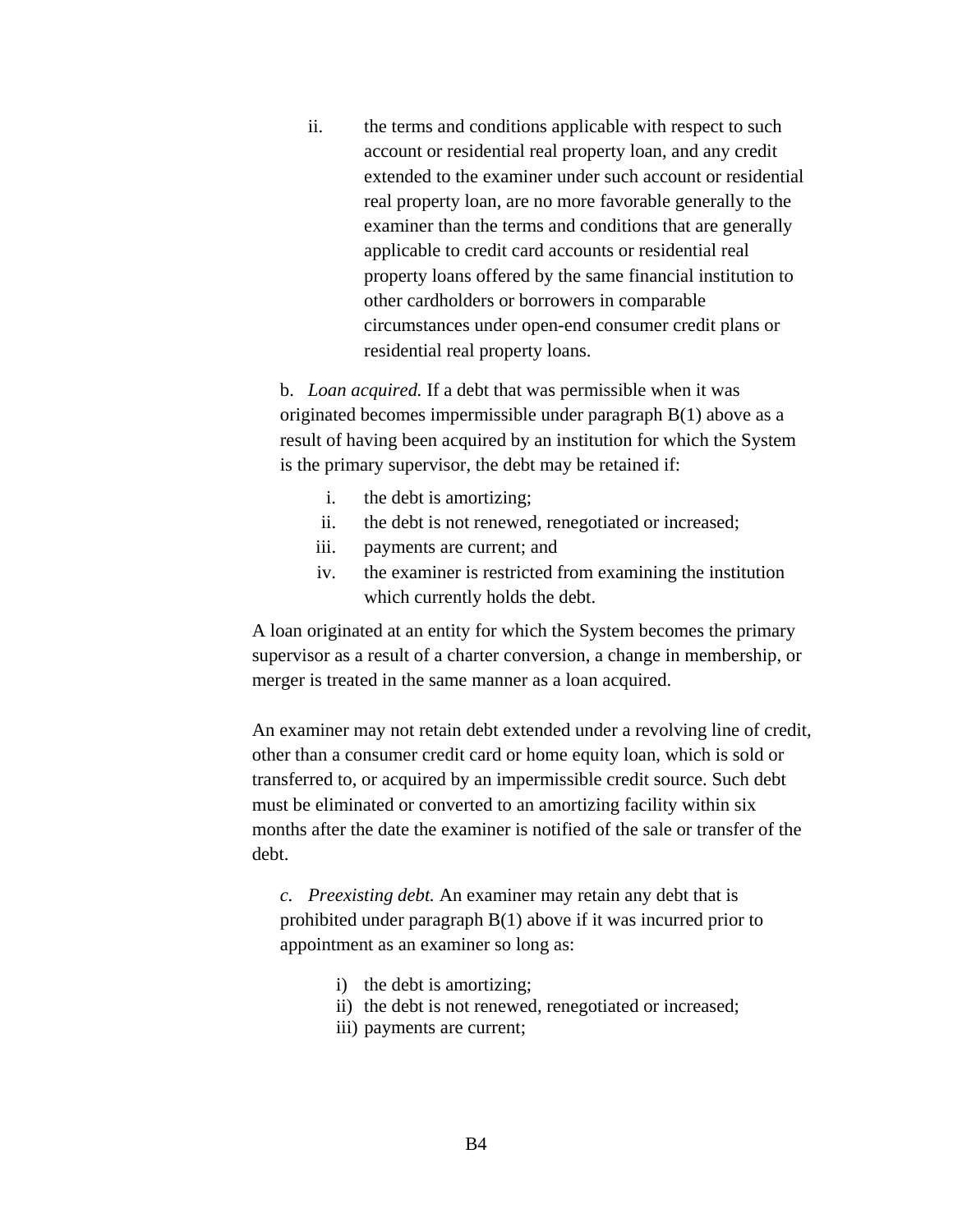- iv) the examiner's credential specifically excludes authority to examine the creditor institution and any affiliate;
- v) the examiner does not participate in any examination of the institution or any affiliate; and
- vi) the examiner indicates, in writing, that he or she understands and will comply with the foregoing conditions while the debt is outstanding.

An examiner with other types of preexisting debt that are prohibited under paragraph B(1) above, such as credit extended under a revolving line of credit (other than a consumer credit card or home equity loan) or nonamortizing debt, must retire the debt or convert it to an amortizing facility within six months after appointment as an examiner. Until then, (i) the debt may not be increased; (ii) the examiner's credential must specifically exclude authority to examine the creditor institution and any affiliate; and (iii) the examiner may not examine the institution or any affiliate.

3. *Waiver.* The Board's Director of the Division of Banking Supervision and Regulation is authorized to waive the prohibitions described in paragraph B(1) above in certain limited circumstances. However, it is anticipated that a waiver will be rarely given.

#### **2. Instances Where Recusal Is Required**

- A. *Recusal from Examinations and Inspections Based Upon Borrowing Relationship/Seeking Credit.* 
	- 1. *Recusal required.* An examiner may not examine any entity, or an affiliate of any entity, from which the examiner or the examiner's spouse or dependent child, or a related entity,<sup>3</sup> is borrowing, leasing, or seeking credit.
	- 2. *Exceptions.*

1

a. An examiner may examine any entity, including any affiliate of such entity, from which the examiner, the examiner's spouse or dependent child has obtained a credit card in accordance with paragraph  $1(B)(2)(a)$  above.

 $3$  A "related entity" means an entity in which the examiner, the examiner's spouse or dependent child owns or controls more than ten percent of its equity, or a partnership in which the examiner or his or her spouse is a general partner.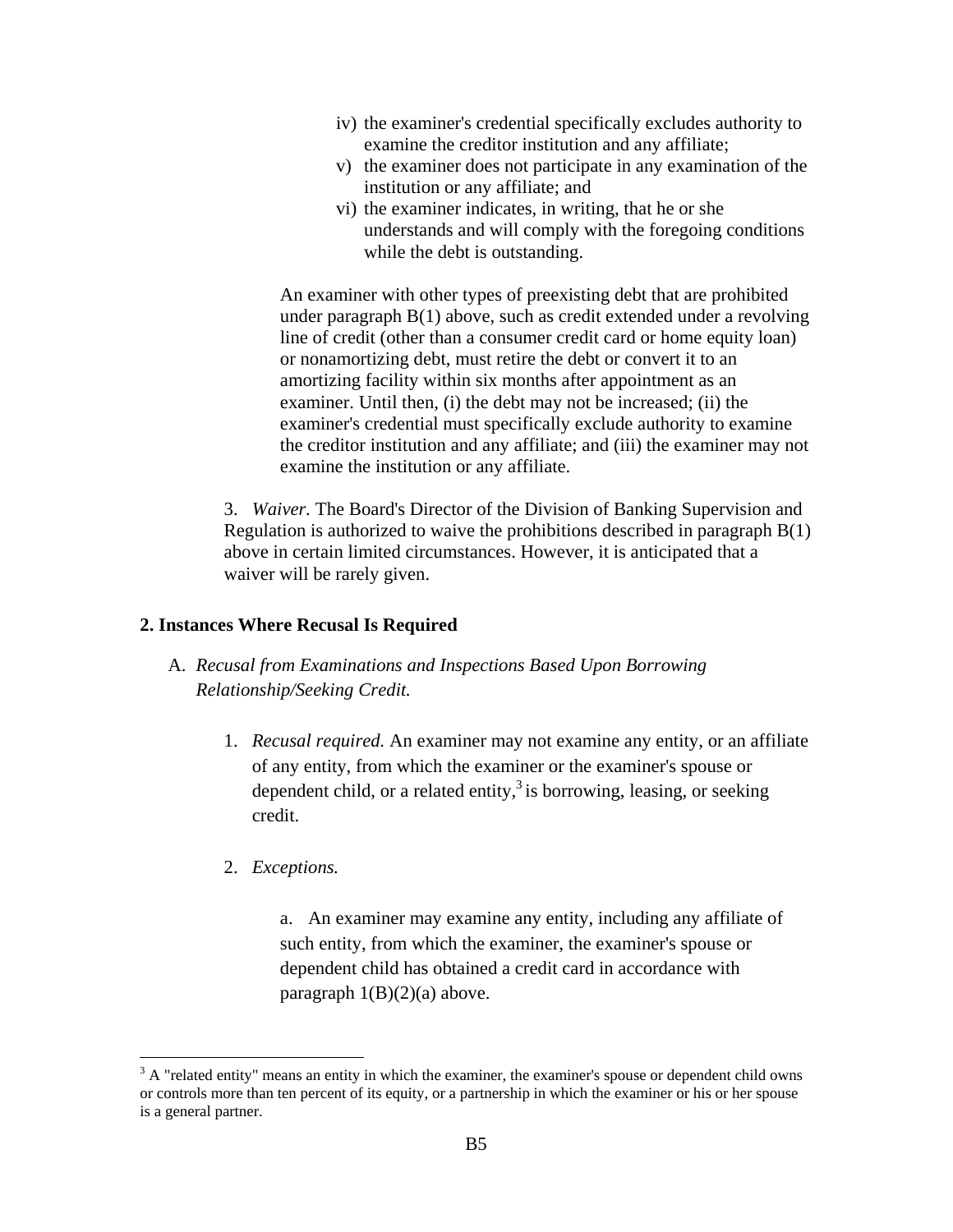b. An examiner may examine the affiliate of any entity from which the examiner, the examiner's spouse or dependent child:

- i. has a loan secured by residential real property in accordance with paragraph  $1(B)(2)(a)$  above;
- ii. has an overdraft protection line; or
- iii. is borrowing against the cash value of a life insurance policy.

The credit card, loan secured by residential real property, overdraft protection line, or insurance policy loan must not have been provided on terms more favorable than those available to the public.

#### *Example*

An examiner has an overdraft protection line on his checking account at a national bank subsidiary of a bank holding company. The examiner may examine any affiliate of the national bank, including the parent bank holding company. However, as pointed out in paragraph  $2(A)(1)$  of this Part, the examiner may not examine the national bank.

Another example is borrowing against the cash value of a life insurance policy issued by an insurance subsidiary of a financial holding company. The examiner may participate in an examination or inspection of an affiliate that is supervised by the Federal Reserve.

- 3. *Servicing relationships.* An examiner may participate in an examination of, or a supervisory matter involving, an organization that services a loan of the employee or the employee's spouse or dependent child, unless the examiner knows the servicer has retained a financial interest in the underlying value of the credit.
- 4. *Waiver.* In limited circumstances, the examiner's supervising officer, in consultation with the Bank's Ethics Officer, may provide written authorization for an examiner to examine an institution, or an affiliate of an institution, with which the examiner, his or her spouse, dependent child or a related entity has a borrowing relationship, although participation in the examination otherwise would be prohibited under paragraph  $2(A)(1)$ above.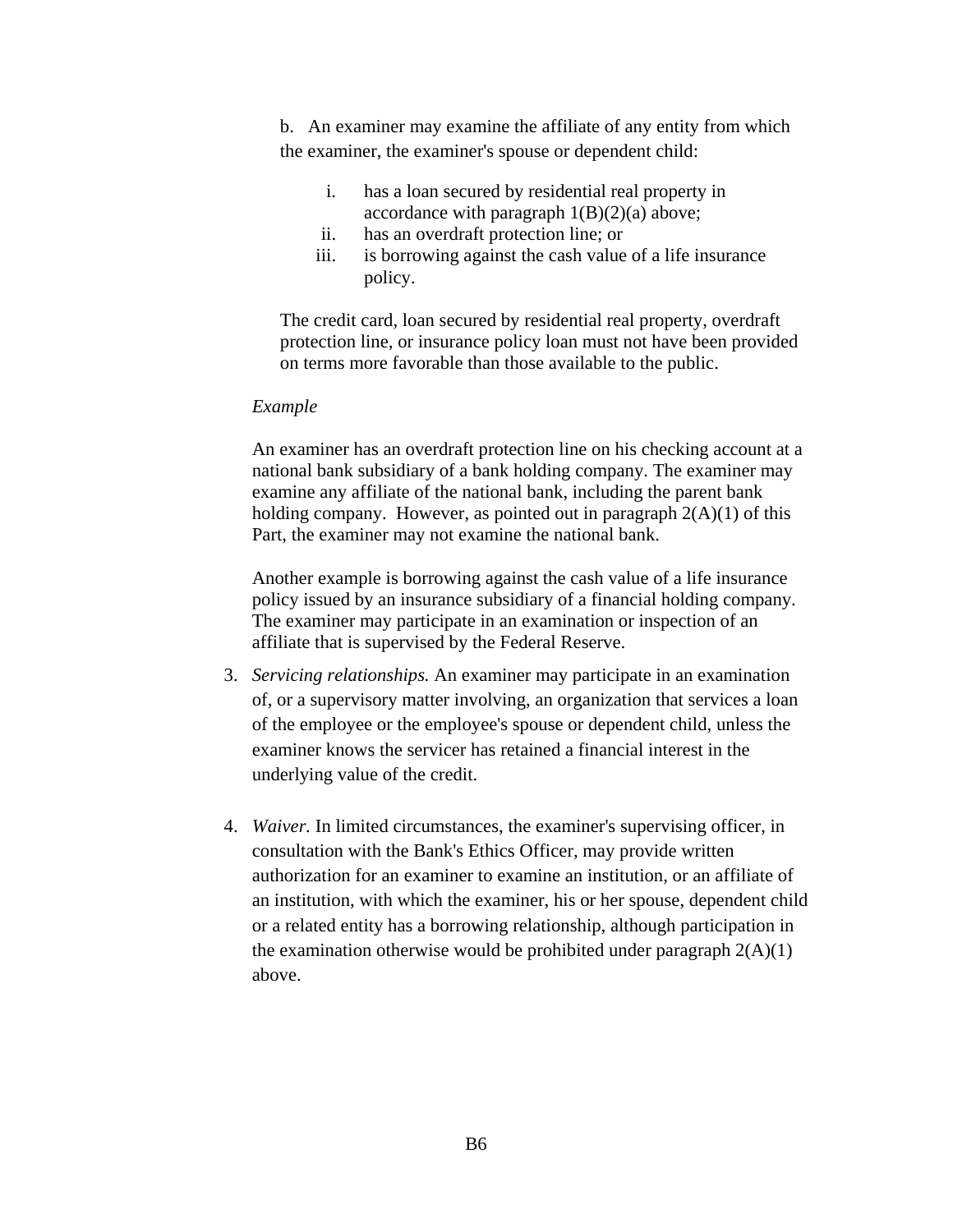- B. *Recusal from Supervisory Matters (Other Than Examination/Inspection) Based on Borrowing Relationship.*
	- *1 Recusal requirement.* An examiner may not participate in any supervisory matter involving an institution or any affiliate if the examiner, or the examiner's spouse or dependent child, or a related entity, is indebted to the institution or any affiliate.
	- *2 Exceptions.*

a. Recusal is not required if the debt was not extended on terms more favorable than those available to the public, all payments are current, and the debt is extended through:

- i. a line of credit extended through a credit card;
- ii. an amortizing consumer credit loan (including a first or second mortgage on a personal residence) or a home equity line of credit;
- iii. an overdraft protection line;
- iv. a student loan;
- v. a car lease; or
- vi. a loan against the cash value of an insurance policy.

b. In addition, recusal is not required with respect to any debt of the examiner's spouse or dependent child, or a related entity of the spouse or dependent child if:

- i. the debt is the sole responsibility of the spouse, child or related entity, and is not derived from the examiner's income, assets or activities; and
- ii. the examiner has no knowledge of the identity of the lender.

#### *Example*

The following illustrates how the recusal standards described in paragraphs 2(A) and 2(B) are based on the type of assignment, rather than if the person is credentialed.

An examiner with a student loan from a national bank may not participate in an examination of the bank, its parent or any affiliate as such participation would violate System policy and could be a violation of criminal law. On the other hand, System policy allows the examiner to be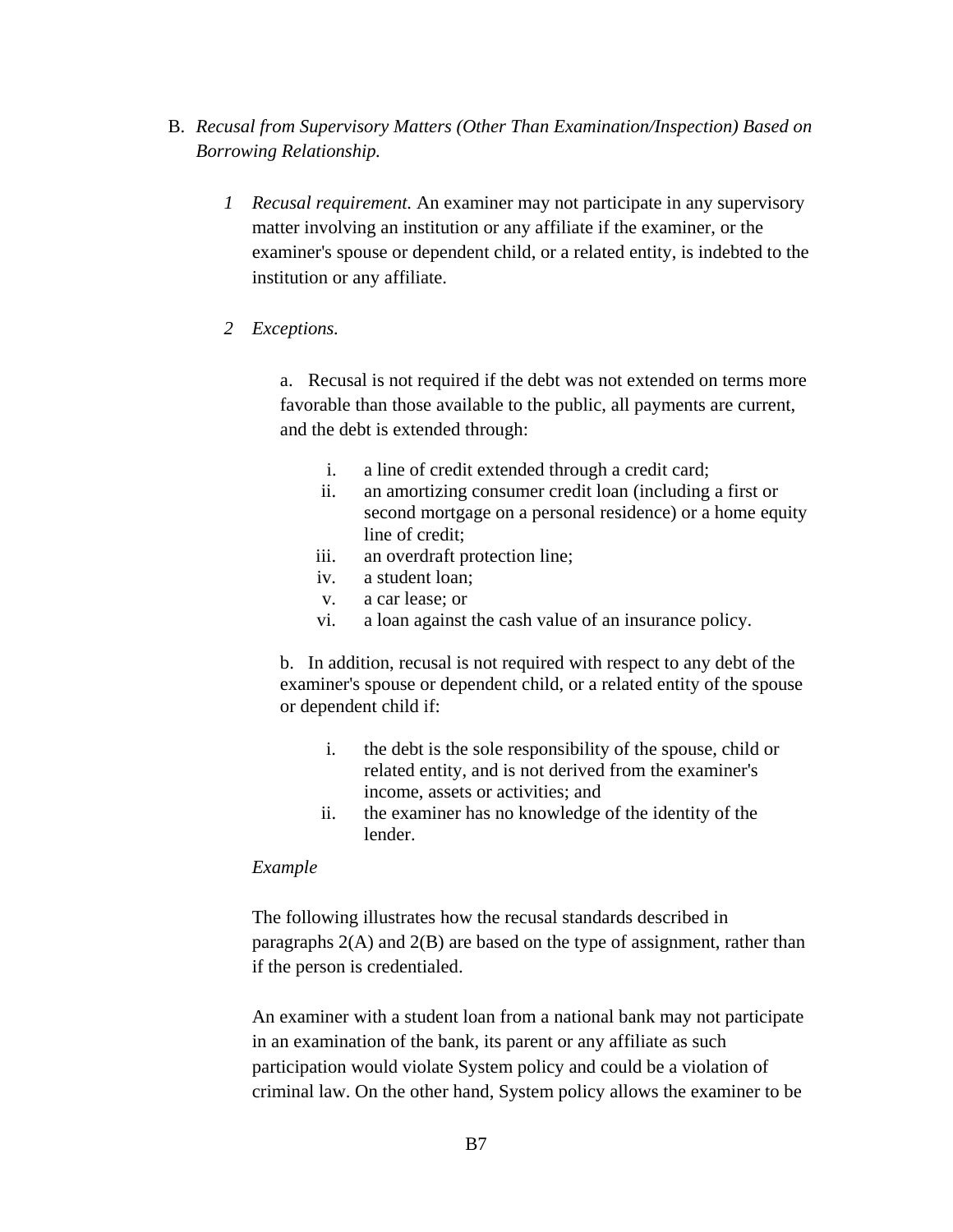assigned to handle a supervisory matter concerning the bank, the parent company or an affiliate, so long as payments on the student loan with the national bank are current, and it was obtained on terms not more favorable than those available to the public. If, instead, the examiner has a business loan with the bank, System policy requires that the examiner be restricted from handling any supervisory matter involving the bank, the parent company or an affiliate.

- C. *Prohibition Against Seeking Credit if Handling Supervisory Matter (Other Than Examination/Inspection).*
	- *1. General Prohibition.* An examiner may not, on his or her own behalf, or on behalf of anyone else, seek or accept a loan from, or renew or renegotiate a loan with, an institution or any affiliate if the examiner is working on or knows he or she will be assigned a supervisory matter which involves the institution or any affiliate.

Furthermore, an examiner must disqualify himself or herself from handling a supervisory matter involving an institution or any affiliate if the examiner learns that his or her spouse or dependent child or a related entity is seeking or has sought or accepted a loan from, or has renewed or renegotiated a loan with, the institution or any affiliate while the matter is pending before the Bank or the Board.

The foregoing prohibitions continue for three months after the examiner's participation in the matter ends.

- *2. Exceptions.* These prohibitions do not apply to: i) obtaining or using a credit card, ii) borrowing against the cash value of a life insurance policy, or iii) an overdraft protection plan. The credit card, overdraft protection line, or insurance policy loan must not have been provided on terms more favorable than those available to the public.
- *3. Waiver.* A written waiver from the prohibitions of this paragraph 2(C) may, in some limited circumstances, be obtained from the examiner's supervising officer, in consultation with the Bank's Ethics Officer.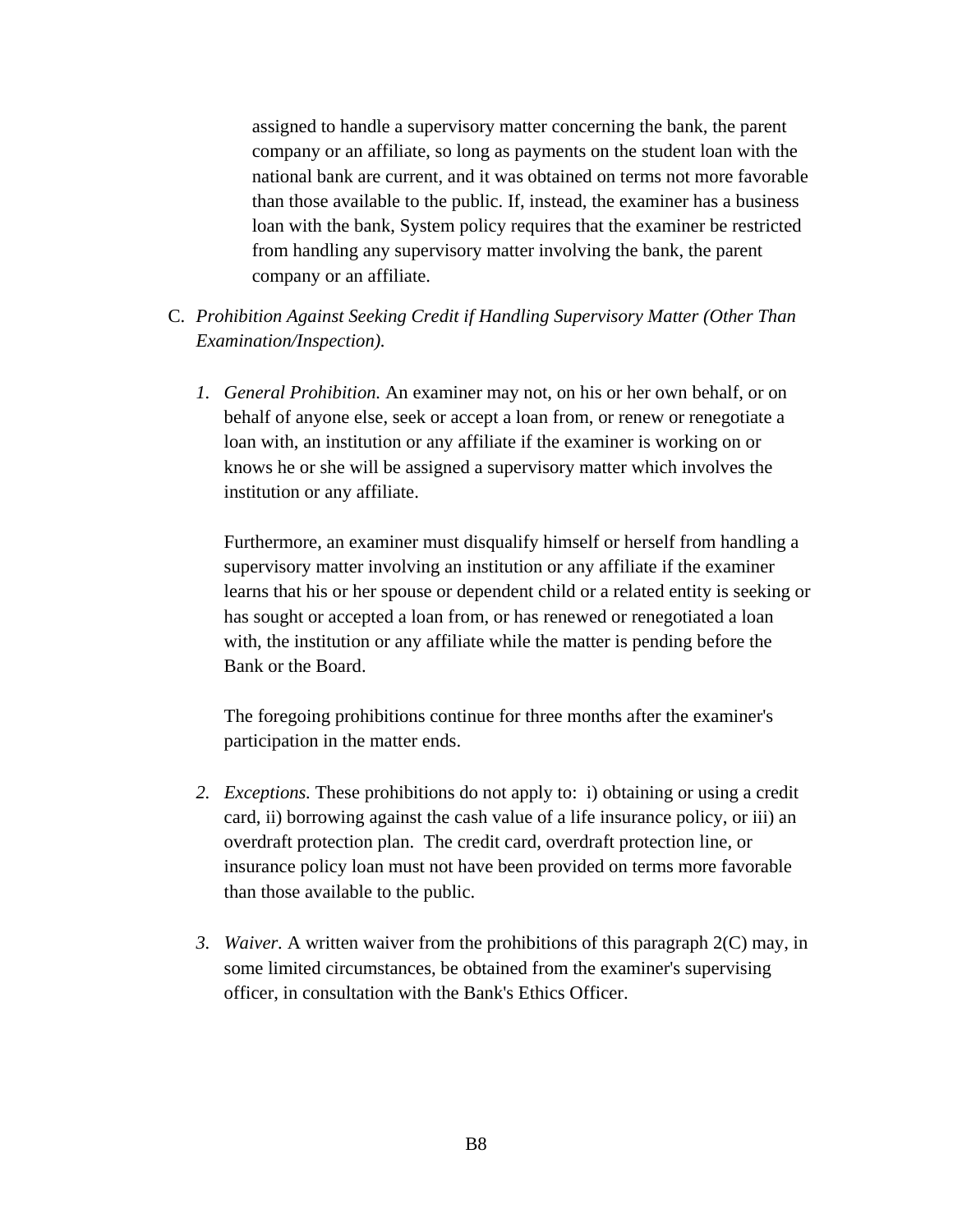# **3. Recusal Based Upon Past Employment, Family Relationships or Financial Interests**

- A. *Past Employment.* An examiner may not examine, or participate in a supervisory matter involving, an institution or any affiliate if the examiner was employed by the institution within the preceding 12 months. The examiner's supervising officer, in consultation with the Bank's Ethics Officer, may determine that recusal should be required for a longer period.
- B. *Continuing Participation in Pension/Retirement Plan.* If an examiner continues to participate in a pension or retirement plan obtained through prior employment at an institution or any affiliate, the examiner may not participate in an examination of that institution or any affiliate, nor may the examiner participate in a supervisory matter involving the institution or any affiliate unless the examiner receives a written opinion from the Bank's General Counsel authorizing such participation.
- C. *Family Relationships.* An examiner may not examine an institution or any affiliate, or participate in a supervisory matter involving the institution or any affiliate if the examiner's spouse, child, parent, or sibling is employed by the institution or any affiliate. The examiner's supervising officer, in consultation with the Bank's Ethics Officer, may require recusal in other situations that might give rise to an appearance of a conflict of interest—for example, if the examiner's sister-in-law is employed by the institution.
- D. *Financial Interests.* Under Section 5.2 of the Code and federal criminal law (18 U.S.C. § 208), a Bank employee is prohibited from participating personally and substantially in an official capacity in any particular matter in which, to the employee's knowledge, the employee has a financial interest if the particular matter will have a direct and predictable effect on that interest. Participation in a particular matter may include making a decision or recommendation, providing advice, or taking part in an investigation. See Section 5.2 and Appendix A of the Code for more information.

### *Example*

An examiner may not participate in the review of a credit file during an examination, inspection, or a shared national credit examination, if the examiner or the examiner's spouse, minor child, general partner, or any organization for which the examiner serves as an employee, director or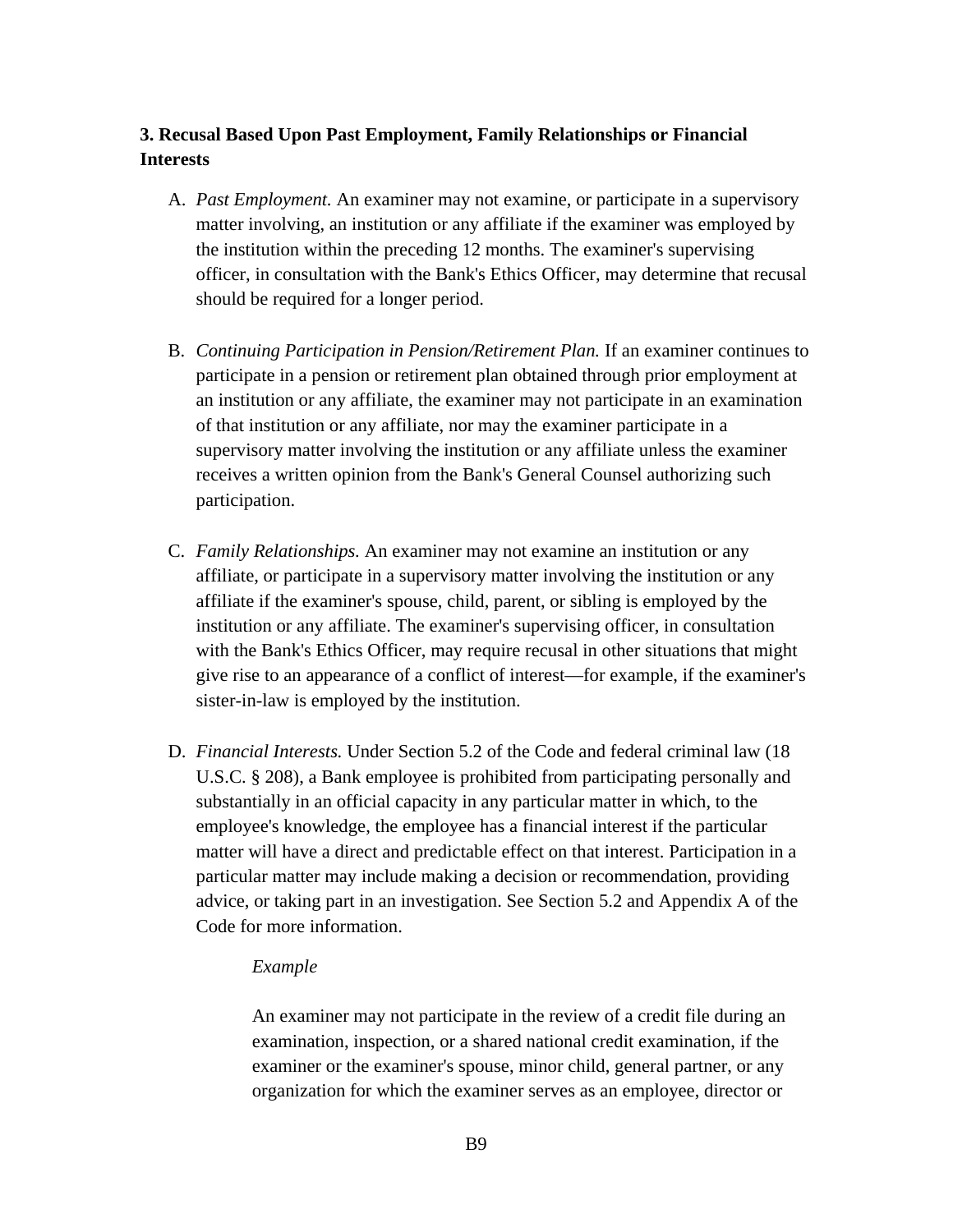trustee, has a financial interest in the borrower, or if the examiner is negotiating for or has an agreement concerning future employment with the borrower.

 An insurance policy may be a financial interest under the Federal conflicts of interest statute and an examiner holding an insurance policy should not participate in any particular matter affecting a company that issued the policy unless the examiner's participation is approved in advance and in writing by the Reserve Bank's legal department.

#### *Example*

An examiner who has an insurance policy from an insurance subsidiary of a financial holding company is generally permitted to examine an affiliate. However, cases may arise that require an examiner to recuse himself from all matters involving the financial holding company or its affiliates. For example, recusal may be appropriate if an examiner if filing or appealing a claim under the policy or if the insurance company is experiencing financial difficulties. Such situations should be discussed with the Bank's Ethics Officer to determine if recusal is appropriate.

E. *Waiver.* In certain cases, the prohibitions described in paragraphs 3(A) and 3(C) may be waived by the examiner's supervising officer, in consultation with the Bank's Ethics Officer. The prohibition described in paragraph 3(D) may be waived only in accordance with the federal statute, and the examiner should consult with the Bank's Ethics Officer if such a waiver is desired.

#### **4. Acceptance of Meals and Gratuities**

- A. *Gifts or Meals from Examined Entity.* Notwithstanding anything to the contrary in the Code, under federal criminal law an examiner may not accept a gift from an entity that the examiner examined. As a matter of policy, the Board has decided that an examiner may not accept a gift or meal from an entity that the examiner has examined, examines or is authorized to examine. However, an examiner may:
	- 1. eat in the entity's cafeteria provided he or she pays for the meal at the rate charged the general public;
	- 2. accept refreshments such as soft drinks, coffee and donuts offered other than as part of a meal; and
	- 3. accept items with little intrinsic value, such as a pen or calendar, provided such items are also offered to the general public.
- B. *Gifts or Meals from other "Covered Sources".* All Bank employees are subject to the provisions in the Code concerning acceptance of gifts and meals from "covered sources." Under the Code, the term covered source includes other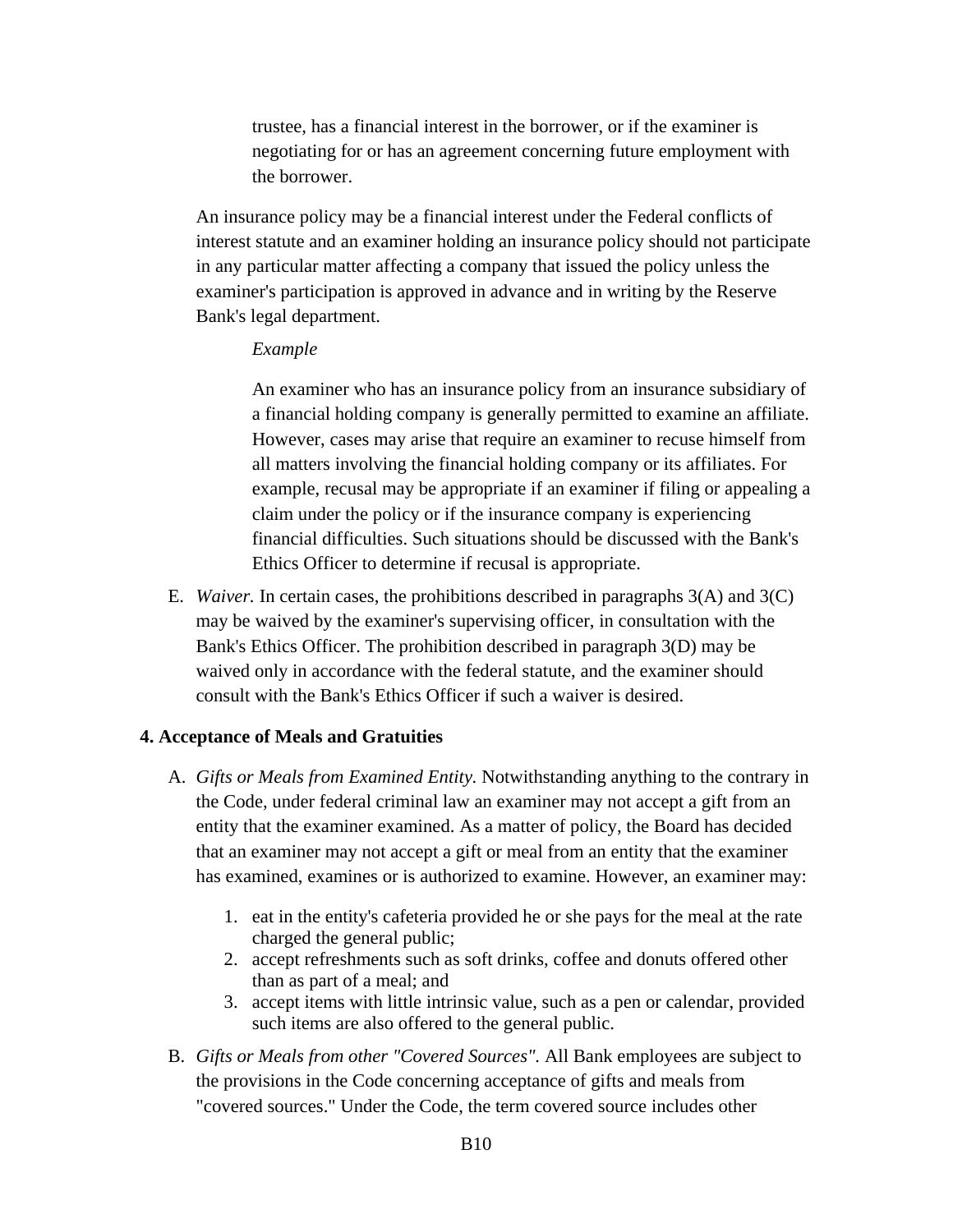entities in addition to institutions subject to examination by the System (See Section 5.4 of the Code).

C. *Exceptions.* The Code provides limited exceptions under which an employee may accept a gift or meal from a covered source. However, an examiner may never use the \$20 "de minimis" exception (see Section  $5.4(A)(2)(a)(i)$  of the Code) to accept a gift or a meal from an institution for which the System is the primary supervisor (see footnote 1 to this Appendix). An examiner may accept a gift or a meal from a covered source pursuant to one of the other exceptions, provided that the covered source is not an entity that the examiner is examining, has examined, or is authorized to examine.

#### *Example*

An examiner's spouse is a loan officer at a state member bank. The examiner has never examined the bank, and will not be authorized to examine the bank as long as her spouse is employed by the bank. The examiner may accompany her spouse to the commercial bank's annual dinner dance for its employees and their guests pursuant to Section  $5.4(A)(2)(a)(iv)$  of the Code.

#### **5. Special Post-Employment Restriction**

 $\overline{a}$ 

- A. **Coverage**. An examiner who has served as the "senior examiner" for a depository institution or depository institution holding company for two or more months during the examiner's final twelve months of employment with the Bank may not knowingly accept compensation as an employee, officer, director, or consultant from such depository institution or depository institution holding company or from certain related entities, for one year following the termination of the examiner's employment with the Bank.
- B. **Definitions**. An officer or employee is considered to be a "senior examiner" for a particular depository institution or depository institution holding company<sup>4</sup> if the examiner meets all of the following criteria:
	- i. The officer or employee has been authorized by the Board to conduct examinations or inspections on behalf of the Board;

<sup>&</sup>lt;sup>4</sup> This is applicable to financial market utilities (FMUs) and nonbank financial companies (NFCs) as designated by the Financial Stability Oversight Council only to the extent that they are (or are affiliated with) depository institutions or depository institution holding companies.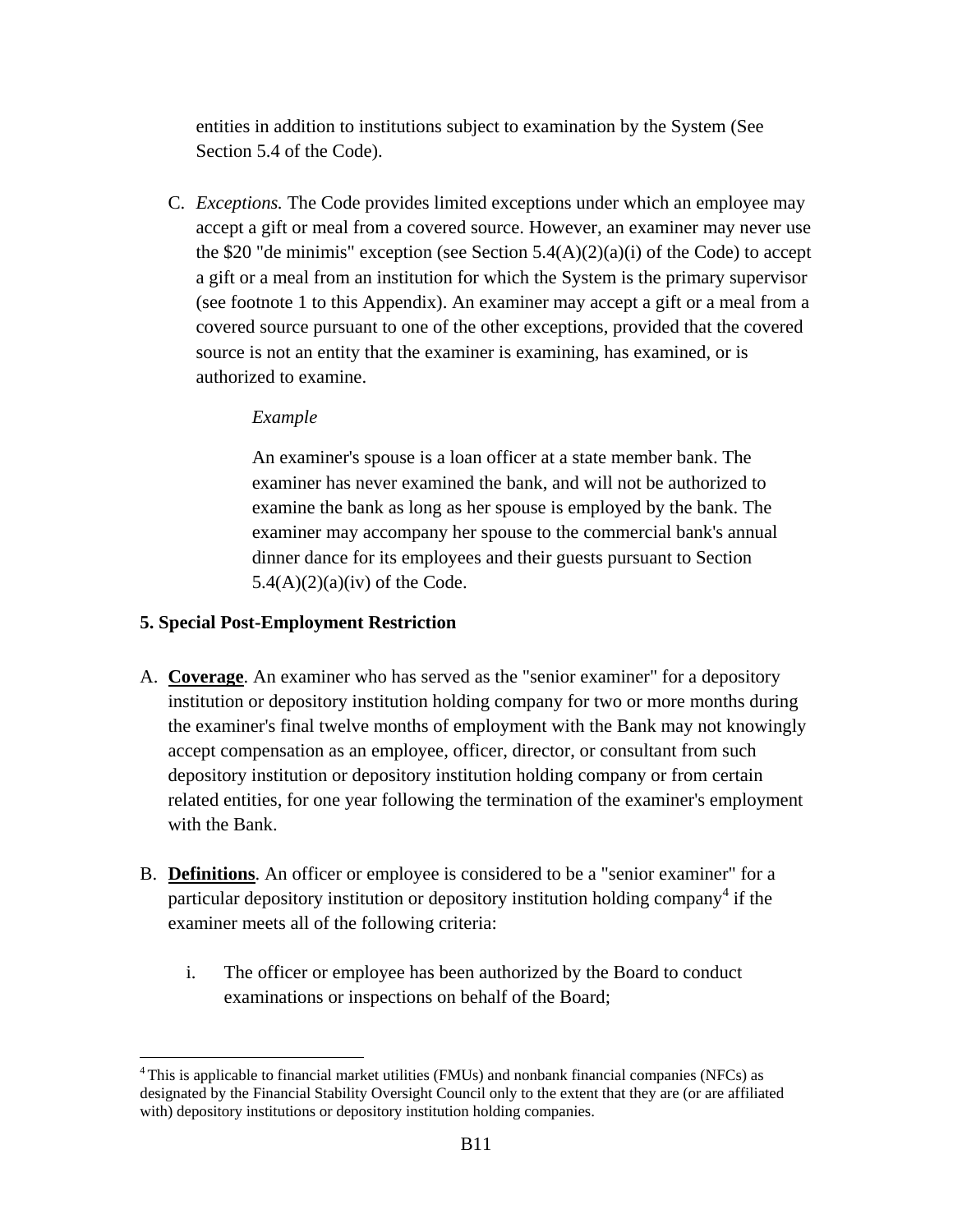- ii. The officer or employee has been assigned continuing, broad, and lead responsibility for examining or inspecting that depository institution or depository institution holding company; and
- iii. The officer or employee's responsibilities for examining, inspecting, and supervising the depository institution or depository institution holding company:
	- 1) represent a substantial portion of the officer or employee's assigned responsibilities; and
	- 2) require the officer or employee to interact routinely with officers or employees of the depository institution or depository institution holding company.

By "related entities," this restriction means:

- a. With respect to a state member bank, a subsidiary of the state member bank or a company that controls the state member bank;
- b. With respect to a bank holding company, any depository institution controlled by the bank holding company, including any subsidiary of the depository institution; and
- c. With respect to a foreign bank, any United States branch or agency of the foreign bank or any United States depository institution controlled by the foreign bank (including any subsidiary of the depository institution).
- C. **Limited Application of the Restriction**. This rule applies only to an individual serving in a leadership role who is dedicated to supervising a single depository institution (or group of affiliated depository institutions) or depository institution holding company. Specifically, the rule applies to senior supervisory officers (SSOs), deputy SSOs, enterprise risk officers (EROs), central points of contact (CPCs), deputy CPCs, and supervisory team leaders<sup>5</sup>.

This rule does not cover an individual who:

 $\overline{a}$ 

- i. is dedicated to supervising a single depository institution (or group of affiliated depository institutions) or depository institution holding company, but does not have leadership responsibilities in conjunction with this role;
- ii. serves in a leadership role for multiple unaffiliated depository institutions or depository institution holding companies at the same time; or

<sup>&</sup>lt;sup>5</sup> The SSO job titles, which are used by the Federal Reserve Bank of New York, are considered the equivalent of the CPC job title. The ERO job title is equivalent to the deputy SSO/CPC job title. A "supervisory team leader" is any Reserve Bank officer or employee who serves in a leadership role as part of a dedicated supervisory team. Questions about the applicability and interpretations of these terms should be directed to the Board of Governors Division of Banking Supervision and Regulation conflicts staff.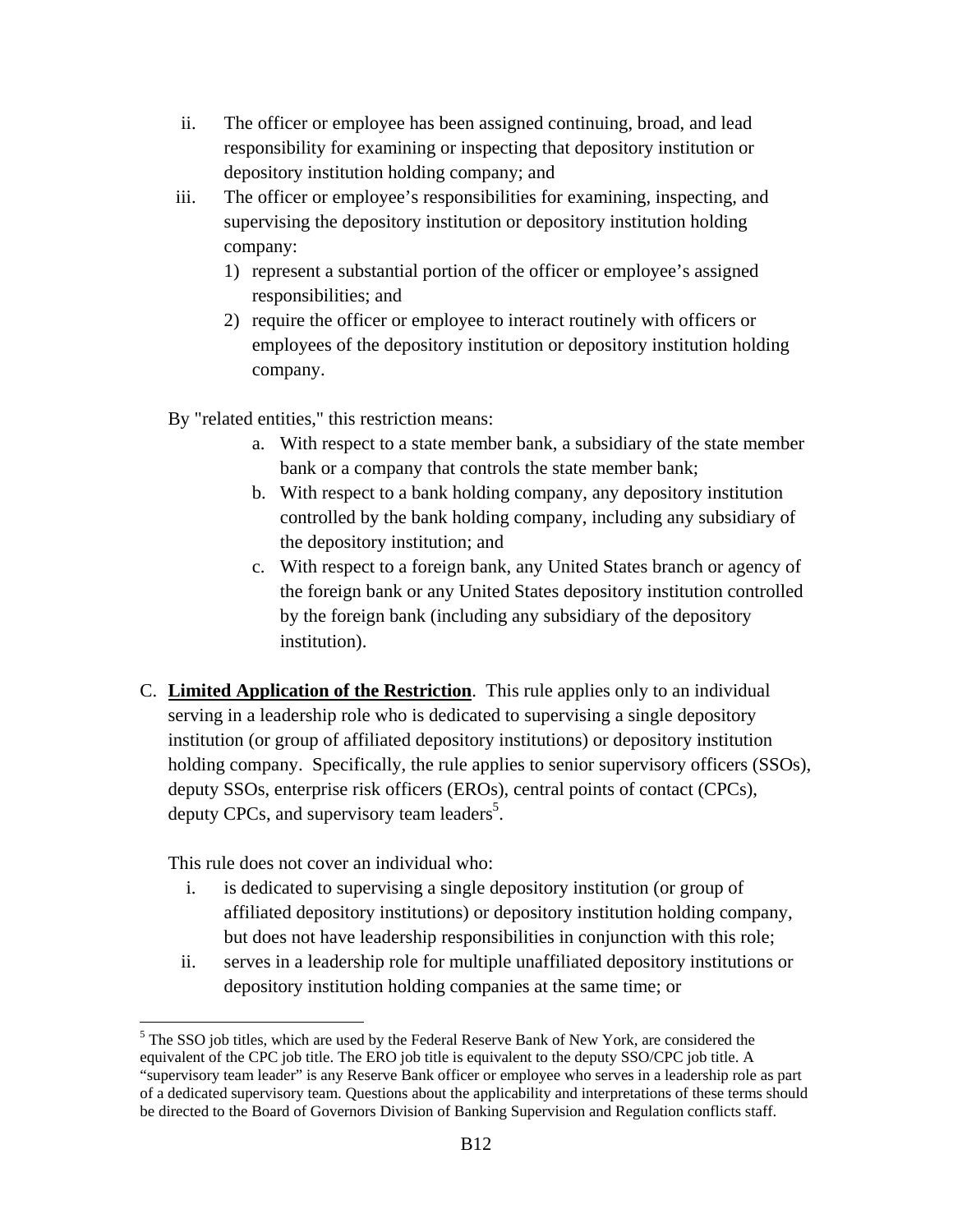- iii. performs only periodic, short-term examinations of a depository institution or depository institution holding company, dedicating less than two months in a year to that institution.
- D. **Penalty**. An examiner who violates this restriction shall be subject to an order of removal and industry-wide employment prohibition for up to five years, or a civil money penalty of up to \$250,000, or both.
- E. **Waiver**. In exceptional circumstances, the Chairman of the Board may waive this restriction for a senior examiner by certifying in writing that granting the examiner a waiver would not affect the integrity of the Federal Reserve System's supervisory program.

# **PART II. RULES FOR OTHER EMPLOYEES WITH SUBSTANTIVE RESPONSIBILITIES RELATING TO SUPERVISION AND REGULATION MATTERS**

These rules apply to the Bank President and other senior Bank officials who have responsibilities relating to supervision or regulation of financial institutions, all noncredentialed professional staff, including officers and managers, who participate substantially in supervisory matters (e.g., attorneys and certain economists), and all professional staff, including officers and managers, who participate in the discount window function. These persons are referred to as a "covered employee(s)". Supervisory matter does not include participating in an examination. See the introduction to this Appendix for examples of what this term does cover.

# **1. Prohibition Against Seeking Credit If Handling Supervisory Matter**

A. *General Prohibition.* A covered employee is generally not restricted from borrowing from any entity, including one for which the System is the primary supervisor. However, a covered employee may not, on his or her own behalf, or on behalf of anyone else, seek or accept a loan from, or renew or renegotiate a loan with, an institution or any affiliate if the covered employee is working on or knows he or she will be assigned a supervisory matter which involves the institution or any affiliate.

Furthermore, a covered employee must disqualify himself or herself from handling a supervisory matter involving an institution or any affiliate if the covered employee learns that his or her spouse or dependent child or a related entity is seeking or has sought or accepted a loan from, or has renewed or renegotiated a loan with the institution or any affiliate while the matter is pending before the Bank or the Board.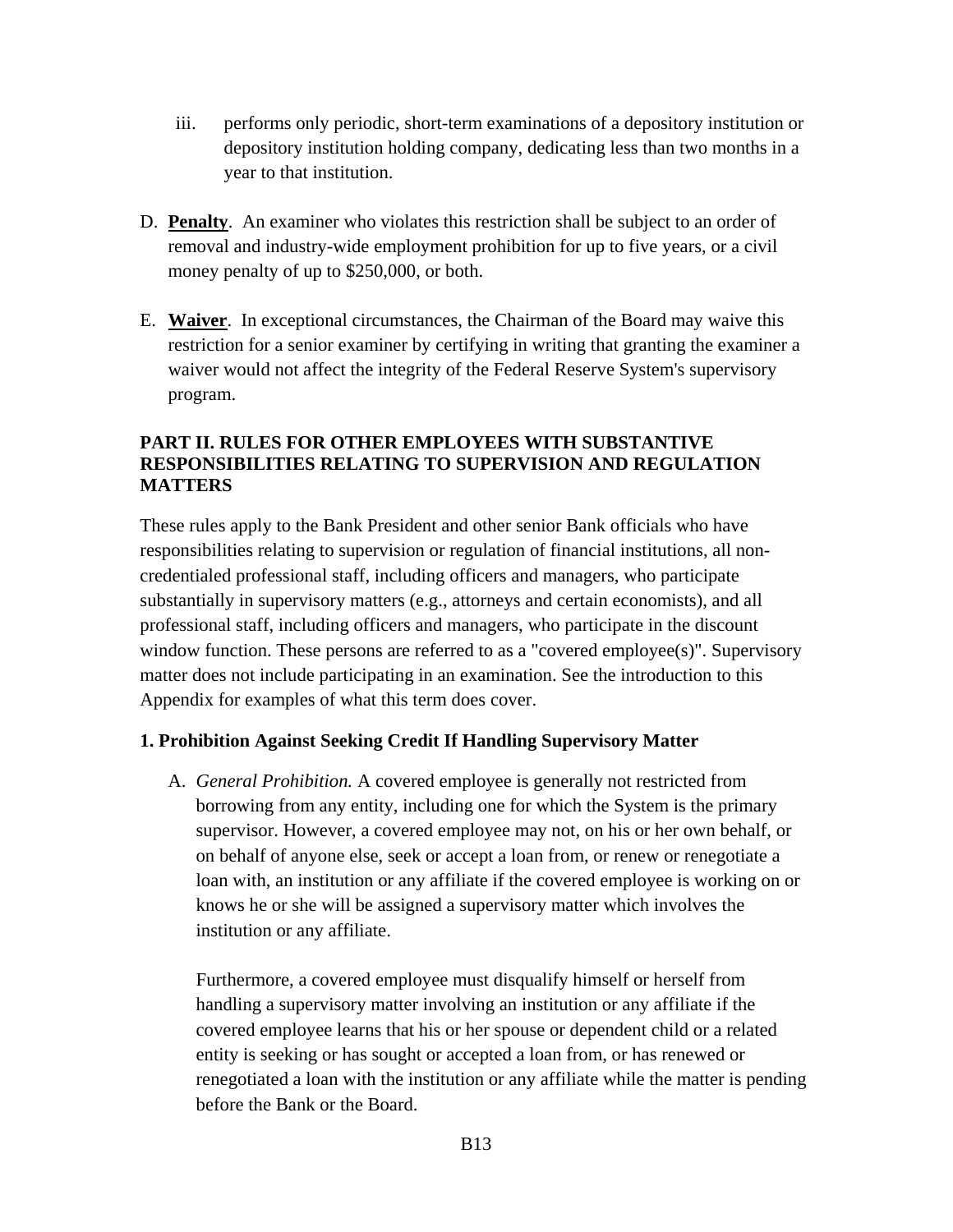The foregoing prohibitions continue for three months after the covered employee's participation in the matter ends.

- B. *Exceptions.* These prohibitions do not apply to a line of credit extended through a credit card, an overdraft protection plan, or a loan against the cash value of a life insurance policy that was obtained on terms not more favorable than those available to the public (i.e., the terms were not offered or enhanced because of the covered employee's position at the Bank).
- C. *Waiver.* A written waiver from the prohibitions of this paragraph may, in some limited circumstances, be obtained from the covered employee's supervising officer, in consultation with the Bank's Ethics Officer.

# **2. Recusal from Supervisory Matter Based Upon Borrowing Relationship**

- A. *Recusal Requirement.* A covered employee may not participate in any supervisory matter involving an institution or any affiliate if the employee, his or her spouse or dependent child or a related entity<sup>6</sup> is indebted to the institution or any affiliate.
- B. *Exceptions.*

1

- 1. Recusal is not required if the debt was not extended on terms more favorable than those available to the public, payment on the debt is current, and the debt is:
	- a. a line of credit extended through a credit card;
	- b. an amortizing consumer loan (including a first or second mortgage on a personal residence) or a home equity line of credit;
	- c. an overdraft protection line;
	- d. a student loan;
	- e. a car lease; or
	- f. a loan against the cash value of an insurance policy.
- 2. Recusal is not required with respect to any debt of the covered employee's spouse or dependent child, or a related entity of the spouse or child if:
	- a. the debt is the sole responsibility of the spouse, child or related entity, and is not derived from the covered employee's income, assets or activities; and

<sup>&</sup>lt;sup>6</sup> A "related entity" is an entity in which the covered employee, the covered employee's spouse or dependent child owns or controls more than ten percent of its equity, or a partnership in which the covered employee or his or her spouse is a general partner.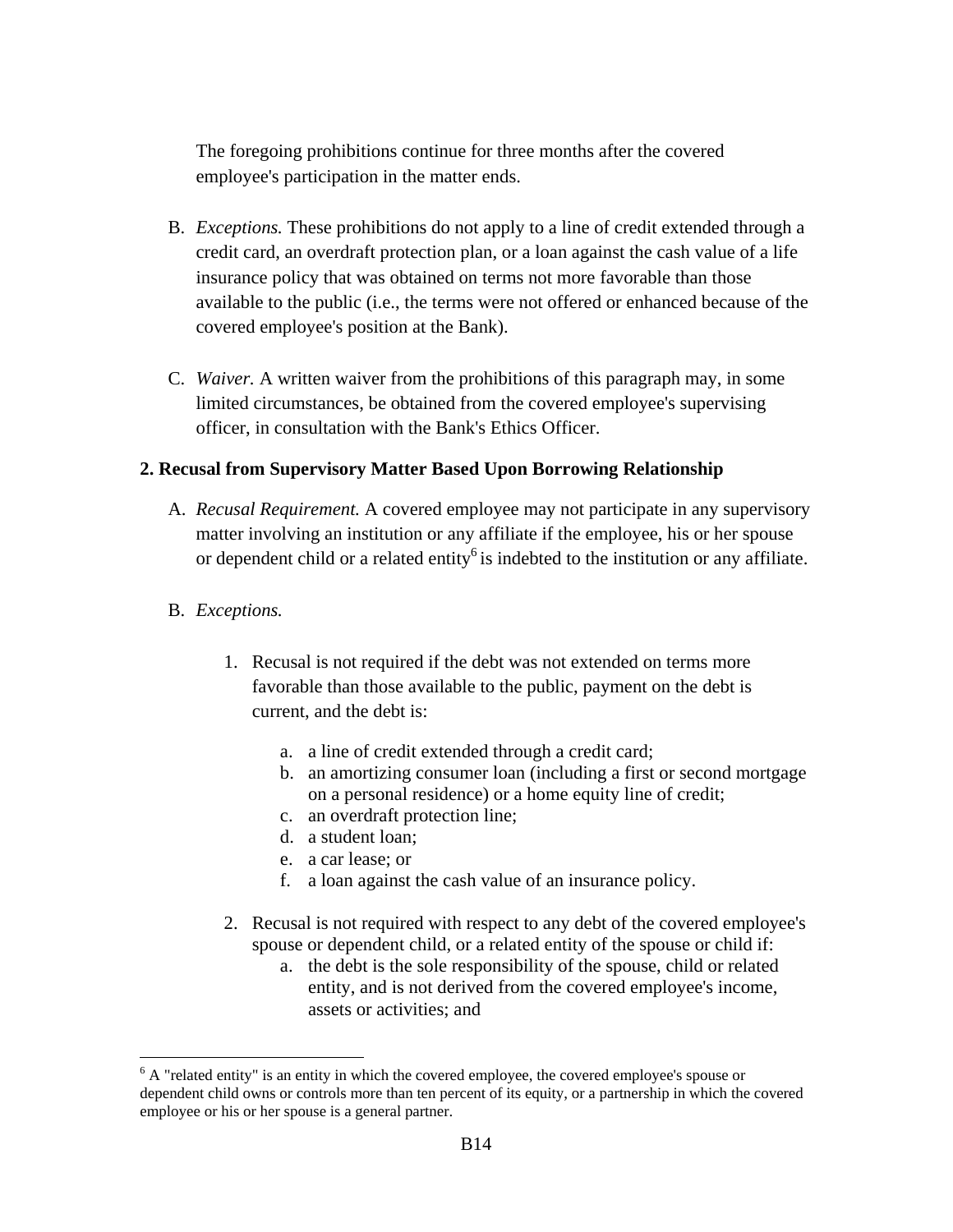- b. the covered employee has no knowledge of the identity of the lender.
- C. *Waiver.* A written waiver from the prohibitions of this paragraph may, in some limited circumstances, be obtained from the covered employee's supervising officer, in consultation with the Bank's Ethics Officer.

# **3. Recusal Based Upon Past Employment, Family Relationships or Financial Interests**

- A. *Past Employment.* A covered employee may not participate in a supervisory matter involving an institution or any affiliate if the covered employee was employed by the institution within the preceding 12 months. The covered employee's supervising officer, in consultation with the Bank's Ethics Officer, may determine that recusal should be required for a longer period.
- B. *Continuing Participation in Pension/Retirement Plan.* If a covered employee continues to participate in a pension or retirement plan obtained through prior employment at an institution or any affiliate, the covered employee may not participate in a supervisory matter involving the institution or any affiliate unless the covered employee receives a written opinion from the Bank's General Counsel authorizing such participation.
- C. *Family Relationships.* A covered employee may not participate in a supervisory matter involving an institution or any affiliate if the covered employee's spouse, child, parent or sibling is employed by the institution or any affiliate. The covered employee's supervising officer, in consultation with the Bank's Ethics Officer, may require recusal in other situations that might give rise to an appearance of a conflict of interest—for example, if the covered employee's parent is a principal shareholder of the institution.
- D. *Financial Interests.* Under Section 5.2 of the Code and federal criminal law (18 U.S.C. § 208), a Bank employee is prohibited from participating personally and substantially in an official capacity in any particular matter in which, to the employee's knowledge, the employee has a financial interest if the particular matter will have a direct and predictable effect on that interest. Participation in a particular matter may include making a decision or recommendation, providing advice, or taking part in an investigation. See, Section 5.2 and Appendix A of the Code for more information.